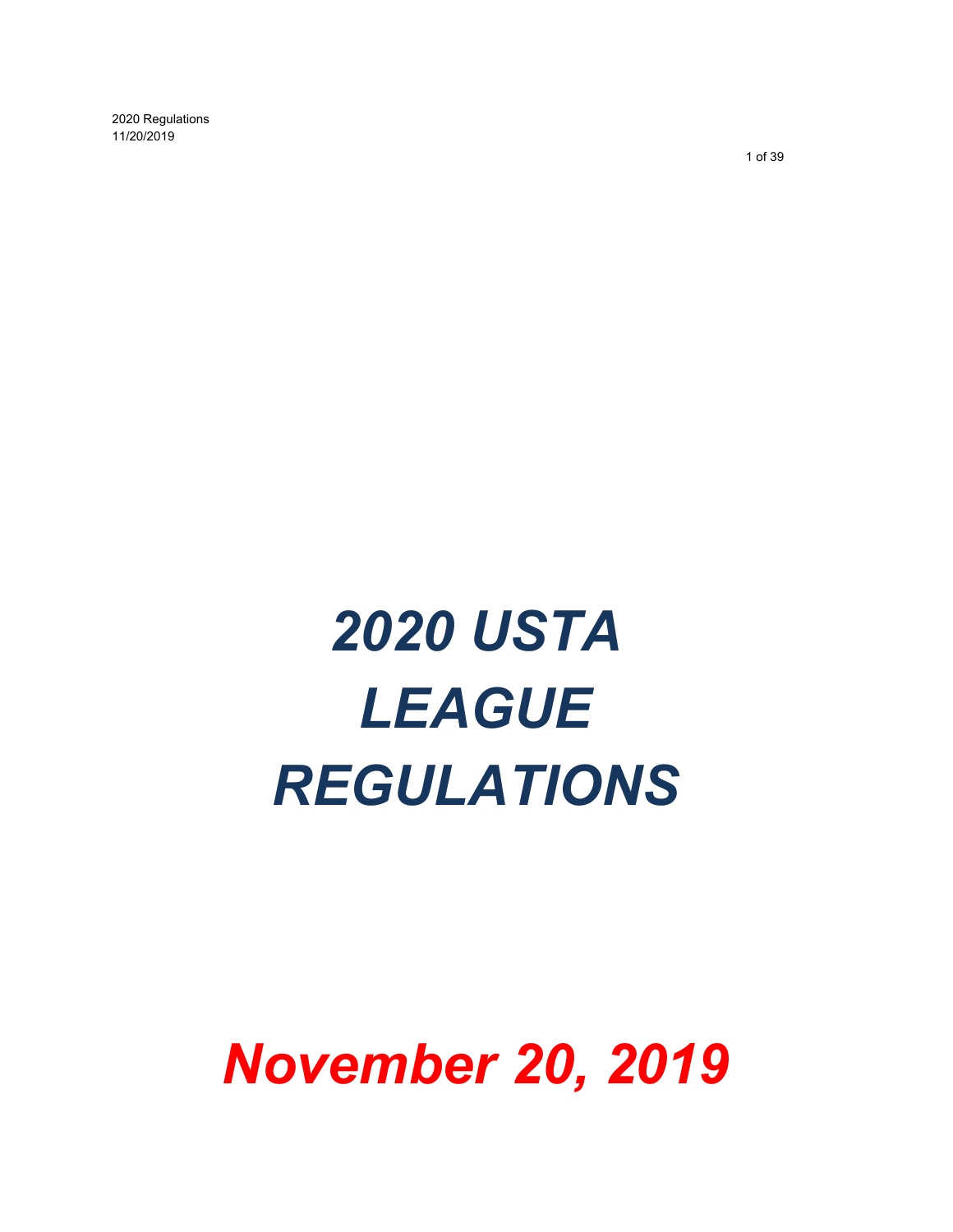2020 Regulations 11/20/2019 2 of 39

# *(To be printed on inside back cover)*

#### **VALID NTRP COMPUTER RATINGS FOR 2020**

#### 2020 League Year

2 Players who are 59 years or under during the 2020 League Year will have their most current computer rating displayed in TennisLink. They must self-rate if their NTRP rating is older than 3 years.

\*Exception: A player who receives a published (M) or (T) rating and chooses to participate in the Adult Division will be required to self-rate even if the (M) or (T) rating is less than 3 years old.

X indicates the years of valid computer rating in TennisLink for play in 2020 Players who will be 60 years or older during the 2020 League Year will have their most current computer rating displayed in TennisLink. They must self-rate if their NTRP rating is older than 2 years.

\*Exception: A player who receives a published (M) or (T) rating and chooses to participate in the Adult Division will be required to self-rate even if the (M) or (T) rating is less than 2 years old.

X indicates the years of valid computer rating in TennisLink for play in 2020. Last Year Computer Rating Received 2017 2018 2019

Age 59 or Under during 2020 League Year

X X X

Age 60 or Over during 2020 League Year

X X

**TennisLink will automatically remove expired computer and self-ratings thereby allowing individuals to self-rate. Players with expired ratings will not be allowed to self-rate at a lower level than their last valid NTRP rating. However, they will have the opportunity to file a self-rate appeal of the NTRP rating level assigned. Computer ratings** are valid based on this table. **Self-ratings** are valid for 2 years from the date issued or until replaced by a dynamic or computer rating.

2020 Regulations 11/20/2019 3 of 39

*(To be printed on inside back cover)*

# **NTRP DYNAMIC DISQUALIFICATION**

**Each NTRP Level is followed by a letter indicating the type of rating.**

**Who** *cannot* **be NTRP dynamically disqualified?** NTRP Level followed by the letter:

C Computer Rated Players \* M Mixed Exclusive Players \*\* T Tournament Players \*\*

**Who** *can* **be NTRP dynamically disqualified? Participants in the Adult Division:** NTRP Level followed by the letter:

1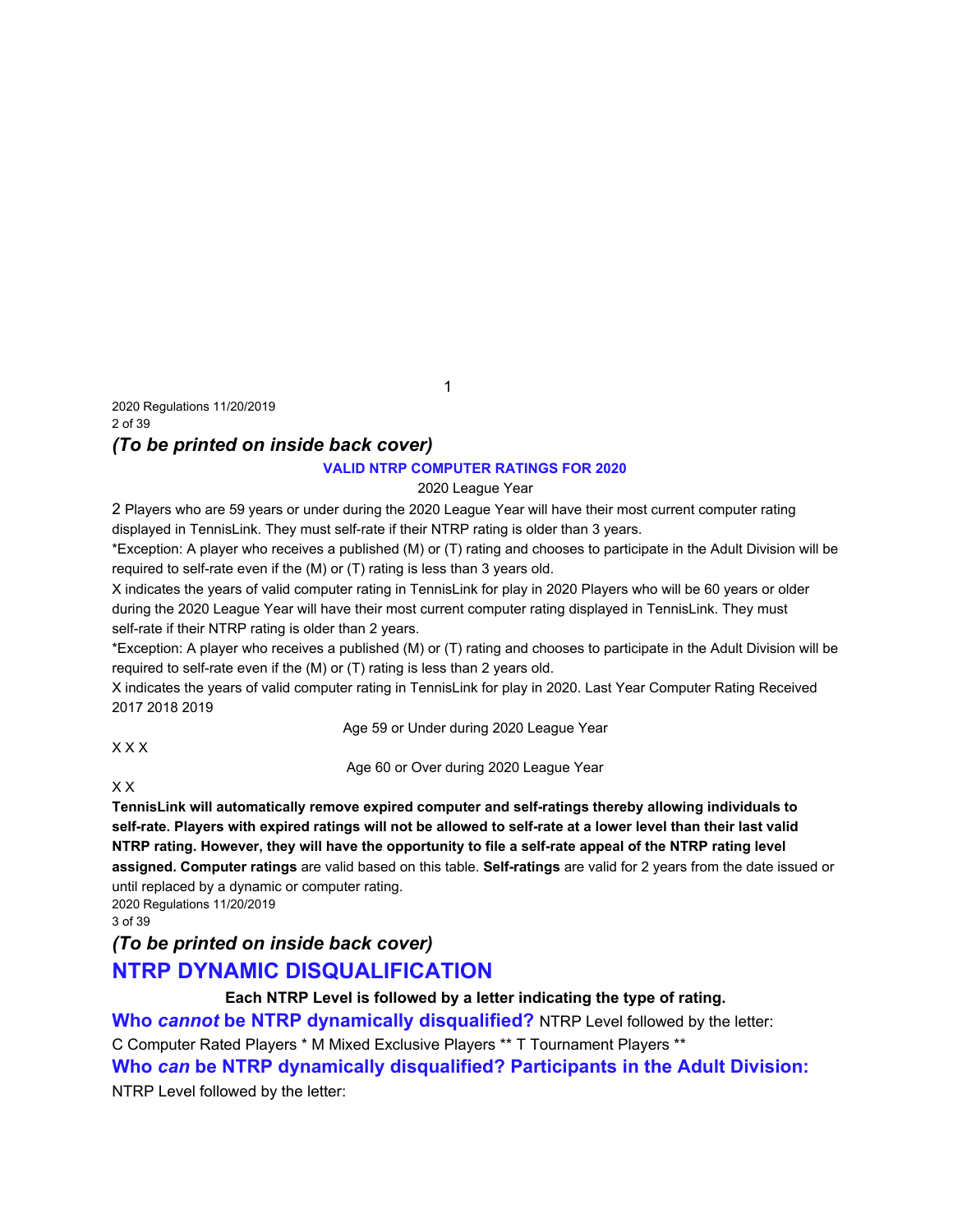**A** Appealed – all granted appeals including

Medical and Promoted Players 60 or Over **S** Self-rated Players **D** Dynamic or NTRP Grievance

**Disqualified** 

Players **C** Exceptions to C year-end ratings as noted \* Players participating in the Adult Division who are promoted as a result of NTRP dynamic disqualification will be immediately required to participate at their new NTRP level in all USTA League Programs. Exceptions:

\* Players who entered an Early Start League at an NTRP Level lower than their current year-end rating are subject to NTRP dynamic disqualification.

\*\* Year-end (M) and (T) rated players are required to self-rate to enter the Adult Division, automatically become (S) rated players and therefore become subject to NTRP dynamic disqualification.

3

2020 Regulations 11/20/2019

4 of 39

*(To be printed on page facing inside back cover)*

# **MATCHES REQUIRED TO ADVANCE TO CHAMPIONSHIPS FOR ADULT AND MIXED DIVISIONS**

# **SECTIONAL CHAMPIONSHIPS**

**AND BELOW NATIONAL CHAMPIONSHIPS**

# **LOCAL MATCHES REQUIRED**

4 **DEFAULTS TOTAL THAT COUNT**

**MATCHES REQUIRED THROUGH SECTIONAL CHAMPIONSHIP DEFAULTS THAT COUNT**

To advance to **any** championship level through Sectional Championship To advance to **any** championship level through Sectional Championship

To advance to National Championship

To advance to National Championship

2 matches on the same team

All players other than self-rated and computer-rated appealed 1 default received

players: shall count

3 matches on the same team

1 default received shall count

Section Option to require Self-rated and computer- rated appealed players to play 4 matches on the same

team

Section Option to declare if 1 default received shall or shall not count

Self-rated and computer-rated appealed players

4 matches on the same team

No default received shall count

RETIRED matches shall count for all players.

2020 Regulations 11/20/2019

5 of 39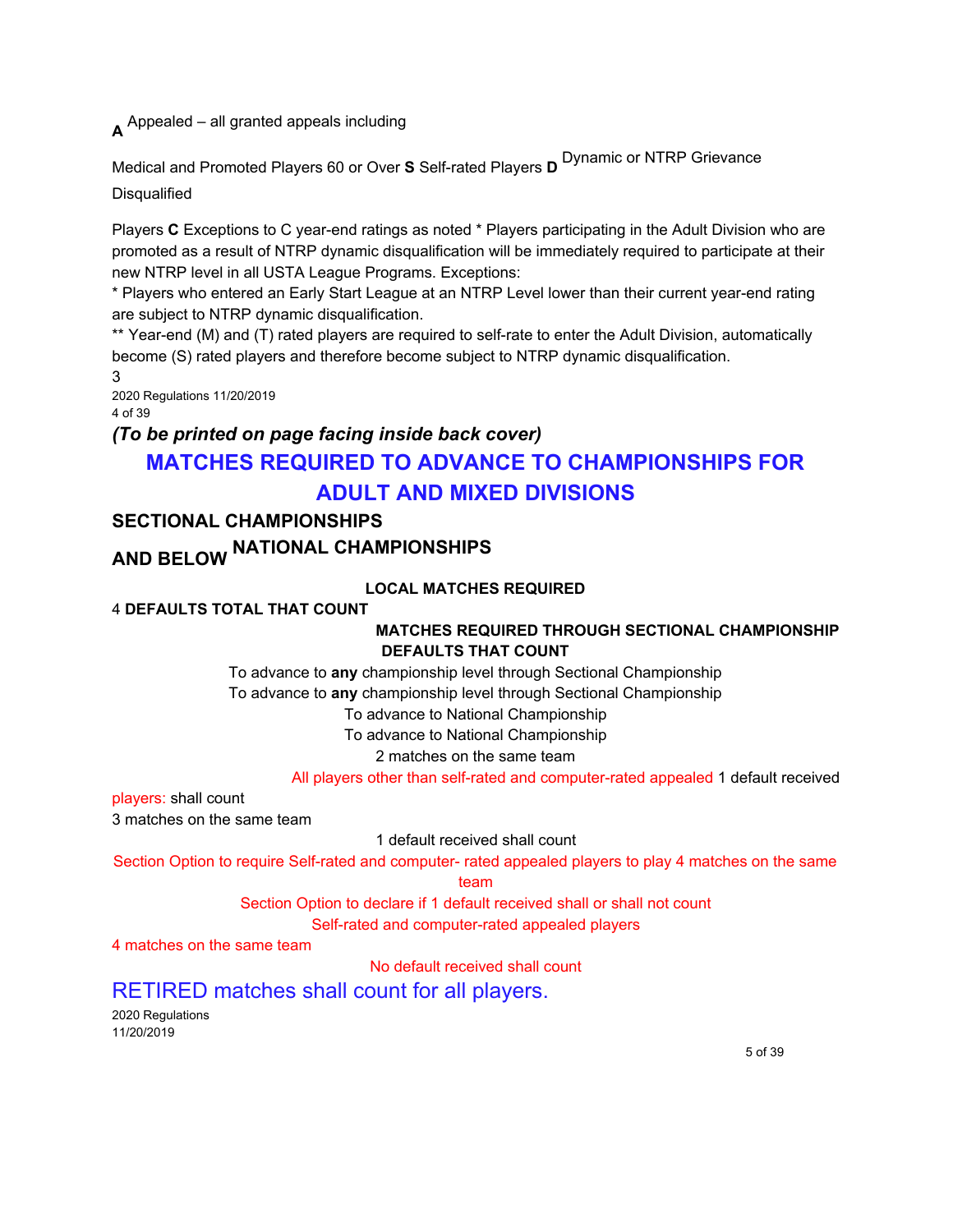# **USTA LEAGUE MAJOR REGULATION CHANGES FOR 2020**

- 1. 1.04A Changing Adult 40 & Over format for National Championships to 1 singles, 3 doubles. Conforming changes to the following regulations: 1.04D(4); 2.01A(1)b, c, e, f; 2.03A(5); 2.03D; 2.03E; 2.03H(2)e; 2.03K; 3.03B(3)a.
- 2. 1.04E(3) Players must be 18 years of age prior to participating in the USTA League program.
- 3. 1.04F(1) Clarifying language regarding players re-entering leagues with expired NTRP ratings.
- 4. 2.01A Below level players are not allowed to play #1 positions when participating in plus (+) level matches
- 5. 2.03A(4) Eligibility to advance to National Championships for selfrated and computer-rated appealed players requires playing at least four (4) matches on the same team at the same level in the same Age Group. No defaults received count.
- 6. 2.03E Sectional Associations may use alternate scoring methods to determine championship winners.
- 7. 2.03H Sectional Associations may determine the order of tie-break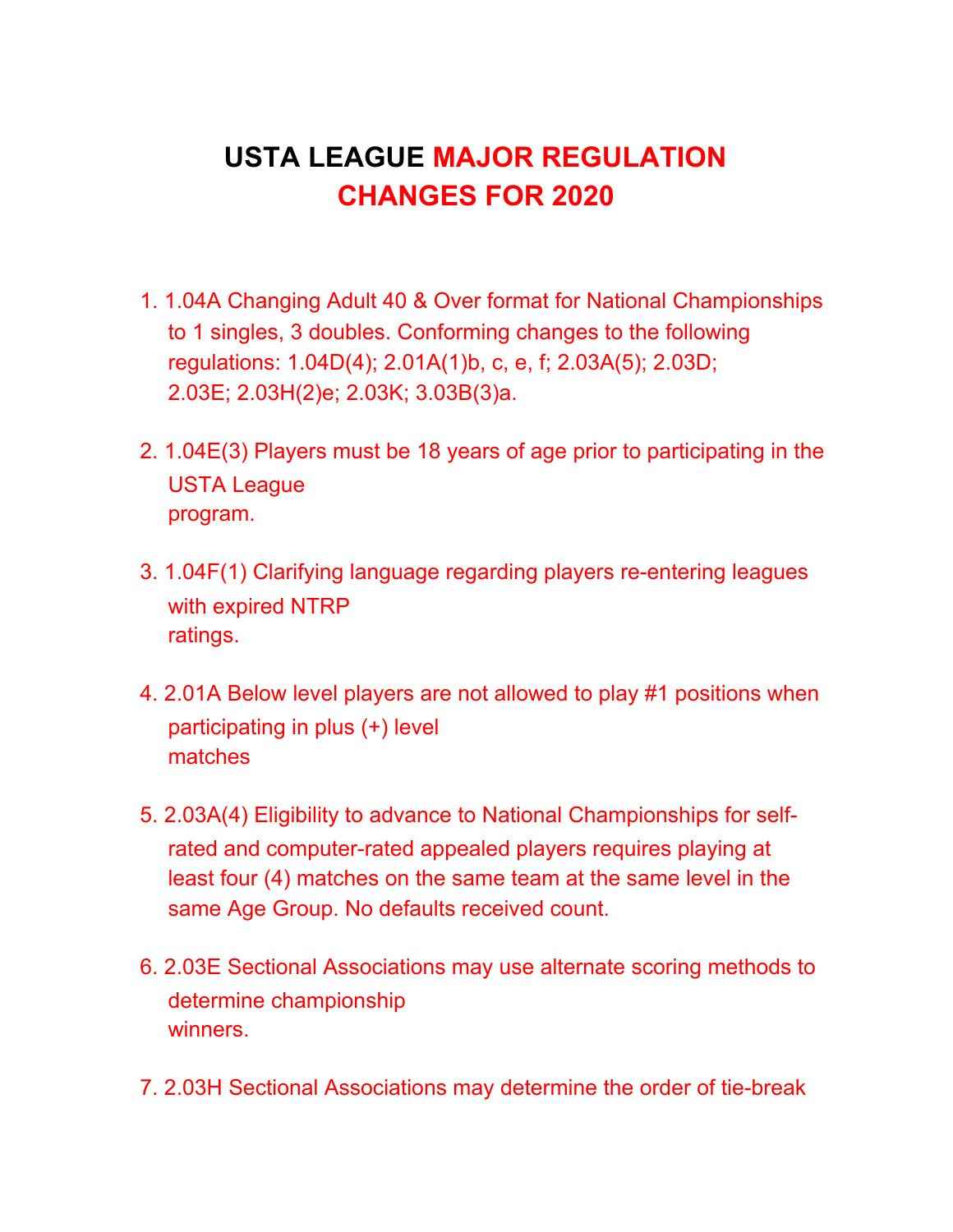procedures for their championships; tie-break procedures for National Championships are clarified.

8. 2.03K The Championship Committee has the authority to file a grievance when match default(s) given by a team has a material impact on the Championship's standings.

5

2020 Regulations 11/20/2019

6 of 39

*(To be printed inside front cover)*

# **THE USE OF THE NATIONAL TENNIS RATING PROGRAM AND NTRP COMPUTER RATINGS IN THE USTA LEAGUE**

The National Tennis Rating Program (NTRP) is the official system for determining the levels of competition for the USTA League. The USTA NTRP Computer Rating System assigns ratings based on play in the local league and at championships and select NTRP tournaments.

1. The National Tennis Rating Program (NTRP) Guidelines define the characteristics of the various NTRP skill levels.

2. The USTA NTRP Computer Rating System is the official system to determine computer ratings for players throughout the country who participate in the USTA League. It is a mathematical system that assigns computer ratings to players by direct and indirect comparison of match results obtained from the USTA League and select NTRP tournaments.

3. A valid NTRP rating level is in effect for two years for individuals 60 years of age or older prior to, or during, the League Year and for three years for individuals 59 years of age or under, or until another valid NTRP rating level is generated. (See *Valid NTRP Computer Ratings Table* – inside back cover)

4. Players with a valid NTRP rating level must enter at that level or higher. (See *Valid NTRP Computer*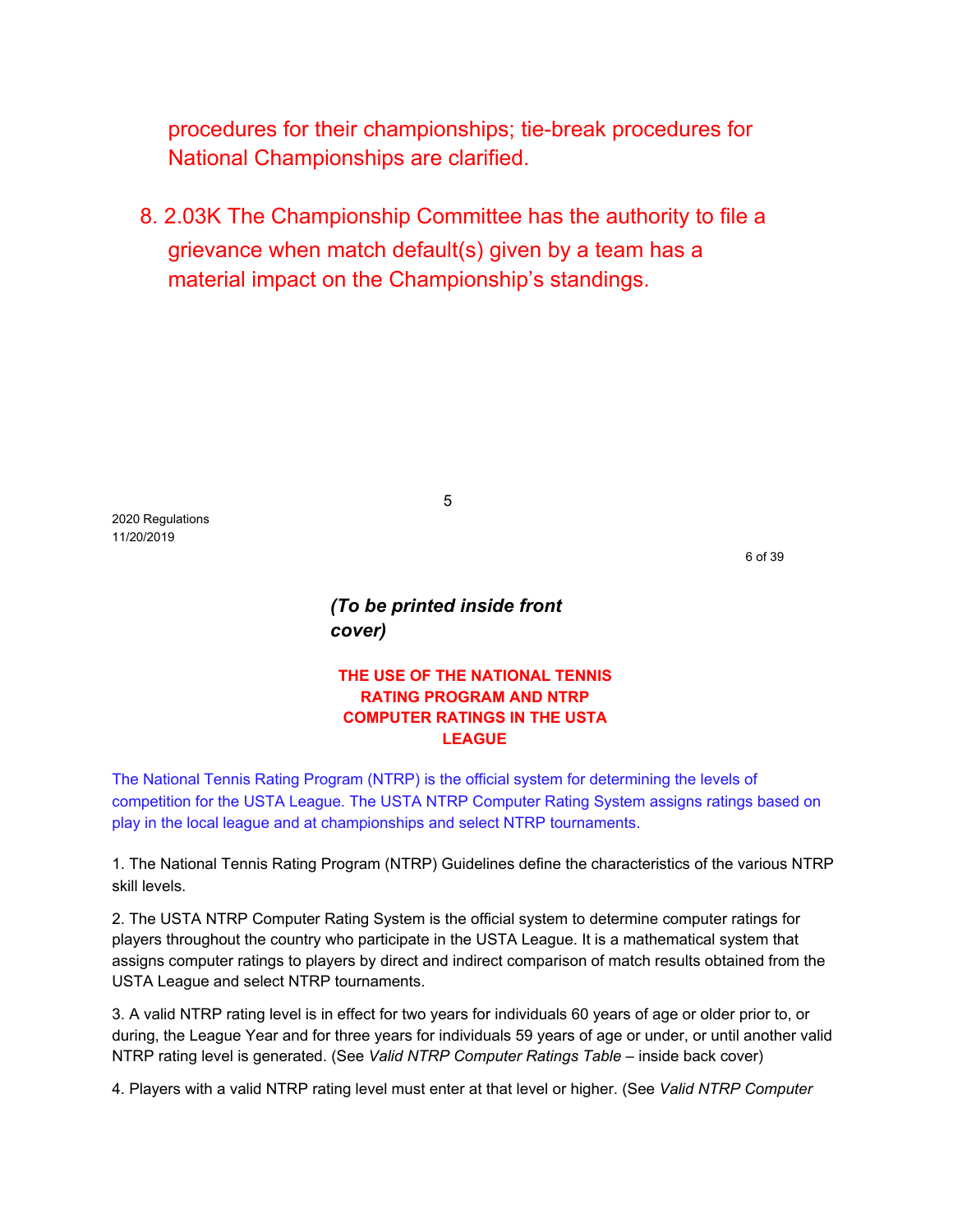*Ratings Table* – inside back cover)

5. Players in the USTA League without a valid computer rating must self-rate in accordance with the *General & Experienced Player Guidelines – Supplement to the NTRP Guidelines*. Factors such as a player's on-court performance, tennis background, and any additional information should be considered in the self-rating decision. When players are rating themselves, if they question at which level they should play, they should place themselves in the higher NTRP level of play.

> **Note:** Players who are good athletes or intend to spend a great deal of time taking lessons and practicing should be aware that their improvement may be significant enough to surpass their original self-rating during the local league season or championship play. To avoid NTRP Dynamic Disqualification, these players should enter at a higher NTRP level of play at the beginning of the local league season.

6. In the USTA League Adult Division, dynamic ratings will be calculated at regular intervals for all participants during local league competition, at the end of the local league season, and either during, or at the end of, District/Area through Sectional Championships.

7. At the USTA League Adult Division National Championships, players will continue to generate dynamic ratings through their last match played, but there will be no NTRP Dynamic Disqualifications at National Championships.

8. After the USTA League Adult Division National Championships, year-end NTRP published levels will be calculated using USTA NTRP Computer Rating System Procedures approved by the USTA League Committee.

9. In the USTA League Mixed Division, an NTRP level will be calculated for participants who play in that Division exclusively. Year-end ratings will be based on the final dynamic rating generated from local league and championship level competition unless the player has a valid Computer (C) rating from a previous year.

6

2020 Regulations 11/20/2019

7 of 39

# **USTA LEAGUE REGULATIONS 2020 Championship Year**

**1.00 GENERAL. The Regulations in 1.00 GENERAL shall apply to all USTA League Divisions. Any authority delegated by these Regulations to the Section, unless otherwise stated, may be delegated by the Section to a lower authority.**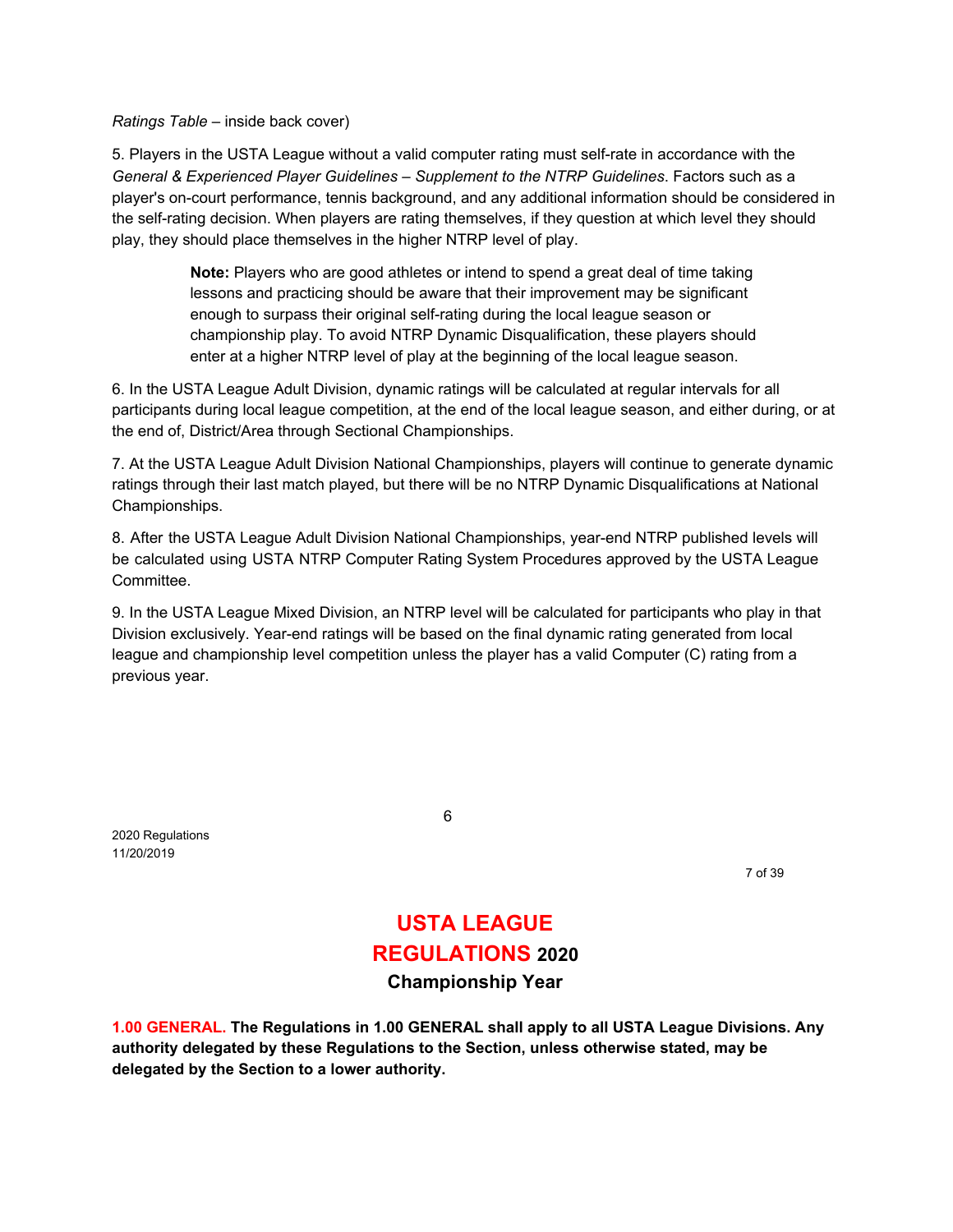If a Section, District/Area or Local League does not have a regulation in place to address an issue **and there is a national regulation on that issue, the Section, District/Area or Local League must follow the national regulation.**

**1.01 NAME.** The USTA Board of Directors has approved the adoption of rules and regulations for the USTA League that shall be known as the USTA LEAGUE REGULATIONS.

**1.02 GOVERNANCE.** The USTA LEAGUE REGULATIONS shall apply to the USTA League Program (USTA League). The FRIEND AT COURT *- The USTA Handbook of Tennis Rules and Regulations*, including Wheelchair Rules of Tennis, shall apply to all matches played in the USTA League (unless modified by these USTA LEAGUE REGULATIONS). In all matches played without officials, the USTA official publication, THE CODE*,* shall be observed. The USTA Point Penalty System shall be used at all championship levels.

**1.02A Waiver of Regulations and Procedures Prohibited.** Except where a waiver is specifically permitted by a USTA League Regulation or by a USTA League Procedure, no USTA League Regulation or USTA League Procedure shall be waived by any Sectional, District/Area or Local Association or by any Sectional, District/Area or Local League Coordinator**.** Any violation of this Regulation shall be subject to such penalties as may be imposed by the USTA League Committee. Such penalties are not subject to appeal.

**1.02B Amendments.** These USTA LEAGUE REGULATIONS may be amended by the USTA League Committee with the approval of a committee comprised of the Chair and Vice-Chair of the USTA League Committee and the National League Administrator. All proposed amendments shall be in writing and shall be forwarded to the USTA League Committee at least 10 days before any meeting of the USTA League Committee. Without the approval of the Chair and Vice-Chair of the USTA League Committee and the National League Administrator, no amendments to these USTA LEAGUE REGULATIONS shall become effective prior to January 1st of the next USTA League Year. (See *1.04D(2)*).

**1.02C Written Interpretation.** A committee comprised of the Chair and Vice Chair of the USTA League Committee and the National League Administrator has the authority and the responsibility to provide written interpretations of USTA LEAGUE REGULATIONS in the *USTA League Questions and Answers (Interpretations)*.

**1.02D Glossary of Terms.** For purposes of these Regulations, certain words and phrases are defined in a glossary included herein. This glossary has been prepared as a reference to many terms included in these Regulations. The definitions provided have been drawn from these Regulations and, in some cases, other documents published by the USTA.

**1.02E Committees.** Each committee referenced in the USTA League Regulations shall consist of a minimum of three members, including a chair. All decisions shall be by majority vote. The members of a committee may be the same as, or different in whole or in part from, the committee first approved.

**1.03 NON-DISCRIMINATION.** Discrimination in the USTA League is prohibited as specified in the Bylaws of the United States Tennis Association.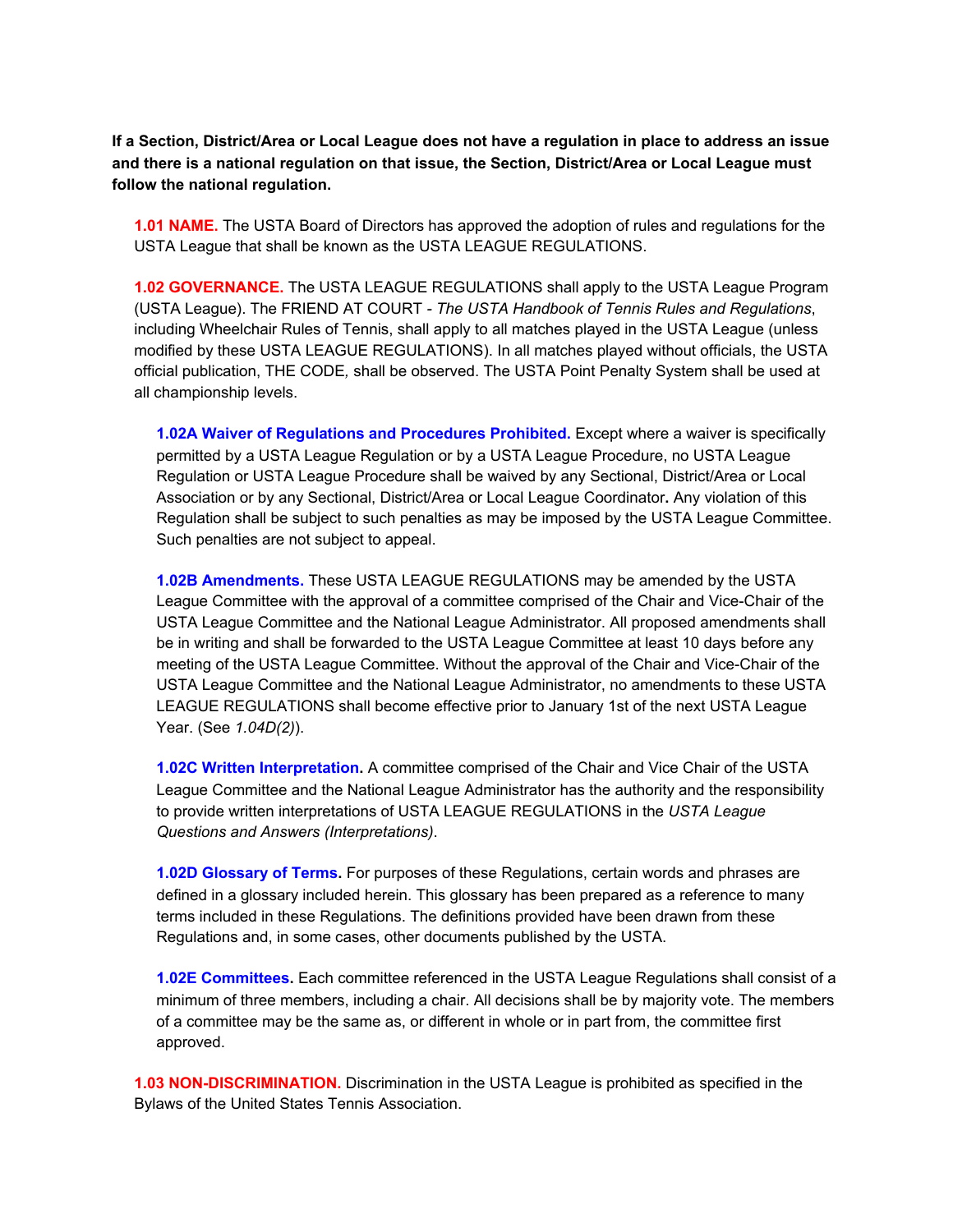2020 Regulations 11/20/2019 8 of 39

#### **1.04 USTA LEAGUE.**

**1.04A USTA League Program.** The USTA League is a team competition for men, women and mixed genders at specified National Tennis Rating Program (NTRP) levels of play. The purpose of the USTA League Program is to provide organized recreational play, emphasizing local competition, with advancement for winning teams from local competition to District/Area, Sectional and National Championships to determine annually USTA League National Championship teams in each approved level of competition. The USTA League is approved by USTA without necessity of a sanction application (See *FRIEND AT COURT* XVII B).

#### **USTA LEAGUE PROGRAM ORGANIZATION AT THE NATIONAL LEVEL DIVISION AGE GROUP LEAGUE FORMAT NTRP LEVELS**

Adult

8 18 & Over <sup>1</sup> – Singles

2 – Doubles 2.5 women, 5.0+ 18 & Over 2 – Singles

3 – Doubles <sup>3.0, 3.5, 4.0, 4.5</sup> <sub>40 &</sub> Over <sup>1 –</sup> Singles

3 – Doubles 3.0, 3.5, 4.0, 4.5+ 55 & Over 3 – Doubles 6.0, 7.0, 8.0, 9.0 Mixed 18 & Over 3 – Doubles 6.0,

7.0, 8.0, 9.0, 10.0

40 & Over 3 – Doubles 6.0, 7.0, 8.0, 9.0

#### **1.04B Administration.**

**1.04B(1) USTA League Committee.** The USTA League shall be governed by the USTA League Committee appointed by the President of the USTA and subject to the control and direction of the USTA Board of Directors.

**1.04B(2) USTA National League Administrator.** The USTA National League Administrator shall be responsible for the day-to-day administration of the USTA League.

**1.04B(3) Sectional Associations.** The USTA has 17 Sectional Associations, the names and territories of which are defined in the USTA Bylaws. Each Sectional Association is responsible for the development and implementation of the USTA League within its geographic territory in accordance with the USTA LEAGUE REGULATIONS.

**1.04B(3)a Sectional League Coordinators.** Each Sectional Association shall appoint a Sectional League Coordinator to implement and administer the USTA League.

**1.04B(3)b District/Area League Coordinators.** Each District/Area may have a District/Area League Coordinator to implement and administer the USTA League. The District/Area shall have such geographic boundaries as the Sectional Association may determine.

**1.04B(3)c Local League Coordinators.** Each Local League may have a Local League Coordinator to implement and administer the USTA League.

**1.04B(4) Team Captain.** Each team shall appoint a captain to manage team activities and to represent the team in USTA League matters**.**

**1.04B(5) Championships Committees.** A Championship Committee, one of whom may be a USTA Certified Referee or Umpire, shall govern each championship. At least one member of the Championship Committee shall be in attendance at all times during play. The Championships Committees, except for the

7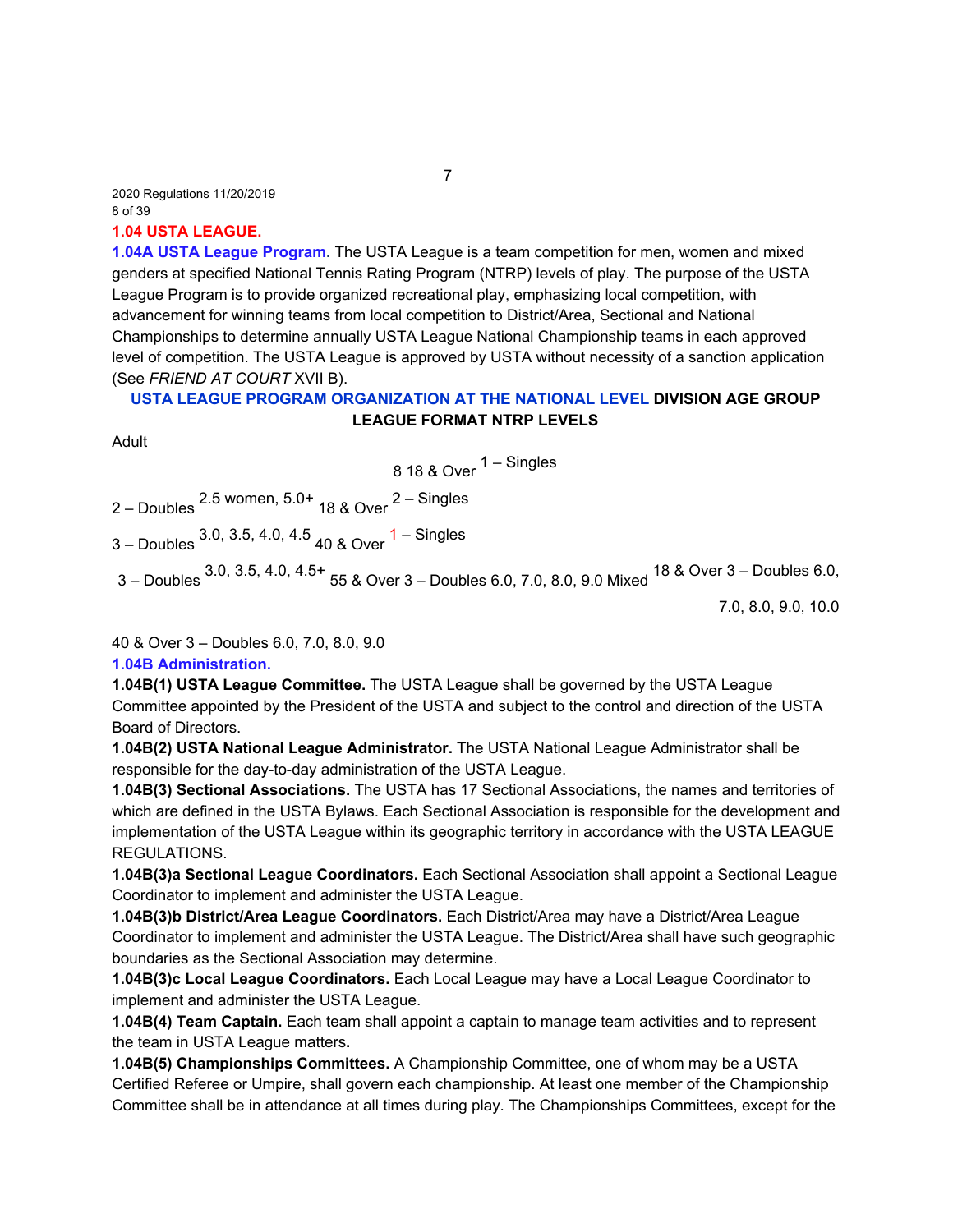National Championships, shall be appointed by the Sectional and District/Area Associations at their respective championships. The Chair of the 2020 Regulations 11/20/2019

9 of 39

USTA League Committee shall appoint the Championship Committees for the National Championships.

**1.04C Official Information System.** TennisLink is the official information system of the USTA League.

**1.04C(1) Official League Registration.** TennisLink is the official system for registering teams and players for the USTA League. A player's name must be listed on the team roster, as shown in TennisLink, prior to participation in any match. This includes any player who is added to a team roster after the commencement of local league play. Each Section shall establish deadlines and procedures for registering teams in TennisLink. Players shall not be added to the team roster during local league flight play-offs or at any championship.

**1.04C(2) Official Score Reporting and Standings System.** TennisLink is the official system for reporting scores and providing standings for the USTA League. Each Section should establish deadlines and procedures for reporting scores in TennisLink. Unless otherwise established by a Section, the initial entry of match scores into TennisLink must take place within 48 hours of the completion of the match. After match scores have been entered in TennisLink, they must be confirmed by the opposing team within 48 hours of the initial entry or the initial score will automatically be considered valid.

#### **1.04D Local League.**

**1.04D(1) Definition**. A local league is a team competition in a specified geographic area that applies specific local league regulations and consists of NTRP level(s) with a minimum of two teams per level. A local league may choose to divide any or all NTRP levels into flights. Where flights are used, a playoff structure may be established to determine a champion for each NTRP level (See Reg. 2.01C Competition Format).

**1.04D(2) USTA League Year**. The League Year shall be January 1 through December 31, except that the USTA League Committee may authorize the commencement of a local league season prior to January 1, subject to such conditions as may be prescribed by the Committee.

**1.04D(3) Local League Season**. Each Sectional Association shall determine the dates for the season(s) of the local leagues within its Section. The local league season ends on the date entered in TennisLink as the league season end date.

**1.04D(4) Team.** A team shall consist of players eligible to compete at a specific NTRP level of competition in accordance with the following table. A Section may limit the number of players on a team who have an individual NTRP level lower than the team NTRP level. A Section may also limit the number of players who appear on a team roster, but may not have fewer than the minimum number of players as shown in the following table: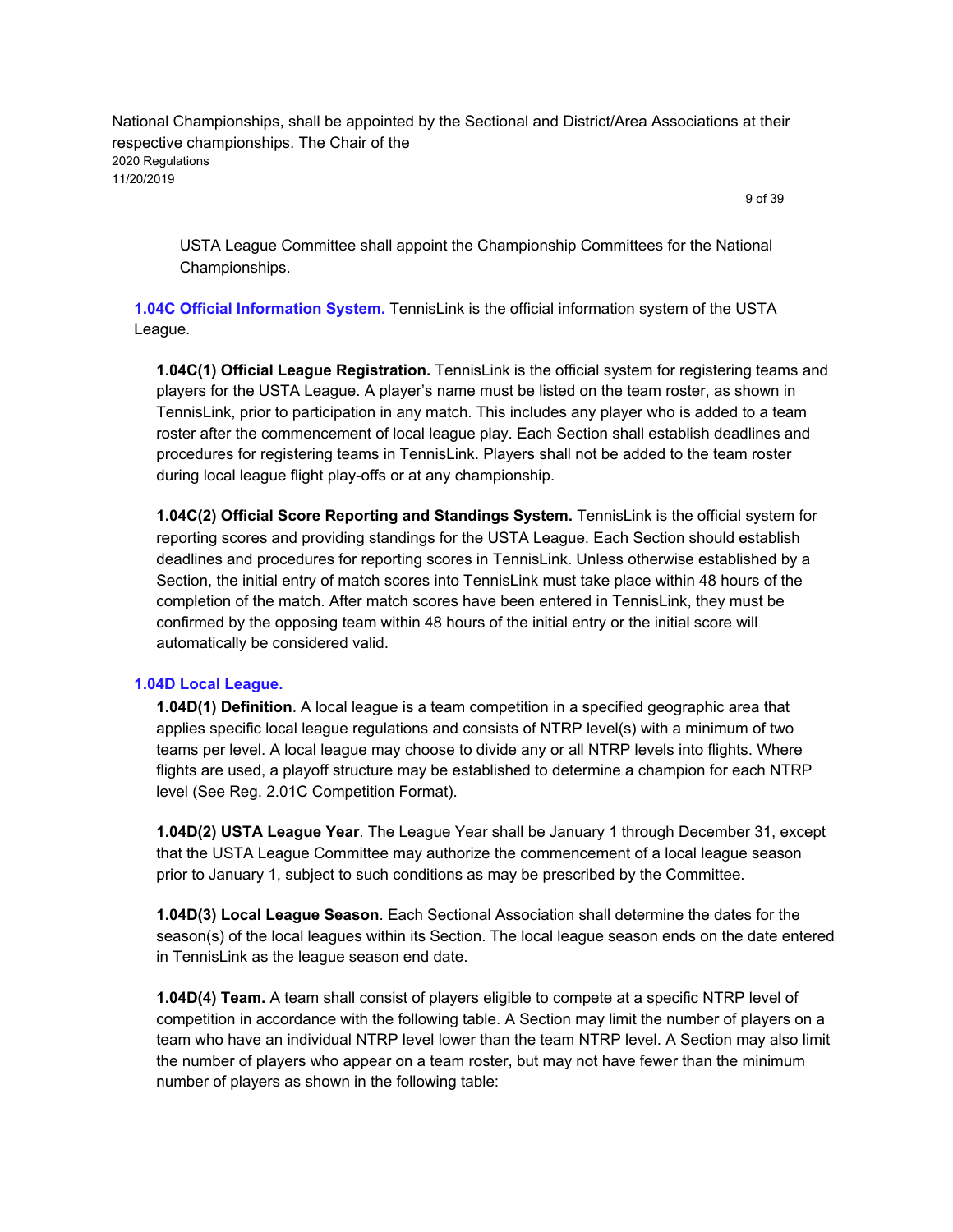2020 Regulations 11/20/2019 10 of 39

9

# **TEAM COMPOSITION MINIMUM DIVISION AGE GROUP NUMBER OF PLAYERS**

#### 10 **GENDER NTRP LEVEL** Adult

18 & Over 2.5 women & 5.0+

5 Same

Gender A player's NTRP rating level

18 & Over 3.0, 3.5, 4.0, 4.5<sup>8</sup> 40 & Over 3.0, 3.5, 4.0, 4.5+<sup>7</sup> Same Gender Same

shall not exceed the team NTRP level except for 18 & Over 5.0+ and 40 & Over 4.5+.

Gender

55 & Over Straight Levels 3.0, 3.5, 4.0, 4.5

## **OR**

Combined Levels 6.0, 7.0, 8.0, 9.0

When using straight NTRP levels, a player's NTRP rating level shall not exceed the team NTRP level. Combined NTRP rating levels of partners shall not exceed the team NTRP level. NTRP rating level difference between partners shall not exceed 1.0.

The minimum NTRP Level for: 6.0 is 2.5; 7.0 is 3.0; 8.0 is 3.5 9.0 is 4.0.

Mixed

6 Same

Gender

18 & Over When Straight Levels,

3.0, 3.5, 4.0, 4.5, 5.0

using straight NTRP levels, a player's NTRP rating level shall not exceed the team NTRP level. **OR** Combined Levels 6.0, 7.0, 8.0, 9.0,10.0 Combined NTRP rating levels of partners shall not exceed the team NTRP level. 40 & Over Straight Levels 3.0, 3.5, 4.0, 4.5

NTRP rating level difference between partners shall not exceed 1.0.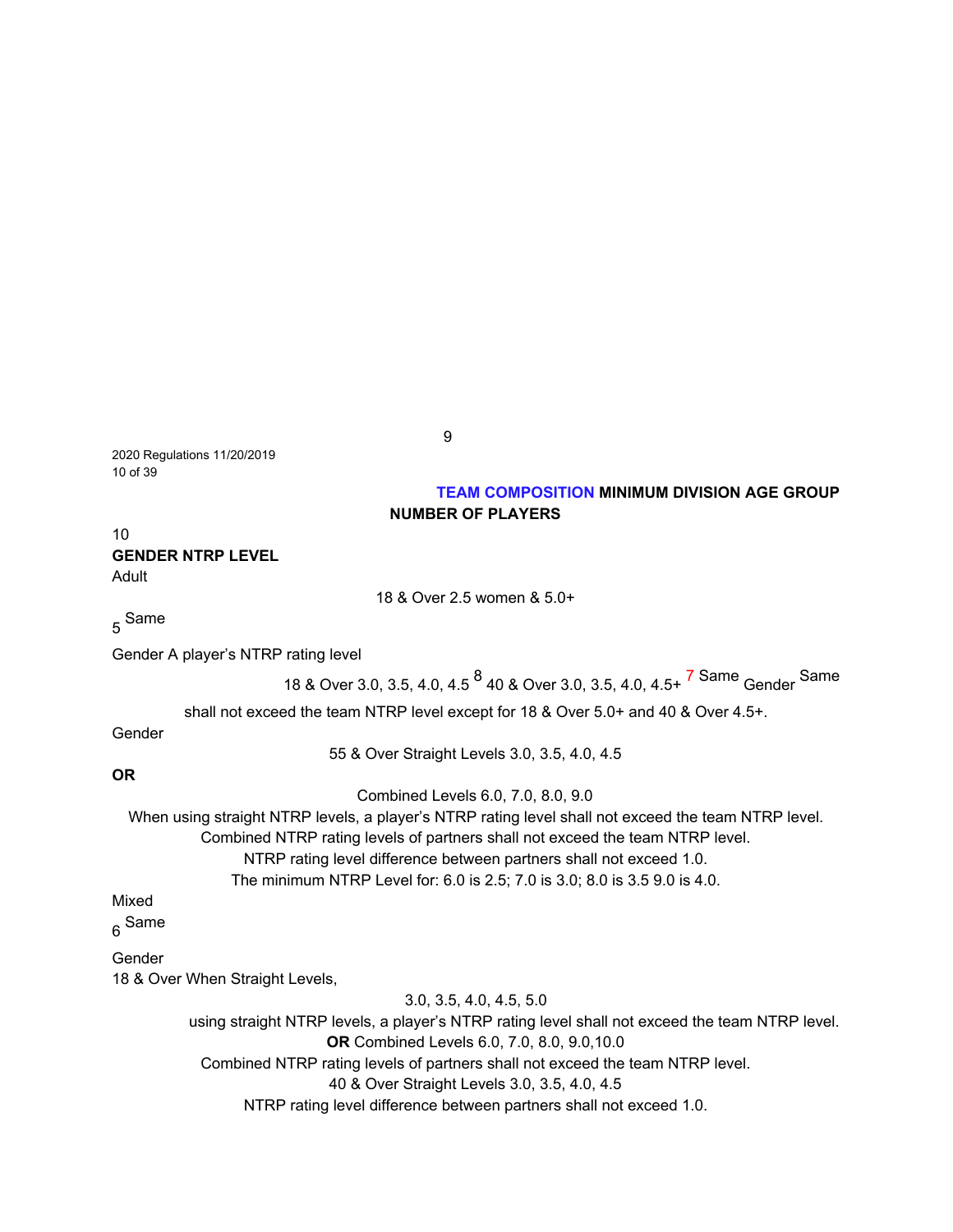#### **OR** Combined Levels 6.0, 7.0, 8.0, 9.0

3 men Men and 3 women Women

The minimum NTRP Level for: 6.0 is 2.5; 7.0 is 3.0; 8.0 is 3.5 9.0 is 4.0; 10.0 is 4.5. **1.04D(5) Two Team Leagues.** If any Adult Division Age Group consists of only two teams in a level of play, each team must maintain its roster with at least 40 percent of its players at the designated NTRP level of play. The exception is the Adult Division 55 & Over Age Group that uses combined NTRP rating levels and will not be required to comply with this Regulation.

#### **1.04E Player Eligibility.**

**1.04E(1) Domicile and Residency Requirements.** Any individual who competes in the USTA League must be domiciled within the boundaries of a USTA Sectional Association or participate through a USTA Direct Member Club. Residents of foreign countries who meet membership and age requirements may be invited by a USTA Section to participate in the USTA League Program 2020 Regulations 11/20/2019

> 11 of 39

provided that all such matches are played within the Section. Sections may create residency requirement rules to encourage and foster local league play.

**1.04E(2) Membership.** All individuals who compete in the USTA League must be current USTA members in good standing through the local league season. Any individual who progresses to a championship level in the USTA League must be a current USTA member through each championship progression.

**1.04E(3) Age.** Players must be 18 years of age prior to participating in the USTA League program. Each player over the age of 18 shall have reached the required minimum age prior to or during the calendar year in which such player participates in his or her first local league.

**1.04E(4) Player Agreement.** All players participating in the USTA League, as a condition of said participation, agree to abide and be bound by the USTA Constitution and Bylaws; the USTA LEAGUE REGULATIONS; the FRIEND AT COURT - *The USTA Handbook of Tennis Rules and Regulations* including THE CODE and Wheelchair Rules of Tennis (unless modified by these USTA LEAGUE REGULATIONS); and the standards of good conduct, fair play and good sportsmanship.

**1.04E(5) Waiver of Claims.** Players participating in the USTA League acknowledge the risks associated with playing competitive tennis, accept those risks voluntarily, and in consideration of their acceptance in the USTA League Program, assume all risks for bodily injury, waive all claims for injury and property damage and release and hold harmless the USTA and the host facility, their officials, employees and agents with respect to any injury or loss caused by negligence or otherwise to the fullest extent permitted by law.

**1.04F Official League Rating Program.** The National Tennis Rating Program (NTRP) is the official system for rating levels of competition for the USTA League.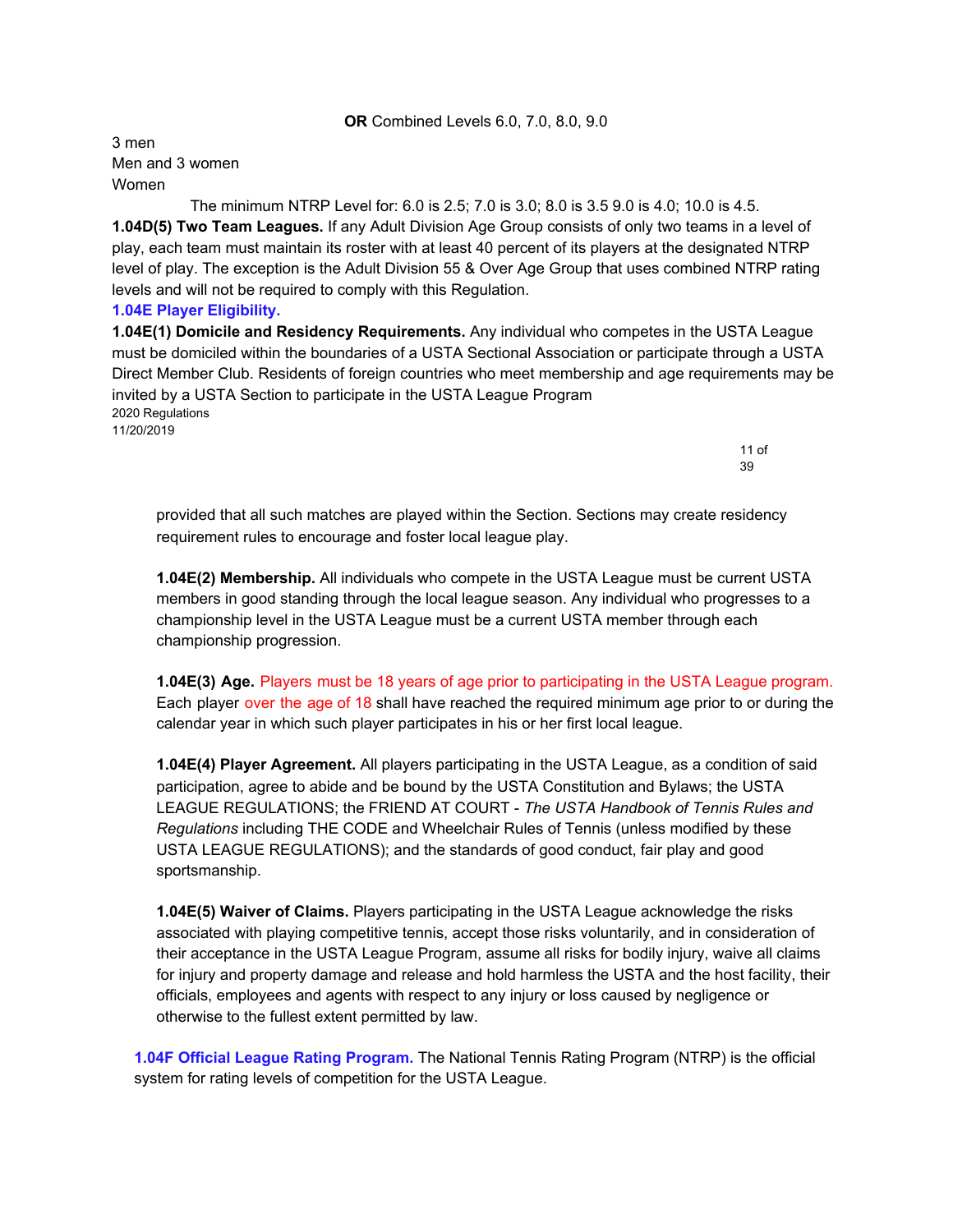**1.04F(1) Entry.** A player without a valid NTRP rating level in TennisLink, a returning player with an expired NTRP rating level, a Tournament Exclusive (T) rated player or a Mixed Exclusive (M) rated player who does not have a valid computer (C) rating from a previous year and chooses to participate in the Adult Division, must self-rate to be assigned a new rating, reassigned to their last expired rating or a higher rating based on their playing history to enter the USTA League Program as shown in the following table:

> 1 1

2020 Regulations 11/20/2019 12 of 39

**NTRP RATING LEVEL FOR ENTRY INTO LEAGUE PLAY DIVISION AGE GROUP PLAYER'S NTRP RATING LEVEL**

Current NTRP level and/or up to one level higher than the 18 & Over player's current NTRP level. 40 & Over 55 & Over 18 & Over 5.0+ level may have up to two players from the next Straight NTRP higher NTRP level on a team roster Levels 40 & Over 4.5+ level may have up to three players from the next higher NTRP level on a team roster Adult 55 & Over Combined NTRP Levels 12 Combined NTRP rating levels of partners shall not exceed the team NTRP level. NTRP rating level difference between partners shall not exceed 1.0. The minimum NTRP Level for: 6.0 is 2.5; 7.0 is 3.0; 8.0 is 3.5; 9.0 is 4.0. Mixed 18 & Over 40 & Over 3.0, 3.5, 4.0, 4.5, 5.0 Straight NTRP Level Current NTRP level and/or up to one level higher than the player's current NTRP level. 18 & Over 40 & Over Combined NTRP Levels

Combined NTRP rating levels of partners shall not exceed the team NTRP level.

NTRP difference between partners shall not exceed 1.0.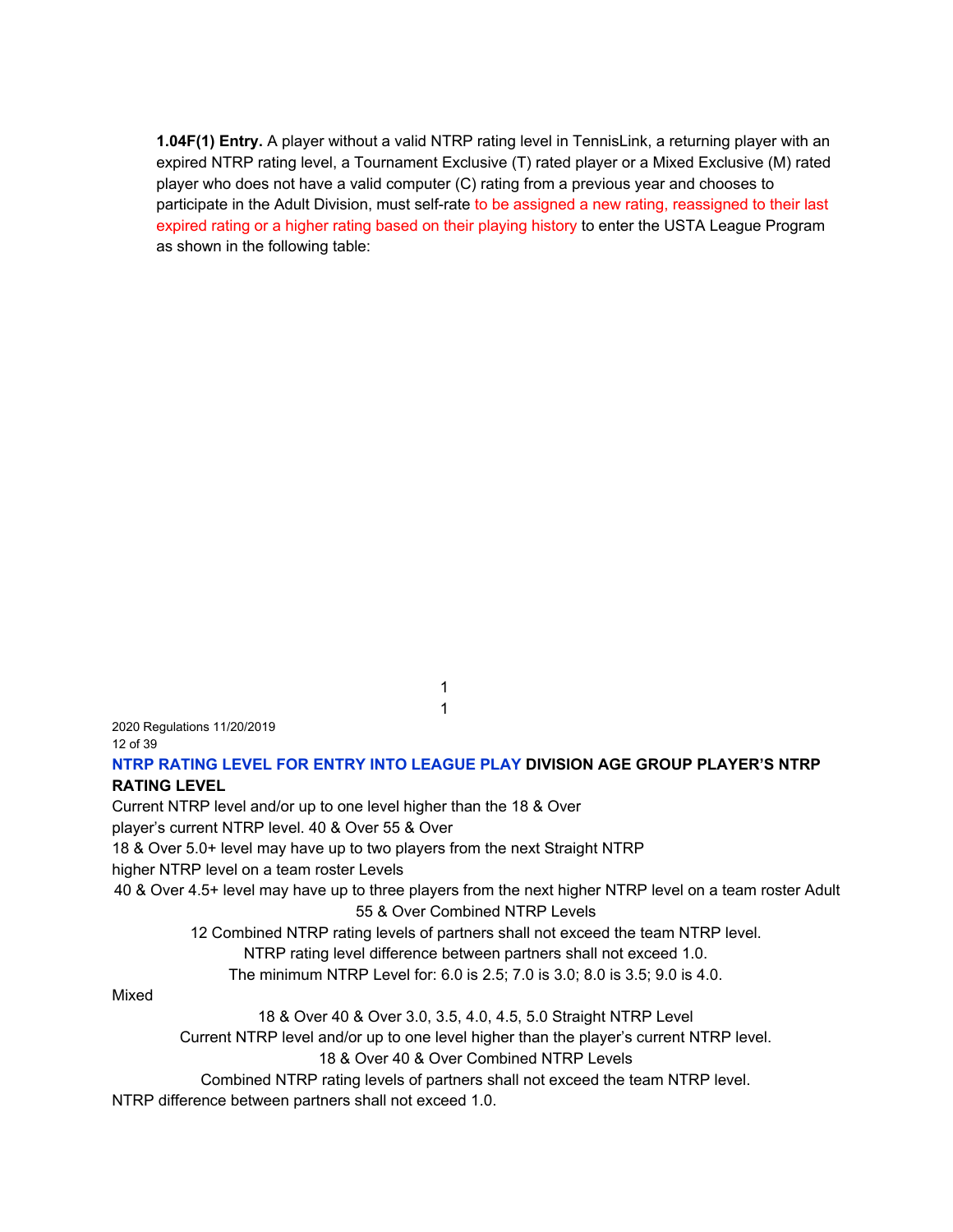The minimum NTRP Level for: 6.0 is 2.5; 7.0 is 3.0; 8.0 is 3.5; 9.0 is 4.0;10.0 is 4.5. **1.04F(1)a** Rating levels are derived in accordance with the USTA NTRP Computer Rating System Procedures. Once a player is assigned a valid Computer (C) NTRP rating level, it is valid for the Adult and Mixed Divisions for all players 59 years of age or under for three consecutive years or until another NTRP published rating level is generated. For players 60 years of age or over, a valid Computer (C) NTRP rating level is valid to play in the Adult and Mixed Divisions for two consecutive years or until another NTRP published rating level is generated. (See Reg.1.04F(1)b and c and *Valid NTRP Computer Ratings Table* -– inside back cover).

**1.04F(1)b** Mixed results will not be part of generating a player's year-end rating, except for those players who participate in the Mixed Division exclusively. A player who plays in the Mixed Division exclusively will receive a published Mixed Exclusive (M) rating level at year- end unless they have a valid Computer (C) rating level from a previous year on file in TennisLink. A published (M) rating level is valid to play in the Mixed Division exclusively and will be in effect for players 59 years of age or under for three consecutive years and for players 60 years or older for two consecutive years or until another published NTRP rating level is generated. A player who plays exclusively in the Mixed Division and subsequently chooses to participate in the Adult Division must enter by using a valid Computer (C) rating from a previous year. If such player does not have a valid (C) rating from a previous year, he or she must self-rate with the minimum NTRP rating level being the higher of the self-rating or valid Mixed Exclusive (M) rating. 2020 Regulations 11/20/2019

> 13 of 39

**1.04F(1)c** A player who plays exclusively in NTRP tournaments and subsequently chooses to participate in the Adult Division must enter that Division by using a valid Computer (C) rating from a previous year. If such player does not have a valid (C) rating from a previous year, he or she must self-rate with the minimum rating being the higher of the self-rating or valid Tournament Exclusive (T) rating.

**1.04F(1)d** Players who do not have a valid NTRP rating level on file in TennisLink shall selfrate in accordance with the *General & Experienced Player Guidelines – Supplement to the NTRP Guidelines* and complete the self-rating process on TennisLink when registering for a team. Players who allow someone else to complete the self-rating process for them will be ultimately responsible and held accountable for information submitted or omitted. Failure to self-rate in accordance with the *Guidelines*, or omission of information regarding a player's tennis history, will subject the player as well as the captain and/or others who completed, assisted, condoned and/or approved an inappropriate self-rating to penalties and suspension. Players whose self-ratings are determined to be inaccurate or inappropriate shall be disqualified. (See Reg. 3.03E(1)a).

**1.04F(1)e** Self-ratings are valid for two years from the date issued or until replaced by a dynamic or computer rating. If there is a change in their playing experience the player may appeal their rating up at that time or they may be promoted by the Sectional coordinator.

**1.04F(1)f** TennisLink will automatically remove expired computer and self-ratings thereby allowing individuals to self-rate. Players with expired ratings will not be allowed to self-rate at a lower level than their last valid NTRP rating level. However, when assigned an NTRP rating level by TennisLink, the player will have the opportunity to file a Self-Rate Appeal.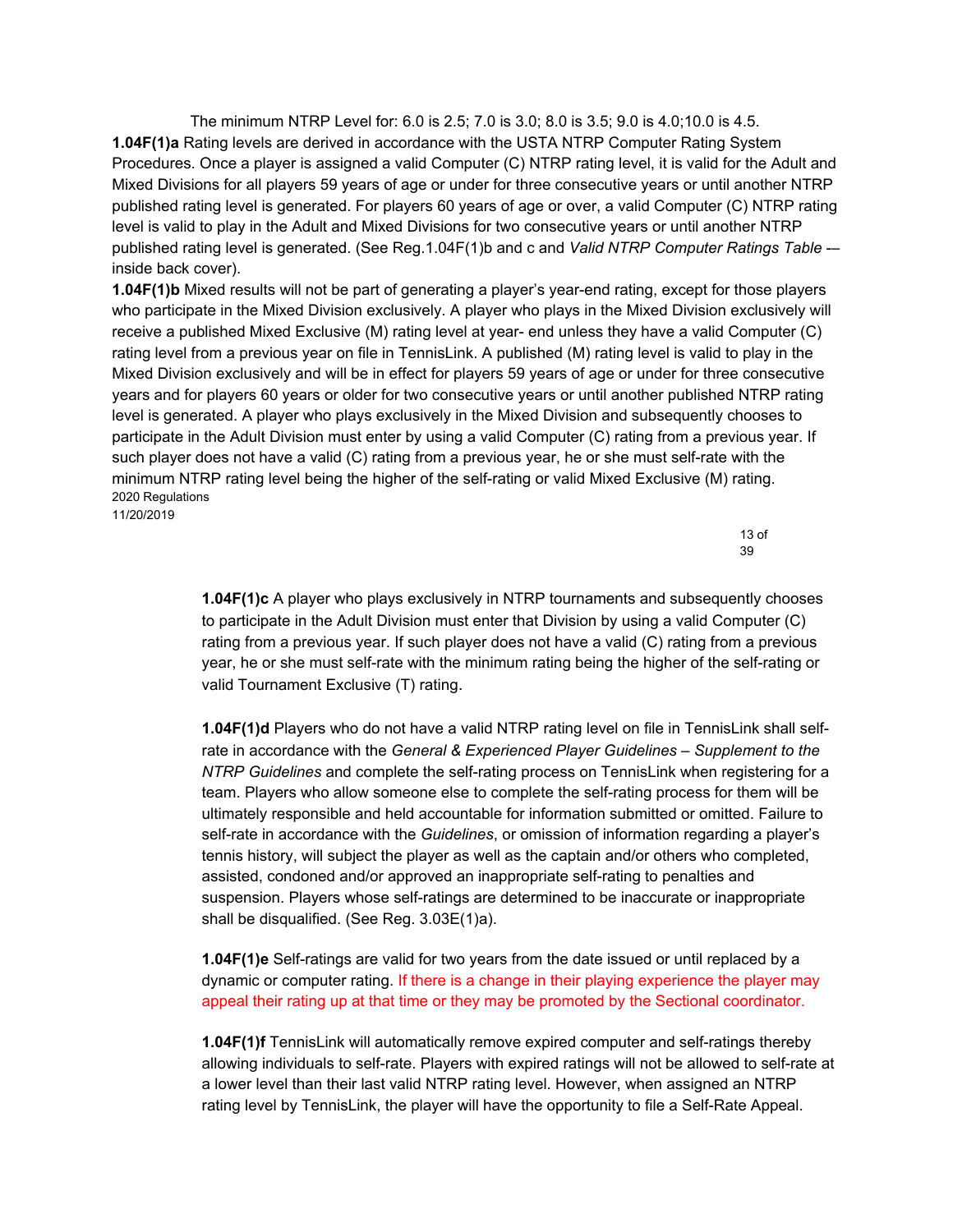**1.04F(1)g** Each Sectional Association shall designate a committee to handle Self-Rate Appeals for those who appeal their assigned self-rating level. This committee may be the same, in whole or part, as the Sectional League Grievance Committee that handles NTRP Grievances. Players who appeal their rating and anyone acting on their behalf will abide by the Self-Rate Appeals Committee's decision without further right to appeal same, except that the Committee may reconsider its decision in the event there has been a clear factual error made by the Committee. Players granted an appeal of their self-rating may be subject to NTRP Grievance based only on newly discovered or missing information not previously considered. (See *General & Experiences Player Guidelines – Supplement to the NTRP Guidelines*.)

**1.04F(1)h Valid NTRP Computer Ratings:** See *Valid NTRP Computer Ratings Table* – inside back cover.

#### **1.04G Player Participation Eligibility.**

**1.04G(1)** League players may play in the USTA League Adult and Mixed Divisions during the same local league season.

**1.04G(2)** A player may play on only one team in an NTRP level within an Age Group in the same local league during the same season. In local leagues where NTRP levels are divided into flights, a player may not play in more than one flight.

**1.04G(3)** A player may play on more than one team in an NTRP level within an Age Group in the same season provided it is in separate local leagues. The Section has the authority to accept or deny participation.

**1.04G(4)** A Section may authorize participation in more than one NTRP level within an Age Group in the same local league during the same season.

**1.04G(5)** A player may play up to one NTRP level higher than the player's current NTRP level**.**

1 3

2020 Regulations 11/20/2019

> 14 of 39

**1.04G(6)** A player who qualifies to advance to championships on more than one team may be required by the Section to choose which team he or she will represent.

**1.04G(7)** At any National Championship, if a player qualifies for two or more teams at the same NTRP level for an event, the individual must declare which team he or she will represent. In the absence of a declaration, the first match played will determine which team he or she will represent.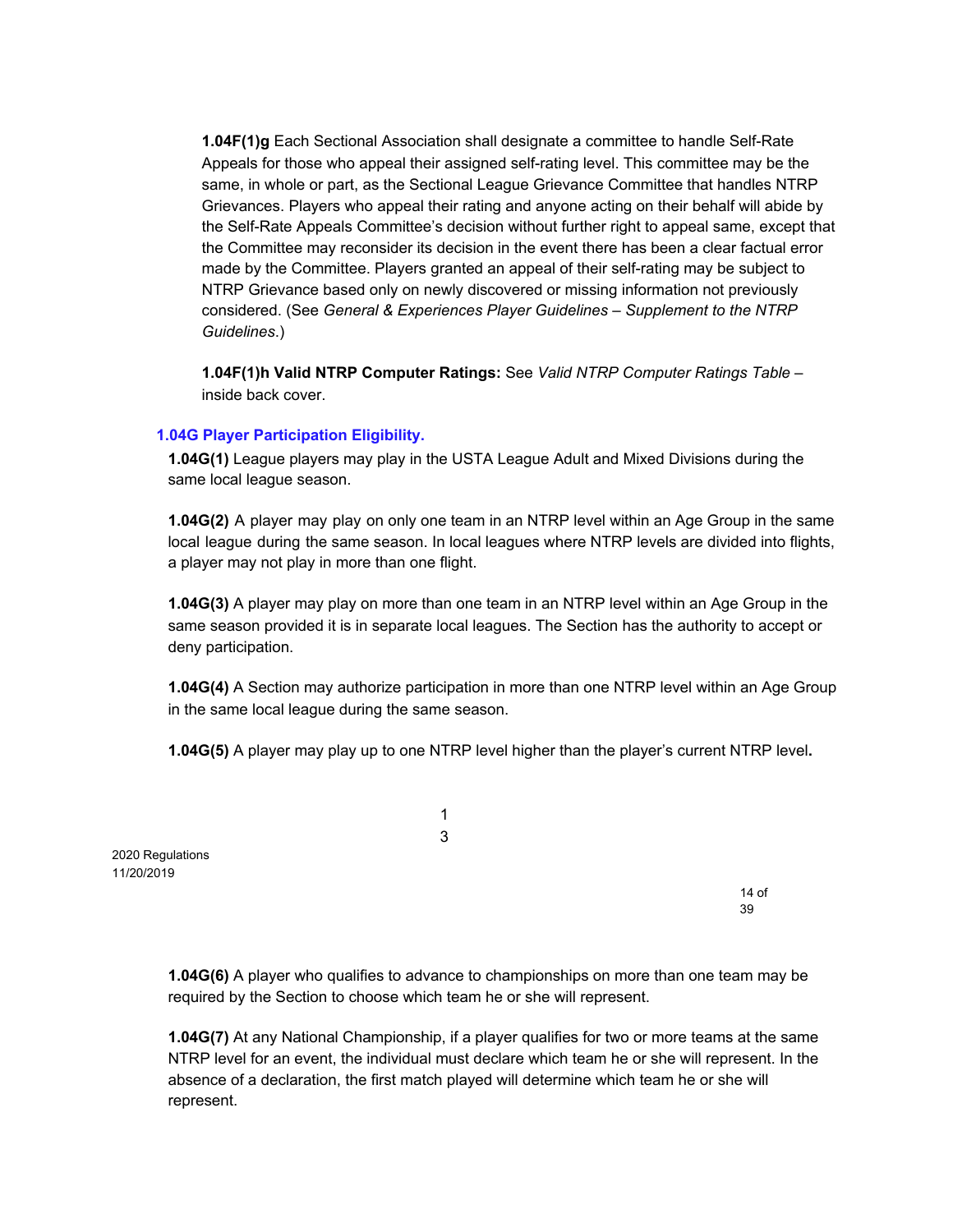**1.04G(8)** A player may participate in only one individual match within each team match.

**1.04G(9)** A player who participates in the USTA League in violation of any provision of Section 1.04G *Player Participation Eligibility*, shall be subject to an Eligibility Grievance as defined in Section 3.02D *Eligibility Grievance*.

**1.05 Official Ball.** In USTA League matches, a standard Type 2 USTA approved ball shall be used. The use of any USTA "transition" ball is prohibited.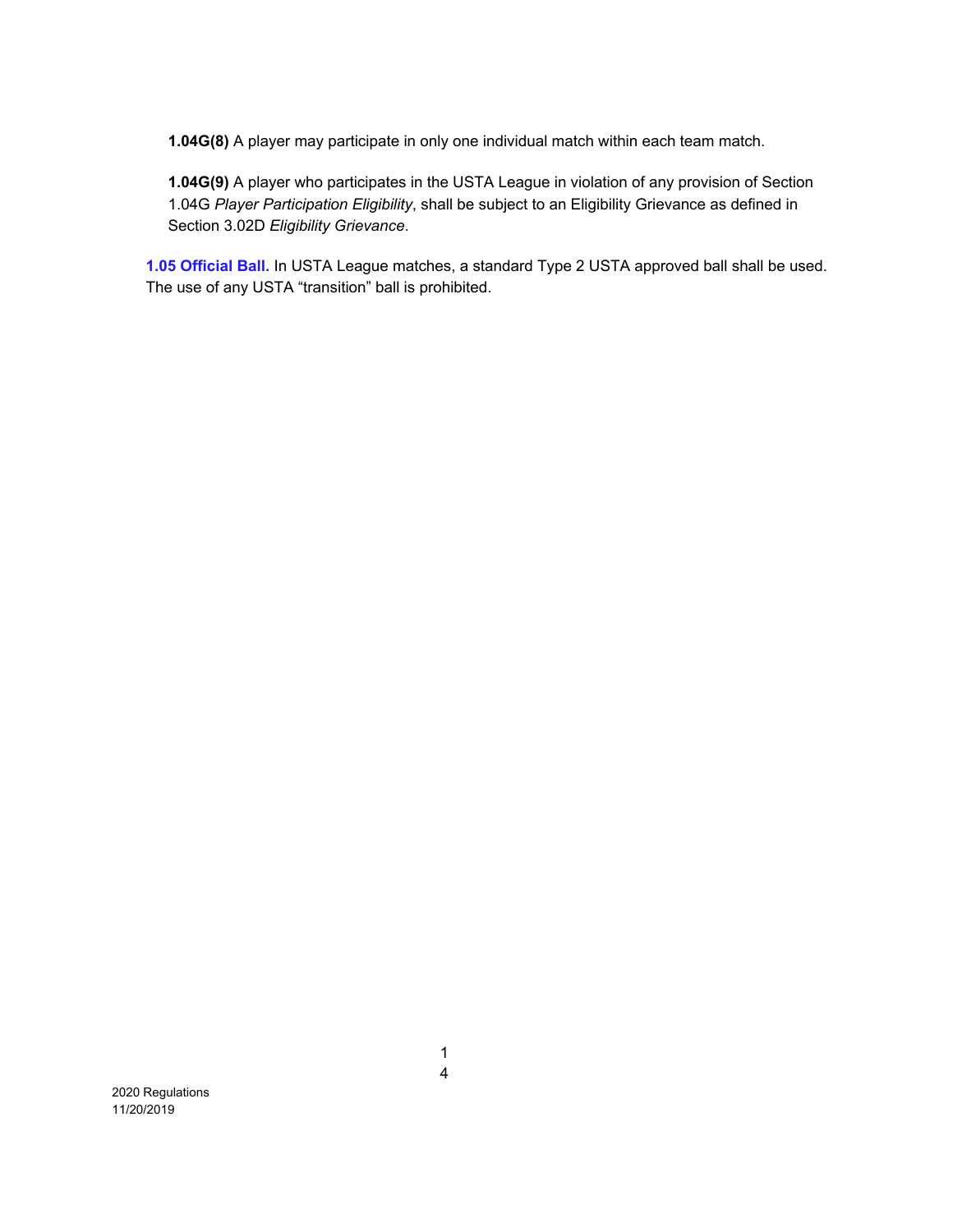**2.00 USTA LEAGUES REGULATIONS. All USTA League Regulations in 1.00 GENERAL, 3.00 GRIEVANCE PROCEDURES and the following Regulations in this section shall apply to USTA League Adult and Mixed Divisions except for Reg. 2.04 NTRP DYNAMIC DISQUALIFICATION AND REVIEW PROCEDURES which shall apply only to the USTA League Adult Division.**

## **2.01 LOCAL COMPETITION.**

## **2.01A NTRP Levels of Play.**

**2.01A(1)** When using straight NTRP levels, a player cannot have an NTRP rating higher than the NTRP level in which the player is competing except in the 5.0+ NTRP level of the Adult Division, 18 & Over and in the 4.5+ NTRP level of the Adult Division, 40 & Over. Adult Division, 18 & Over 5.0+ team rosters may include up to two (2) players from the next higher NTRP level. Adult Division, 40 & Over 4.5+ team rosters may include up to three (3) players from the next higher NTRP level.

In Plus (+) NTRP levels utilizing four or less individual matches constituting a team match:

**2.01A(1)a** In Plus (+) NTRP levels utilizing four or less individual matches within a team match, no more than one Plus (+) level player shall be allowed to play in a team match and shall be required to play in a #1 position, either singles or doubles. **2.01A(1)b** In the 5.0+ level a player who is rated 4.5 is not eligible to play in the #1 singles position. **2.01A(1)c** In the 4.5+ level a player who is rated 4.0 is not eligible to play in the #1 singles position.

In Plus (+) NTRP levels utilizing five individual matches constituting a team match:

2.01A(1)d Two (2) Plus (+) level players may play in a team match and shall be required to play in either (i) both in the #1 doubles position or (ii) one player in the #1 singles position and one player in the #1 doubles position.

**2.01A(1)e** In the 5.0+ level a player who is rated 4.5 is not eligible to play in either #1 position. **2.01A(1)f** In the 4.5+ level a player who is rated 4.0 is not eligible to play in either #1 position.

Note: If the NTRP ratings of the players available and on-site for a team match would result in an individual match default at the  $#1$  position(s), a lower level player may play at the  $#1$ position(s), provided no available at level player is playing below the #1 position(s). In such case(s) 2.01A(1)b, 2.01A(1)c, 2.01A(1)e, or 2.01A(1)f shall be waived.

**2.01A(2)** When using combined NTRP levels, the combined NTRP rating levels of the doubles team cannot exceed the combined NTRP level in which the players are competing;

**2.01A(3)** The NTRP difference between members of an individual doubles team may not exceed 1.0.

**2.01A(4)** USTA League NTRP levels in the local league and at championships are approved in accordance with the following table: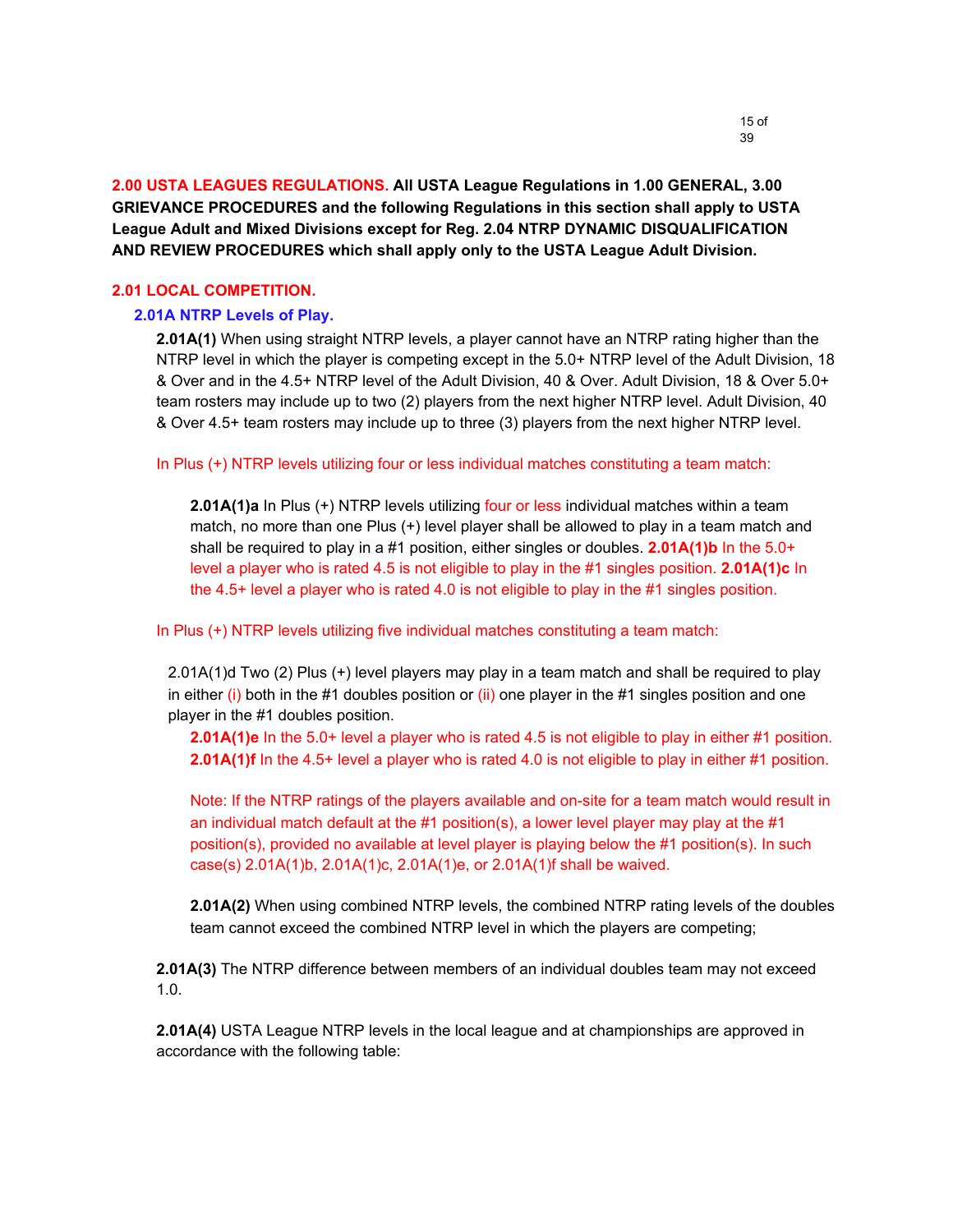2020 Regulations 11/20/2019 16 of 39

**NTRP LEVELS OF PLAY**

**DIVISION GROUP AGE**

#### **LOCAL LEAGUES**

16

# **ALL CHAMPIONSHIPS BELOW NATIONAL CHAMPIONSHIPS NATIONAL CHAMPIONSHIPS**

Adult

2.5, 3.0, 3.5, 4.0, 4.5, 5.0+

1 5

18 & Over 2.5, 3.0, 3.5, 4.0, 4.5, 5.0+ 2.5 women, 3.0, 3.5, 4.0, 4.5, 5.0+

40 & Over 3.0, 3.5, 4.0, 4.5+ 3.0, 3.5, 4.0, 4.5+ 3.0, 3.5, 4.0, 4.5+

Straight Levels 3.0, 3.5, 4.0, 4.5 **OR** Combined Levels 6.0, 7.0, 8.0, 9.0 Straight Levels 3.0, 3.5, 4.0, 4.5 **OR** Combined Levels 6.0, 7.0, 8.0, 9.0 Combined Levels 6.0, 7.0, 8.0, 9.0

Mixed

55 & Over

Straight Levels 3.0, 3.5, 4.0, 4.5, 5.0 **OR** Combined Levels 6.0, 7.0, 8.0, 9.0, 10.0 Combined Levels 6.0, 7.0, 8.0, 9.0, 10.0

Combined Levels 18 & Over

6.0, 7.0, 8.0, 9.0, 10.0

40 & Over

Straight Levels 3.0, 3.5, 4.0, 4.5, 5.0 **OR** Combined Levels 6.0, 7.0, 8.0, 9.0, 10.0 Combined Levels 6.0, 7.0, 8.0, 9.0 Combined Levels 6.0, 7.0, 8.0, 9.0

**2.01B Men, Women and Mixed Doubles.** Men's and women's leagues shall be separate at each approved NTRP level in the Adult Division. Leagues in the Mixed Division are comprised of a man and a woman who combine to play in each individual match. The local league shall determine which of these approved NTRP levels in Reg. 2.01A(4) shall be available for men, women and mixed genders in local league competition.

#### **2.01C Competition Format.**

**2.01C(1) Round Robin.** Each NTRP level within a local league shall play at least one round robin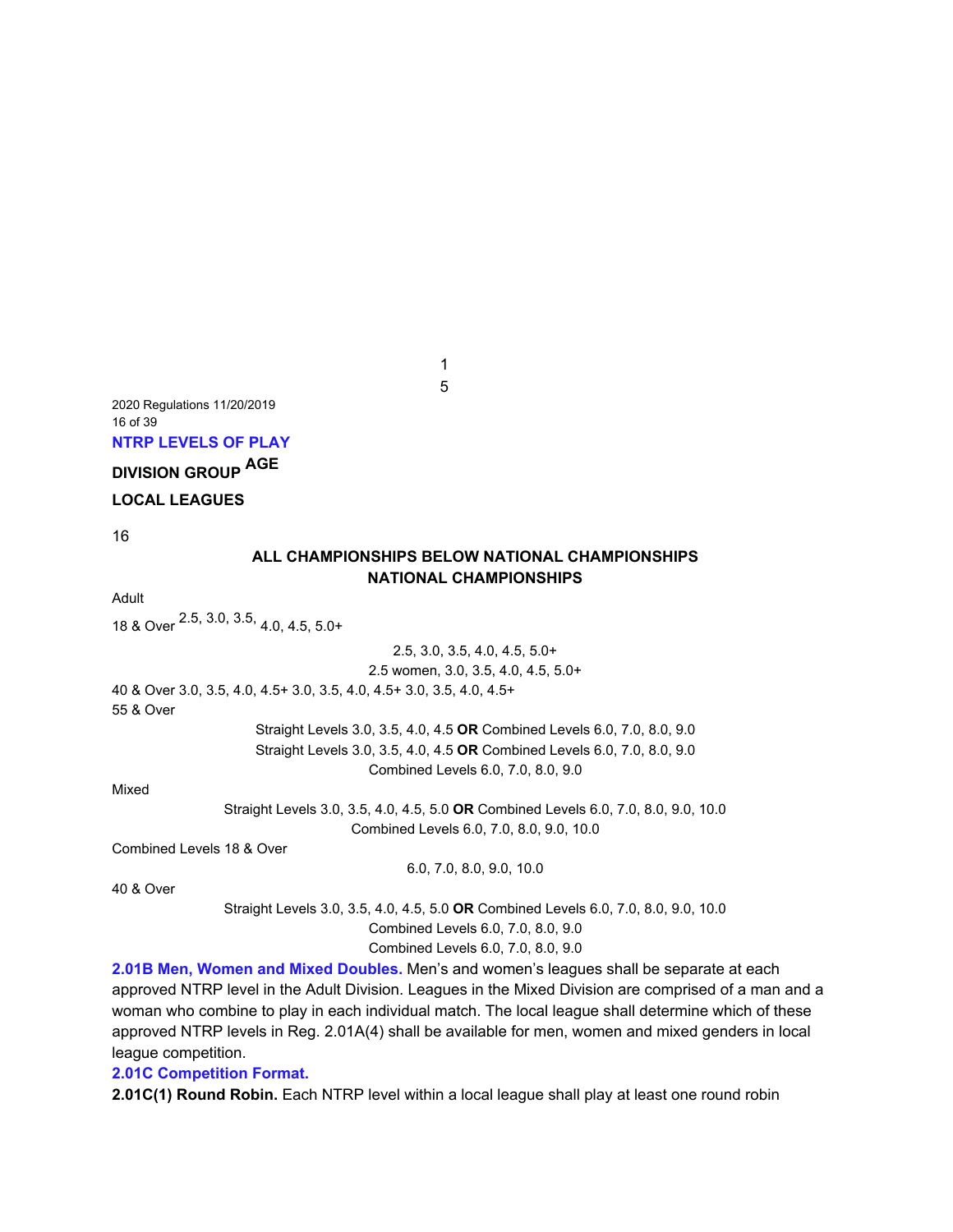competition wherein every team plays every other team. When any NTRP level consists of only two teams, each team is required to play a minimum of three team matches, which is a triple round robin. When any NTRP level consists of only three teams, each team is required to play a minimum of four team matches, which is a double round robin. Any NTRP level may be divided into flights and each team shall play every other team in its flight. The flight winners may enter a playoff structure to establish a local league champion for that NTRP level.

**2.01C(1)a** Each Sectional Association may permit additional matches, selected randomly, within a flight. **2.01C(1)b** Each Sectional Association may permit additional cross-flight matches in which each team in one flight plays an equal number of matches in the other flight, selected randomly if not a full round robin. **2.01C(1)c** Each Sectional Association may permit the top teams in a flight to play an additional round robin to determine advancement, and the teams without a mathematical chance to advance may play an additional round robin.

**2.01C(2) Team Match.** Each team match in a local league shall consist of such number of individual matches of singles, doubles, or any combination thereof as determined by 2020 Regulations 11/20/2019

> 17 of 39

the local league. Each team must have the minimum number of players available to play the majority of individual matches. If one team does not have the minimum number of players, the opposing team will be credited with a total team default, and will win each individual match 6-0 6-0. If neither team has the required minimum number of players, the match shall be scored as a double team default, and neither team will receive credit for a win. In the case of a team default or double team default any individual matches actually played will count only for NTRP ratings and eligibility for advancement and cannot count for determining standings.

If both teams have the minimum number of players available to play, but the combination of individual defaults by the two teams would result in the majority of matches not being played, the teams must follow the procedure(s) established by the Sectional Association, to ensure that a majority of individual matches are played.

Each Sectional Association shall establish procedures to determine the 1) flight standings in the event of a team default or double team default and 2) actions to take when the combination of individual defaults given by the two teams in the team match results, or would result, in a situation where the majority of the individual matches are not played. If no such procedures have been established, the match will result in a double team default.

**2.01C(3) Match Scoring and Formats.** It is recommended that all matches be the best of three tiebreak sets with a match tiebreak in lieu of a third set. The match tiebreak shall be scored as one set and one game for tiebreak purposes. For play at or below the Sectional level, the Sectional Association may authorize the use of other USTA approved scoring methods and other scoring methods that are compatible with the USTA NTRP Computer Rating System. Other match formats include: best of three tiebreak sets with a set tiebreak at 6-all, pro-set matches, a single set with a set or match tiebreak at 6-all and timed matches. No-Ad scoring can be used with any of the scoring methods. The method of awarding points in order to determine the winning team of a local league team match and the winner of the local league competition may be the same as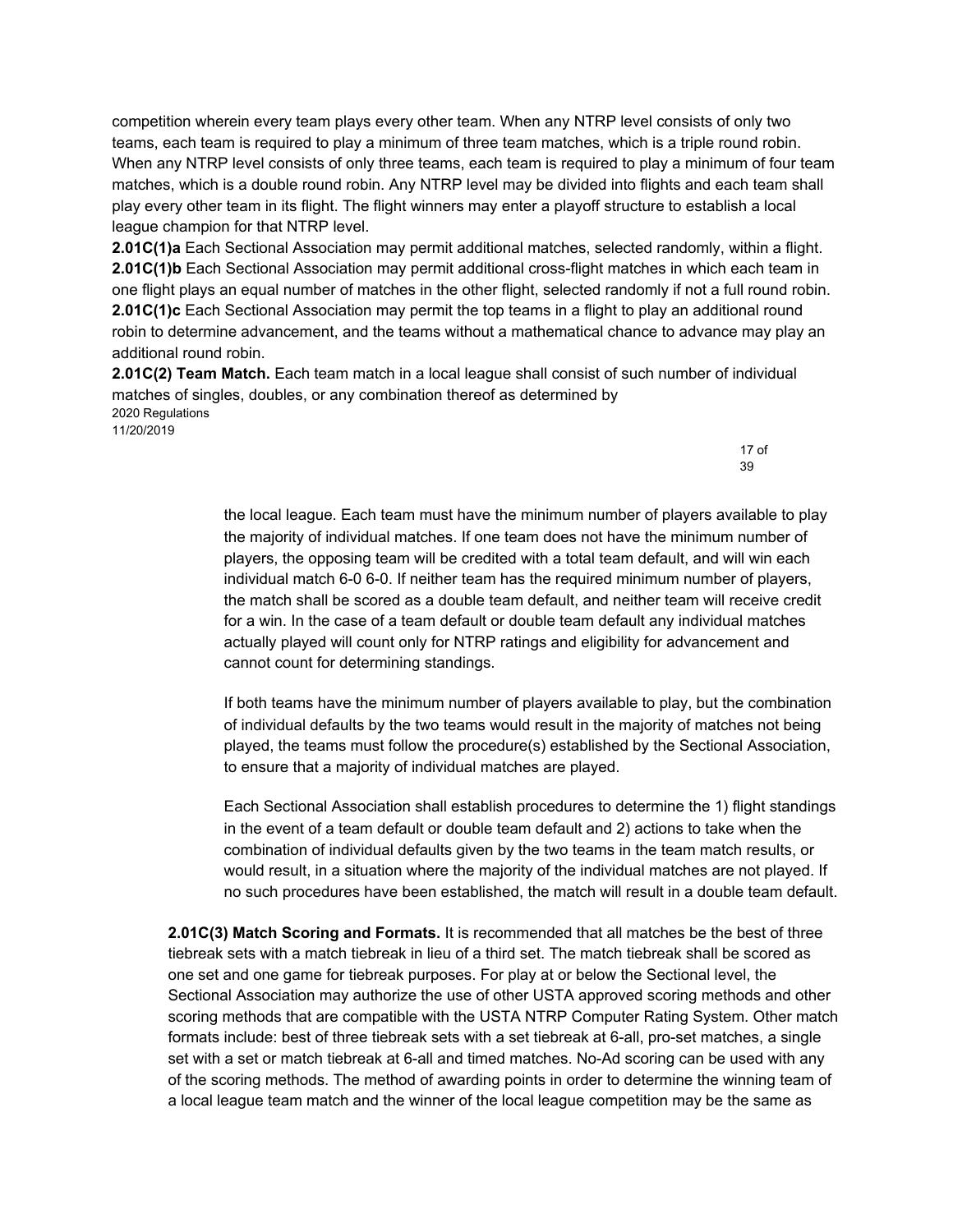that used in championship competition or may be another method compatible with the USTA NTRP Computer Rating System selected by the local league. (See Reg. 2.03D *Competition Format* and Reg. 2.03E *Team Match and Scoring* for championship competition.) The scoring in the event of a default or disqualification shall be 6-0, 6-0. Retirements shall be scored as described in Reg. 2.03N *Scoring of Retirements*.

**2.01C(4) Individual Match.** An individual match is defined as any singles match or any doubles match played as part of a team match.

**2.01C(5) Team Line-Ups.** The team captain for each team shall exchange their team line-up simultaneously prior to the beginning of the team match. No substitution may be made in an individual match after the line-up has been presented, except for injury to, illness of, or disqualification of a player prior to the start of such match and except under such further circumstances as a Sectional Association may authorize. If the substitution is made during the warm-up, the substitute player is entitled to a five minute warm-up. The default principles in Reg. 2.03K *Team Defaults* and *2.03L Scoring of Team Defaults* shall be applicable.

**2.01D Coaching.** When the scoring method is the best of three tiebreak sets and a 10 minute rest period is taken between the second and third sets, coaching is permitted only during this rest period.

#### **2.02 PROGRESSION.**

#### **2.02A Local League.**

**2.02A(1) Local League Competition.** Each team that wins a specific level of local league competition shall be entitled to advance to the next level of competition if otherwise eligible.

> 1 7

2020 Regulations 11/20/2019

> 18 of 39

**2.02A(2) Local League Champions.** At the conclusion of local league competition, the Local League Coordinator shall certify to the Sectional League Coordinator the results of the local league competition and the name(s) and address(es) of the team captain(s). Local league competition must be concluded prior to the deadline set by the Sectional Association.

#### **2.02B Championships.**

**2.02B(1) District/Area Championships.** Each Sectional Association shall determine and announce a method of progression suitable for its geographic boundaries for advancement of its local league teams to Sectional League Championships. Such progression may include one or more championships below the Sectional Championships.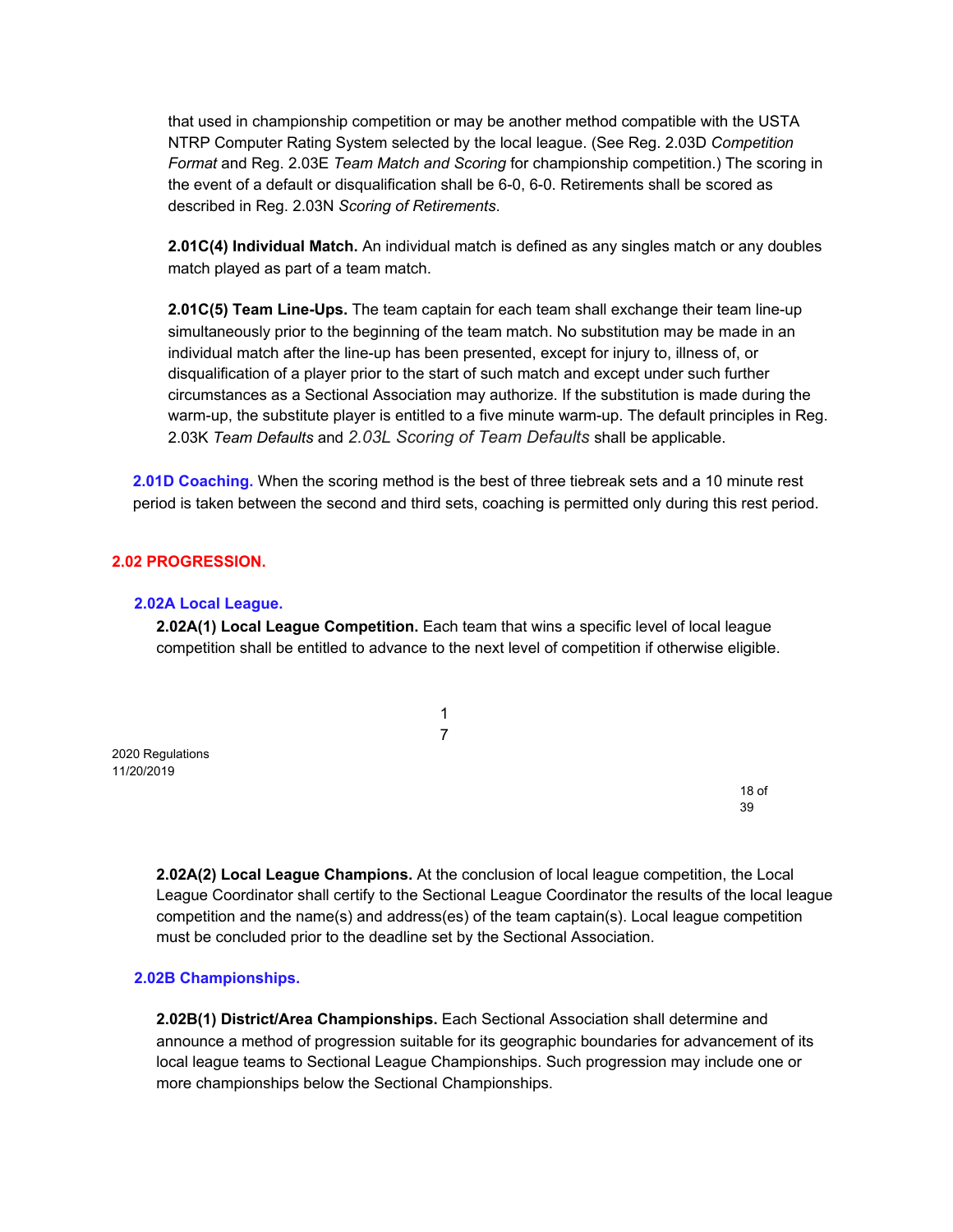**2.02B(2) District/Area and Sectional Championship Events.** Each Sectional Association shall determine the dates of the championships within the Section. Each championship event ends on the date entered in TennisLink as the championship end date. In the event a championship is not concluded on the date published in TennisLink, then the end date in TennisLink should be amended to reflect the date of the last match played.

**2.02B(3) Sectional Championships.** Each Sectional Association shall hold a Sectional League Championship in each National approved NTRP level for each Division and Age Group, on or before the date specified by the USTA League Leadership, to determine its Sectional champions. The winning team at each NTRP level and Age Group shall be allowed to compete in the USTA League National Championships if otherwise eligible. If the winning team at any NTRP level of competition is unable to compete further towards the National Championships, then the Sectional League Coordinator may select the second place team for such further competition, etc.

**2.02B(4)** National Championships. The team winning the National Championship in each NTRP level of competition in each Age Group of the Adult and Mixed Divisions shall be the USTA League National Champion.

#### **2.03 DISTRICT/AREA, SECTIONAL AND NATIONAL LEAGUE CHAMPIONSHIPS.**

#### **2.03A Eligibility.**

**2.03A(1)** The District/Area or Section has the authority to determine the progression of teams to its championship competition by determining a champion of the preceding level of competition in its NTRP category or by using the *Championships Wildcard Procedures*. Champions of the preceding level of competition must be included in the progression if otherwise eligible.

**2.03A(2) Participation.** A player may participate in only one individual match within each team match.

**2.03A(3)a** In the Adult and Mixed Divisions, a player is eligible to progress to championship level competition below National Championships if that player has played on the same team in at least two matches at the same NTRP level in the same Age Group during its local league season and is otherwise eligible. A maximum of one default received by the player during local league competition shall count for advancing. Retired matches shall count toward advancing for all players involved in both USTA League Divisions. (See *Matches Required to Advance to Championships Table.)*

**2.03A(3)b** Sections shall have the option to require, for eligibility to progress to championship level competition below National Championships, Self-Rated and Valid Computer Rated Appealed players to play up to four matches, on the same team at the same NTRP level in the same Age Group during its local league season and is otherwise eligible. Sections shall also have the option to declare if one default received by the player during local league competition shall or shall not count for advancing.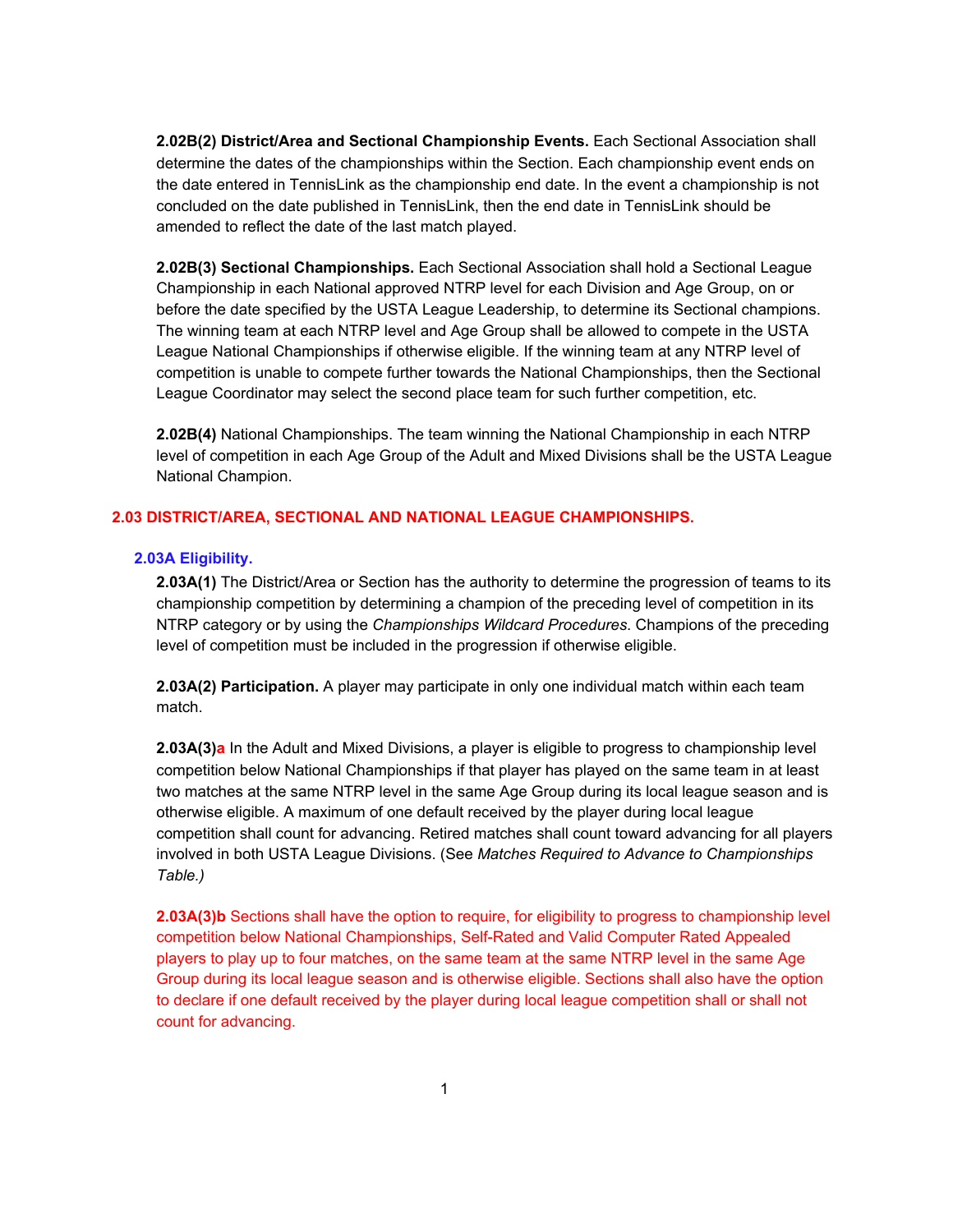2020 Regulations 11/20/2019 19 of 39

**2.03A(4)** In the Adult and Mixed Divisions, all players other than Self-Rated and Valid Computer Rated Appealed Players are eligible to advance to National Championship competition if that player has played on the same team in at least three matches at the same NTRP level in the same Age Group through Sectional Championships and is otherwise eligible. A maximum of one default received by the player during local league or championship competition shall count for advancing.

All Self-Rated and Valid Computer Rated Appealed players are eligible to progress to National Championship competition if that player has played on the same team in at least four matches at the same NTRP level in the same Age Group during its local league season and is otherwise eligible. No defaults received by the player during local league or championship competition shall count for advancing. Retired matches shall count toward advancing for all players involved in both USTA League Divisions. (*See Matches Required to Advance to Championships Table.*)

**2.03A(5)** At all Championships, a minimum number of team members as shown in the following table, who were on the final roster of their local league team at the conclusion of local league play, must be available and eligible to compete or to combine and compete, as appropriate. The required minimum number of team members may be reduced with an approved waiver, but to not less than the minimum as noted in the following table. At Sectional Championship level and below, the Championship Committee may grant such a waiver. At the National Championships a committee comprised of the USTA League Chair, Vice-Chair and the National League Administrator may grant such a waiver.

# **MINIMUM NUMBER OF TEAM MEMBERS REQUIRED AT NATIONAL CHAMPIONSHIPS DIVISION AGE GROUP**

19

# **MINIMUM NUMBER WITH APPROVED WAIVER AT ALL CHAMPIONSHIPS**

Adult

# **MINIMUM NUMBER AT NATIONAL CHAMPIONSHIPS**

18 & Over 2.5 women & 5.0+ <sup>5 3</sup>

18 & Over 3.0, 3.5, 4.0, 4.5 <sup>8 4</sup>

40 & Over 7 5 55 & Over 6 4 Mixed <sup>18 & Over</sup> 40 & Over

3 Men 3 Women

2 Men 2 Women

**2.03B Official League Championships Entry.** An official copy of the final USTA TEAM ROSTER FOR LEAGUES shall be submitted by the team captain or coordinator to the Championship Committee at each level of league championships prior to the deadline announced for entry into the event.

**2.03C Scoring.** It is recommended that all matches be the best of three tiebreak sets with a match tiebreak in lieu of a third set. The tiebreak shall be scored as one set and one game for tiebreak purposes. For championship play at or below the Sectional level, the Sectional Association may authorize the use of other USTA approved scoring methods and other scoring methods that are compatible with the USTA NTRP Computer Rating System. Other match formats include: best of three tiebreak sets with a set tiebreak at 6-all, pro-set matches, or a single set with a set or match tiebreak at 6-all. No-Ad scoring may be used with any of the these scoring methods**.**

2020 Regulations 11/20/2019

20 of 39

**2.03D Championship Competition Formats.**

**2.03D(1) Championship Competition Format at Section Level Events and Below.** The Sectional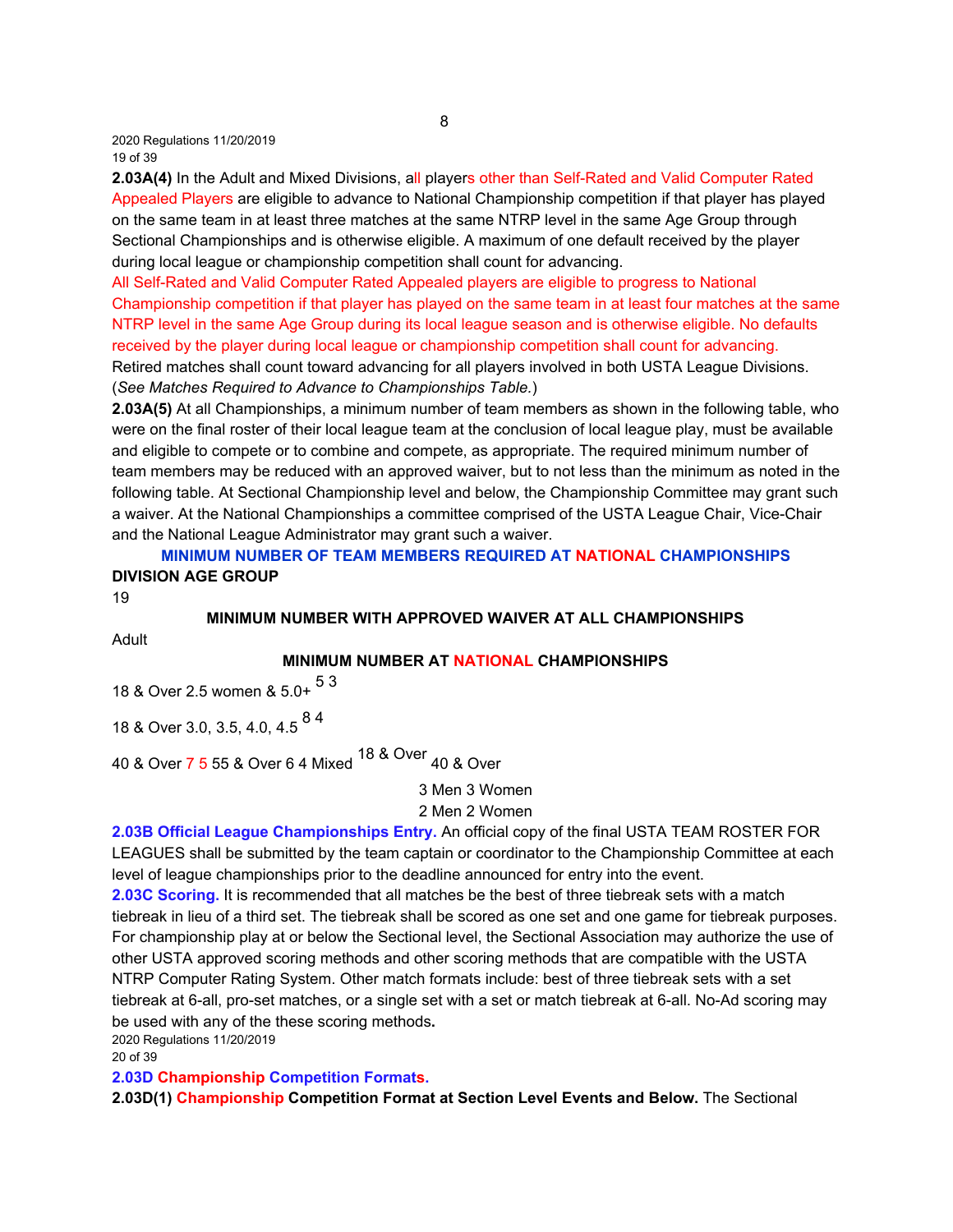Association shall determine the competition, team match and scoring formats for the championship competitions.

**2.03D(2) Competition Format at National Championships.** The USTA League Committee shall determine the competition, team match and scoring formats for National Championships.

**2.03E Team Match and Scoring.** A team match will consist of the matches as shown in the following table. The team winning the majority of individual matches will be awarded one team point at National Championships. Sectional Associations may either follow the National Championships scoring format or determine a method of awarding points in order to determine the winning team of a championship competition. For each team match, a majority of the individual matches must actually be played by the two teams to constitute a valid team match. The Championship Committee has the authority to determine the actions to take when the combination of individual match defaults given by the two teams in the team

match would result in a situation where the majority of the individual matches would not be played. TFAM

# **MATCH AND SCORING AT ALL NATIONAL CHAMPIONSHIPS**

#### **DIVISION AND**

**AGE GROUP TEAM MATCH ONE TEAM POINT**

**AWARDED FOR** Adult 18 & Over 3.0, 3.5, 4.0, 4.5

20 2-Singles 3-Doubles 3 individual matches won

Adult 40 & Over 1-Singles 3-Doubles

3 individual matches won; If tied 2-2, the tie shall be broken by the first of the following methods to do so:

a) Sets: Loser of the fewest number

of sets. b) Games: Loser of the fewest

number of games. c) Game Winning Percentage: Total

games won divided by total games played Adult 18 & Over 2.5 women & 5.0+

1-Singles 2-Doubles Adult 55 & Over 2 individual matches won Mixed 18 & Over Mixed 40 & Over 3-Doubles

**2.03F Substitutions.** No substitution may be made in an individual match after the line-up has been presented, except for injury to, illness of, or disqualification of a player prior to the start of such match, and except under such further circumstances as the Championship Committee may authorize. If the substitution is made during the warm-up, the substitute player is entitled to a five minute warm-up. **2.03G Coaching.** When the scoring method is the best of three tiebreak sets and a 10 minute rest period is taken between the second and third sets, coaching is permitted only during this rest period. **2.03H Procedures in the Event of a Tie.** In the event of a tie, whether in round robin or single elimination competition, the tie shall be broken by the first of the following procedures that does so: 2020 Regulations

11/20/2019

21 of 39

**2.03H(1**) For Sectional Championships and below, in the event of a tie, the Sectional Association has the authority to determine the order of the following procedures that will be used to break the tie. The tiebreak procedure order will be published by the Sectional Association. If a Section, District/Area or Local League does not have a regulation in place to address a tie, the Section, District/Area or Local League must follow the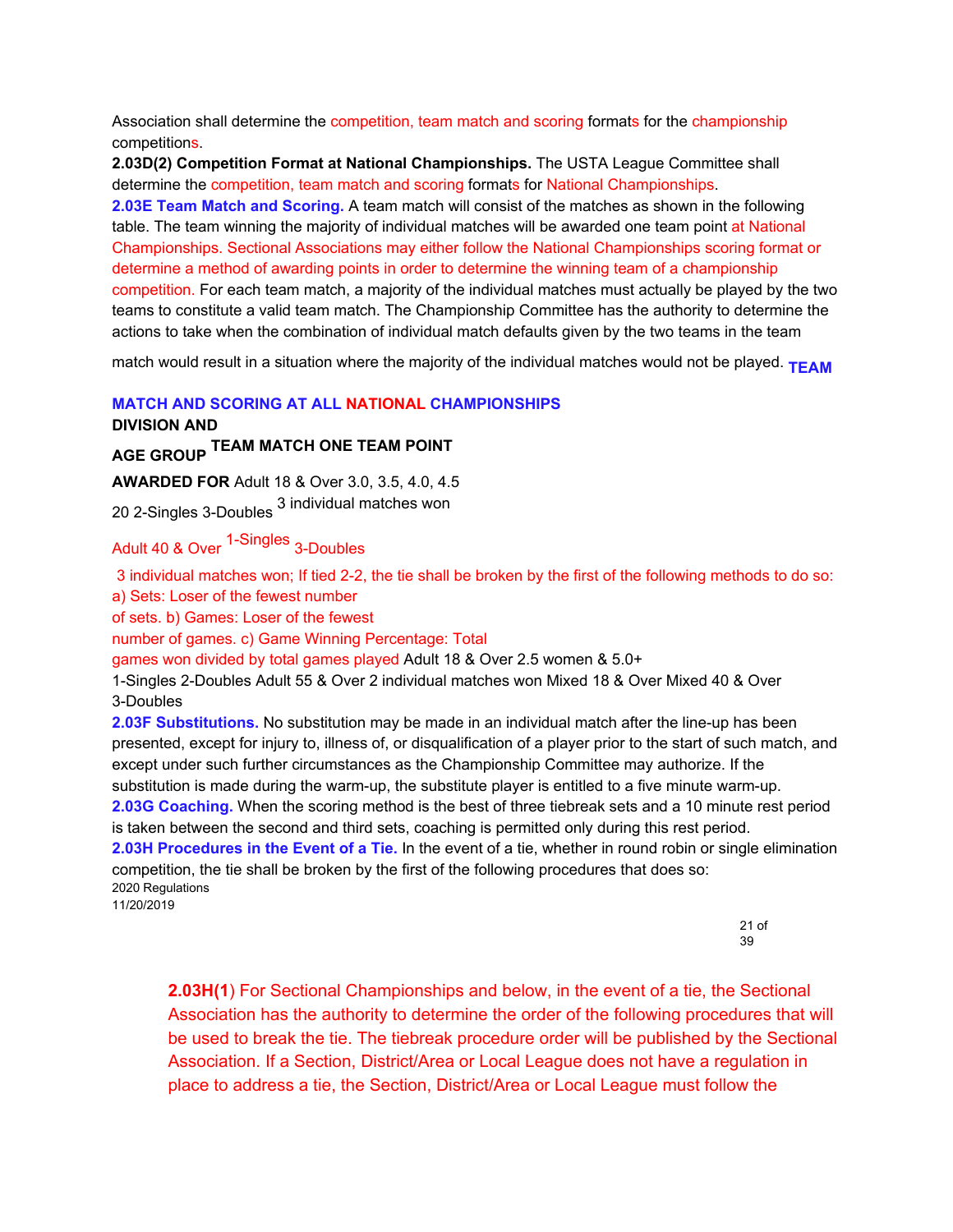national regulation.

**2.03H(2)** For National Championships, in the event of a tie, the tie shall be broken by the first of the following procedures that does so:

**2.03H(2)a** Individual Matches. Winner of the most individual matches in the entire competition. **2.03H(2)b** Head-to-Head. Winner of head-to-head match only if all tied teams have played each other and one team defeated all the teams that are tied. **2.03H(2)c** Sets. Loser of the fewest number of sets. **2.03H(2)d** Games. Loser of the fewest number of games. **2.03H(2)e** Game Winning Percentage: Total games won divided by total games played **2.03H(2)f** A Method to be Determined by the Championships Committee. Procedure to be announced prior to commencement of championship competition.

**2.03I Individual Defaults.** An individual default occurs when a player fails to appear on time, or is disqualified by a tournament official for misconduct.

**2.03J Scoring of Individual Defaults**. For the purpose of determining standings, individual defaults will be scored as a 6-0, 6-0 win for the player or doubles team receiving the default and a 0-6, 0-6 loss for the player or doubles team that defaulted the match. In the event of a default by both players or doubles teams, both sides will be given a 0-6, 0-6 loss and neither receives credit for a win. If a double default results in a tie, the tiebreak procedure shall be the same as in Reg. 2.03H *Procedures In the Event of a Tie* in order to determine a winner of that team match.

**2.03K Team Defaults.** In all championships after local league competition, a team must have a minimum number of eligible players available for play in each team match in accordance with the following table or the entire match must be defaulted. The maximum number of positions that may be defaulted without defaulting the entire match is also noted. When defaults are necessary, the defaults shall be determined by the defaulting team captain in accordance with the following table: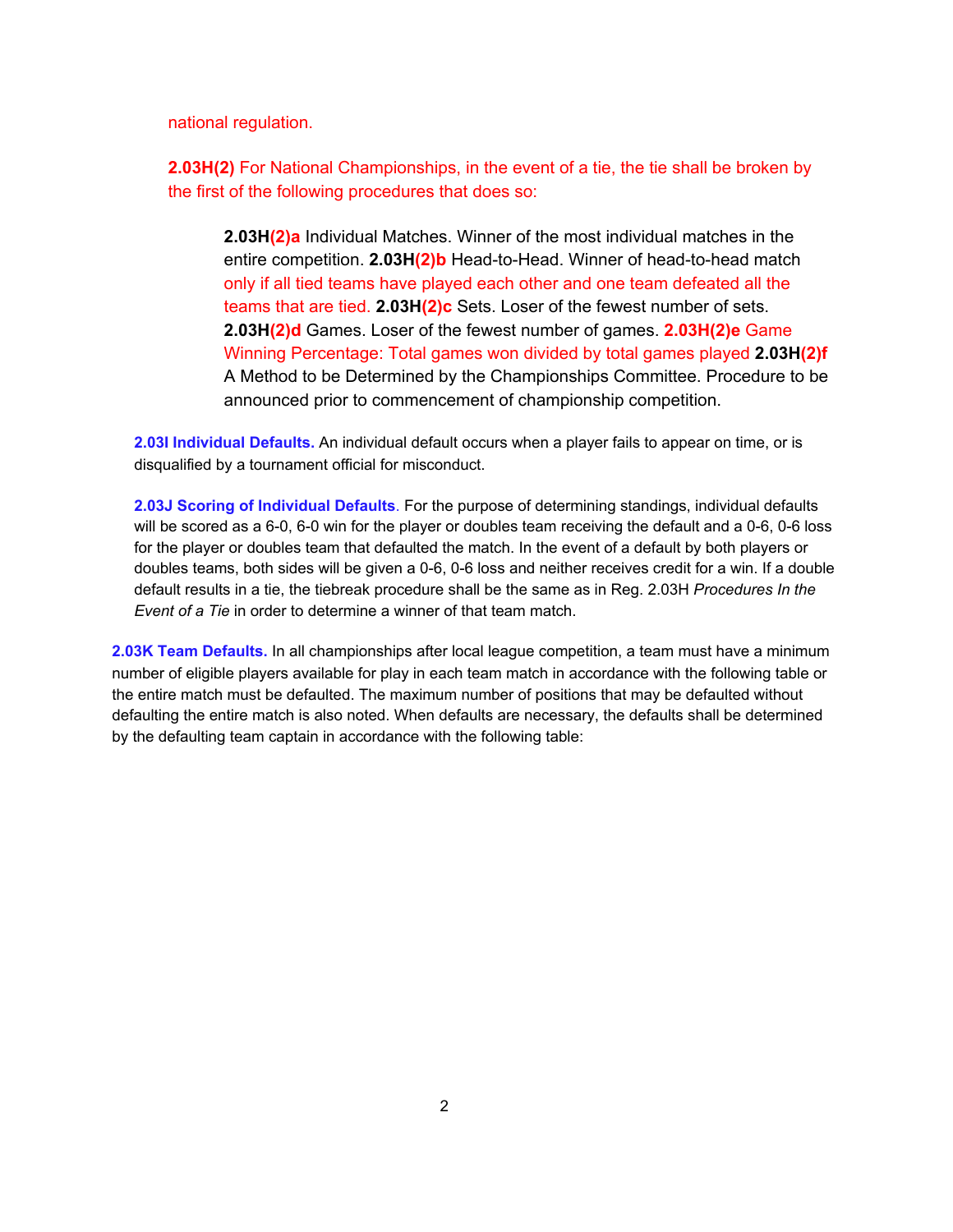2020 Regulations 11/20/2019 22 of 39

**ALLOWABLE DEFAULTS AT ALL CHAMPIONSHIPS**

**MINIMUM NUMBER OF ELIGIBLE**

#### **DIVISION AGE GROUP**

#### **PLAYERS REQUIRED TO BE AVAILABLE PER MATCH**

22

# **MAXIMUM NUMBER OF POSITIONS THAT CAN BE DEFAULTED REQUIRED POSITION(S) AND ORDER OF MATCH DEFAULTS**

Adult

 & Over 2.5 women & 5.0+ No. 1 Singles **Or** No. 2 Doubles & Over 3.0, 3.5, 4.0, 4.5 & Over 3.0, 3.5 4.0, 4.5+ (using 5-court format)

3 1

Singles: No. 2 Singles before No. 1 Singles Doubles No. 3 Doubles before No. 2 Doubles, and No. 2 Doubles before No. 1 Doubles 40 & Over 3.0, 3.5 4.0, 4.5+ (using 4-court format)

4 2

#### No. 1 Singles Doubles No. 3 Doubles 5 1

before No. 2 Doubles, and No. 2 Doubles before No. 1 Doubles Adult 55 & Over 4 players who are Mixed 18 & Over

#### eligible to combine 40 & Over

and compete 1 No. 3 Doubles 2.03K(1) The Championship Committee has the authority to file a grievance and recommend the actions to take when multiple match default(s) given by one team result in a situation that may materially impact the championship's standings. Team penalties may include but are not limited to, non-advancement, disqualification or suspension. (See Regulation 3.03A(7)).

**2.03L Scoring of Full Team Defaults.** If a team defaults an entire team match for any reason during round robin play, that team is ineligible to continue play at that championship. All matches of the defaulting team already played shall be null and void when determining standings but will be used for ratings and advancement purposes. If all teams with a mathematical chance to advance have played the defaulting team in good faith, those matches shall stand as played when determining standings. The Sectional Association may impose further penalties on the defaulting team.

**2.03M Retirement.** A retirement occurs when an individual match has started and a player/doubles team is unable to continue due to injury, loss of condition, emergency or refusal to play.

**2.03N Scoring of Retirements.** In case of a retirement, for the purpose of determining standings, the non-retiring player/doubles team shall be credited with such number of additional games as would have been won if the match was completed and the non-retiring player/doubles team won every subsequent game. For NTRP computer data entry in TennisLink, mark as *retired* and submit actual scores of the match at the point of retirement.

2020 Regulations 11/20/2019

> 23 of 39

#### **2.04 NTRP DYNAMIC DISQUALIFICATION AND REVIEW PROCEDURES.**

1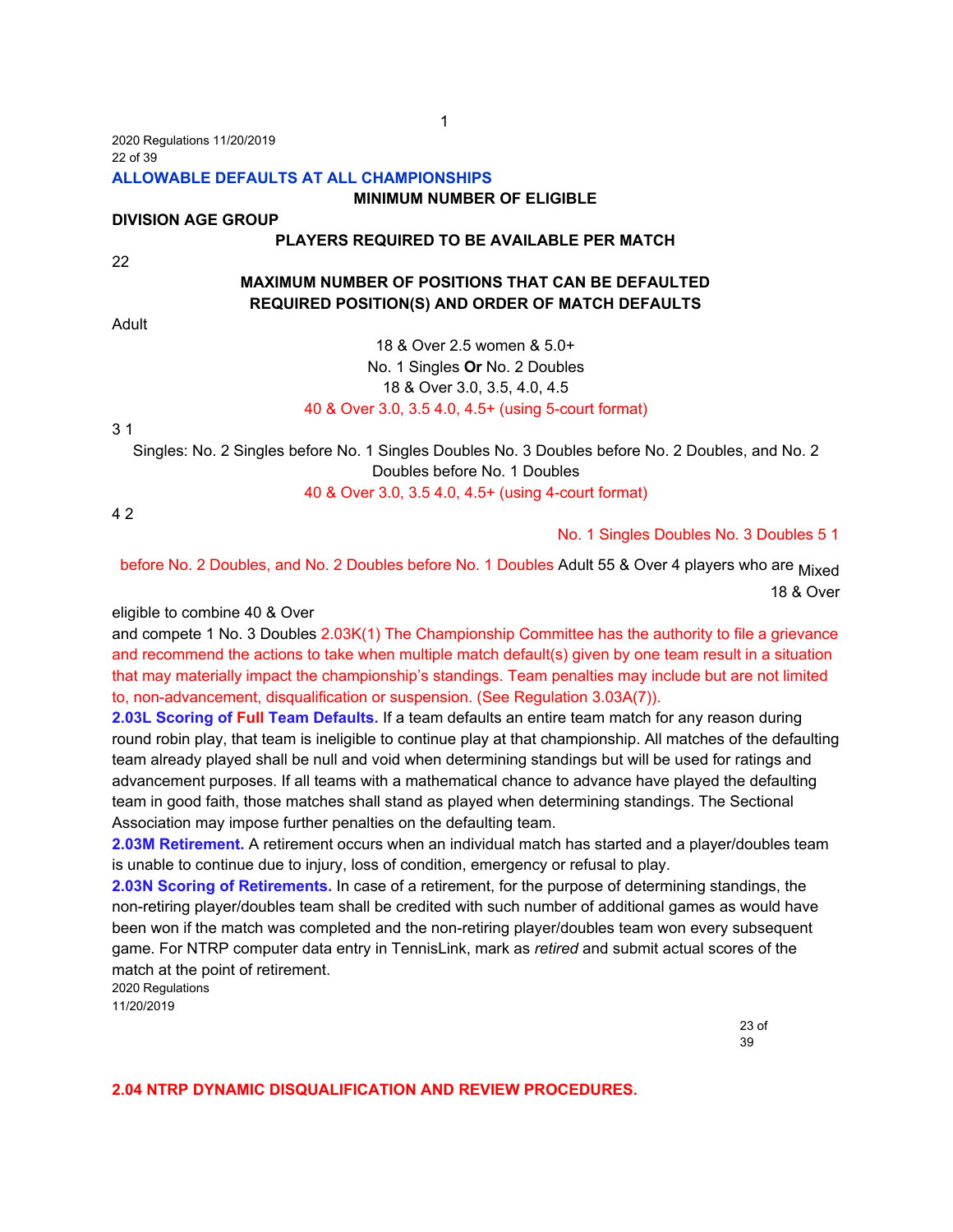**2.04A Applicability.** The Regulations in this section are applicable only to the USTA League Adult Division.

**2.04B NTRP Dynamic Disqualification Procedures.** Dynamic ratings will be calculated for all Adult Division players during local league competition and at every level of championship competition including National Championships to determine if any players have reached the NTRP Dynamic Disqualification criteria stated in the USTA NTRP Computer Rating System Procedures. Players subject to NTRP Dynamic Disqualification, as described in the *NTRP Dynamic Disqualification Table* – inside back cover, will be dynamically disqualified if they reach the disqualification level three times based on all matches except retirements received.

**2.04B(1) Local League NTRP Dynamic Disqualification.** Players who are NTRP dynamically disqualified will be notified by the Sectional League Coordinator or designee and have the right to a review in accordance with the procedures in Reg. 2.04C – *NTRP Dynamic Disqualification Review Procedures*.

**2.04B(2) Championship NTRP Dynamic Disqualification.** There will be no NTRP Dynamic Disqualifications processed at National Championships. Players who are NTRP dynamically disqualified at any championship including Nationals will be notified by the Sectional League Coordinator or designee and have the right to a review in accordance with procedures in Reg. 2.04C *NTRP Dynamic Disqualification Review Procedures*. The Section shall choose one of the following options for NTRP Dynamic Disqualifications at each Sectional Championship and below:

**2.04B(2)a** Run dynamic calculations and produce ratings throughout the championship. Through the conclusion of the championship event, notify and disqualify any player who meets the criteria for NTRP Dynamic Disqualification and reverse appropriate matches played. (See Regs. 2.04E(2)a and b for championship scoring procedures when NTRP Dynamic Disqualifications are done throughout the championship competition.)

**2.04B(2)b** Run dynamic calculations after the conclusion of the championship and disqualify those players who meet the criteria for NTRP Dynamic Disqualification. Matches played will stand. (See Reg. 2.04E(2)c for championship scoring procedures when NTRP Dynamic Disqualifications are done after the conclusion of championship competition.)

**2.04B(3**) After an NTRP Dynamic Disqualification, the player may not play at the disqualified NTRP level of play or any lower NTRP level of play in either singles or doubles for the remainder of the Championship Year and for the succeeding Championship Year including any subsequent National Championships the player is qualified for. In any Division using combined levels, the combined NTRP rating of the disqualified player and partner may not surpass the level of competition. A player who has been moved up as a result of an NTRP Dynamic Disqualification in the Adult Division must immediately adjust his/her NTRP level of play in the Mixed Division.

**2.04B(4)** Players who are NTRP dynamically disqualified may be allowed to move up and participate on another team at a higher NTRP level during that same local league season provided registration has not closed.

**2.04B(5)** Individuals who receive their third strike while participating in an Early Start League (ESL)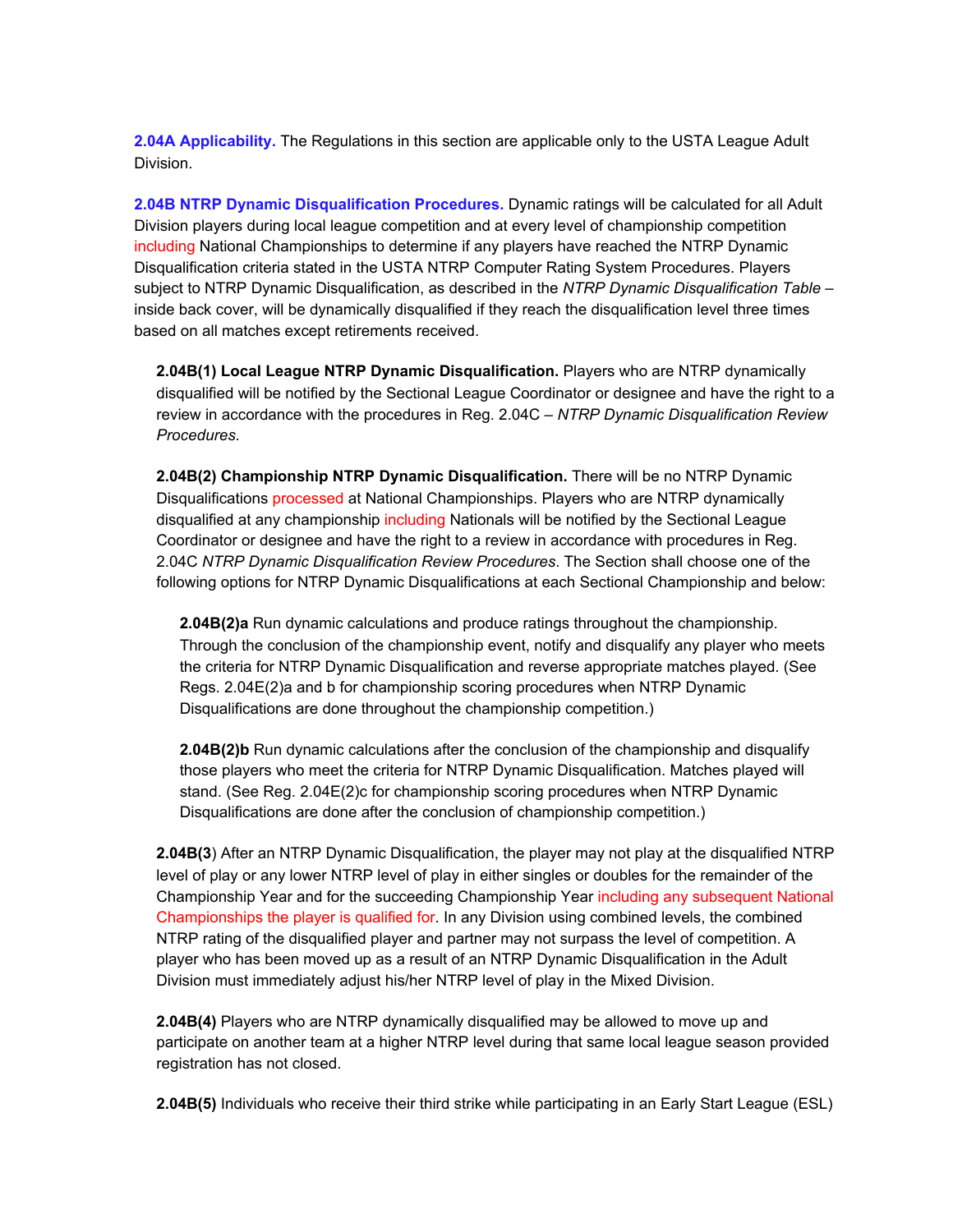must immediately adjust their NTRP level of play. Such players may not participate at the disqualified NTRP level in a previous year's championship for which they may have qualified.

> 2 3

**2.04B(6)** In the local leagues and at District/Area or Sectional Championships, if the NTRP Dynamic Disqualification of a player is not upheld by the NTRP Dynamic Disqualification Review Committee, a second NTRP Dynamic Disqualification will be considered if warranted by additional data.

2020 Regulations 11/20/2019

> 24 of 39

**2.04C NTRP Dynamic Disqualification Review Procedures.** Reviews are based solely on missing or incorrect data.

**2.04C(1) Local.** If the team captain or the player disqualified in the local league desires a review of the NTRP Dynamic Disqualification, a written request must be submitted to the Sectional League Coordinator or designee asking for a review before the NTRP Dynamic Disqualification Review Committee of the nearest jurisdiction, within the deadline set by the administrator. The written request for a review shall be delivered by the recipient to the Chair of the NTRP Dynamic Disqualification Review Committee. A review shall be held as soon as reasonable.

**2.04C(2) Championship.** If the team captain or the player disqualified during or after the conclusion of championship competition desires a review of the disqualification, a written request must be submitted to the Tournament Director, Sectional League Coordinator or designee, asking for a review before the NTRP Dynamic Disqualification Review Committee of the nearest available jurisdiction within the deadline set by the Chair of the Championships Committee or designee. The written request for a review shall be delivered by the recipient to the Chair of the NTRP Dynamic Disqualification Review Committee. A review shall be held as soon as reasonable.

#### **2.04D NTRP Dynamic Disqualification Review Committees.**

**2.04D(1)** The Sectional Association shall appoint an NTRP Dynamic Disqualification Review Committee at the Sectional level and at championships below the National Championships to consider reviews of NTRP Dynamic Disqualifications. The Sectional Association may delegate such authority to the District/Area which may not be further delegated. The committees shall be appointed with the approval of their respective League Coordinator.

**2.04D(2)** The members of any NTRP Dynamic Disqualification Review Committee may be the same as, or different in whole or in part from, the members of any other Sectional, District/Area Committees or Championship Committees below the National level.

**2.04D(3)** The Committee Chair or designee shall immediately notify the affected players and team captains in writing of its decision.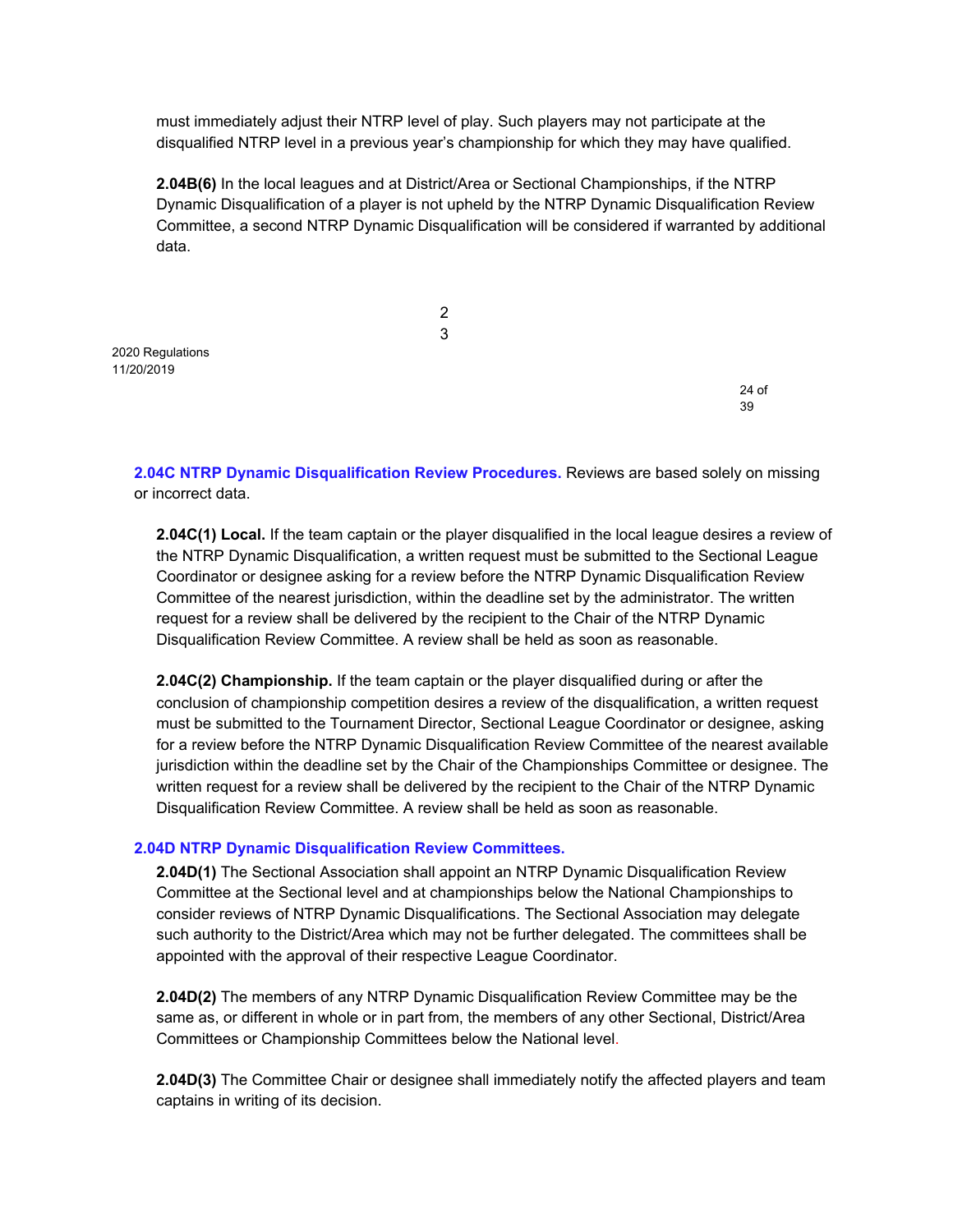**2.04D(4)** There shall be no further right of appeal of the decision of any NTRP Dynamic Disqualification Review Committee.

**2.04D(5)** The NTRP Dynamic Disqualification Review Committees for all local leagues and championships shall observe the review and disqualification procedures approved by the USTA League Committee.

#### **2.04E Scoring Procedures.**

**2.04E(1) Local.** In the event of an NTRP Dynamic Disqualification from a particular level of play, the Section shall determine and publish in its regulations what matches, if any, shall be considered losses. The disqualified matches shall be considered 6-0, 6-0 wins for the opposing player or doubles team.

#### **2.04E(2) Championship.**

**2.04E(2)a NTRP Dynamic Disqualification Done Throughout Championship Competition When Using a Round Robin Format or Segment.** If the Section chooses to calculate dynamic ratings and disqualify throughout the championship, all matches played by a dynamically disqualified player shall be considered losses and those matches shall be considered 6-0, 6-0 wins for the opposing player or doubles team.

**2.04E(2)b NTRP Dynamic Disqualification Done Throughout Championship Competition When Using a Single Elimination or Segment.** If the Section chooses to calculate dynamic

> 2 4

2020 Regulations 11/20/2019

> 25 of 39

ratings and disqualify throughout the championship, the last individual match played by a dynamically disqualified player shall be considered a loss and that individual match shall be considered a 6-0, 6-0 win for the opposing player or doubles team.

**2.04E(2)c NTRP Dynamic Disqualification Done After Conclusion of Championship Competition.** If the Section chooses to calculate dynamic ratings and disqualify after the conclusion of the championship, all points earned by dynamically disqualified players at the championship will stand but the disqualified players will not be allowed to continue or advance.

#### **2.05 YEAR-END NTRP COMPUTER RATINGS AND APPEAL PROCEDURES.**

**2.05A Applicability.** Regulations in this section are applicable to the Adult and Mixed Divisions.

**2.05B Year-end Computer Ratings.** When year-end NTRP computer ratings are determined in accordance with the USTA NTRP Computer Rating System Procedures for players, such ratings shall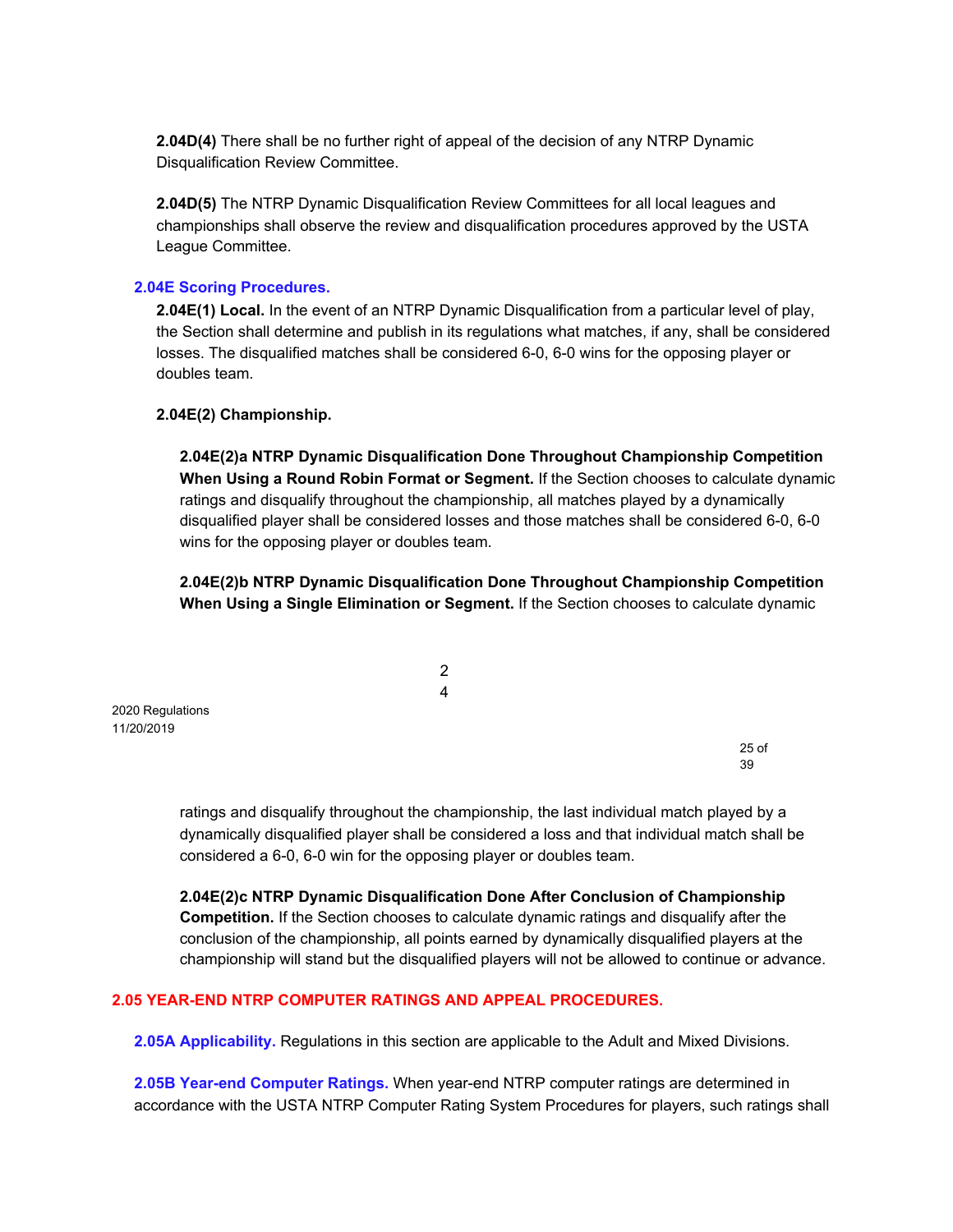be the minimum NTRP rating levels of players.

**2.05B(1)** A year-end NTRP computer rating is valid for three consecutive years or until a new valid NTRP level is published for players who are 59 years of age or under through the League year, except for players with a published Mixed Exclusive "M" or Tournament "T" rating who choose to participate in the Adult Division. (See *Valid Computer Ratings Table -* inside back cover).

**2.05B(2)** A year-end NTRP computer rating is valid for two consecutive years or until a new valid NTRP level is published for players 60 years of age or older prior to or during the League year, except for players with a published Mixed Exclusive "M" or Tournament "T" rating who choose to participate in the Adult Division. (See *Valid Computer Ratings Table -* inside back cover).

**2.05B(3)** Early Start League players must abide by the following procedures when they receive a year-end computer rating that places them at a higher NTRP level at which they are competing:

**2.05B3(a)** Players who are found to have valid computer ratings, after the appeal process, that place them at the *clearly above level* mark must immediately adjust to their new NTRP level. Prior team matches played are valid.

**2.05B3(b)** Players who are found to have valid computer ratings, after the appeal process, that place them at a higher level at which they are competing may continue their participation at the lower NTRP level through the conclusion of any Early Start League in progress or until such other date or championship level as determined by the Section. They shall not be permitted to advance to any National Championship at the lower NTRP level. Prior team matches played are valid.

**2.05B3(c)** Players on a 2.5 team who are found to have valid computer ratings, after the appeal process, that place them higher than the 2.5 NTRP level may continue their participation through all championships at the 2.5 level UNLESS their year-end rating reached the *clearly above level* mark. If it did, they must immediately adjust to their new NTRP level. Prior team matches played are valid.

**2.05C Appeal of Year-End Ratings.** Year-end NTRP valid computer rating levels may be appealed or denied through TennisLink except for 2.05D *Medical Appeals*.

**2.05D Medical Appeals.** If an intervening, permanently disabling injury or illness indicates that a player's current NTRP computer rating level may be too high, the player may request a medical appeal

2020 Regulations 11/20/2019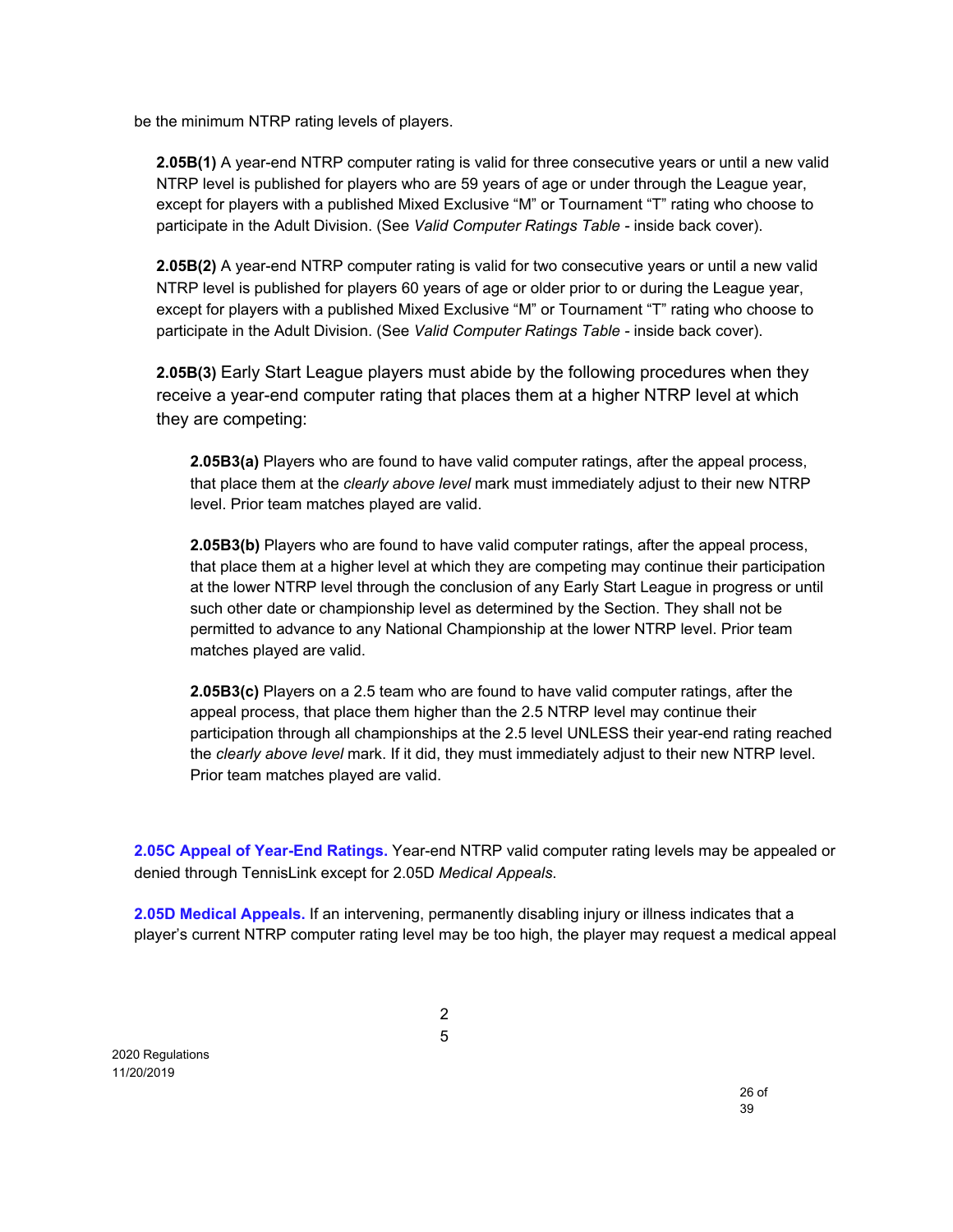of such rating level in accordance with *USTA League NTRP Medical Appeal Procedures – Questions and Answers.*

**2.05D(1)** Each Sectional Association shall designate a Medical Review Committee(s) to evaluate medical appeals. The members of the Committee are to be approved by the Sectional League Coordinator.

**2.05D(2)** The Section designated Medical Review Committee shall have the authority to deny the appeal and such decision shall be final and binding. If said Committee deems the medical appeal should have further consideration, it will be forwarded to the National Medical Appeal Committee for a final decision.

**2.05D(3)** The Chair of the USTA League Committee shall appoint a National Medical Appeal Committee to evaluate all medical appeals forwarded from the Sectional Associations. No member of the National Medical Appeal Committee shall have been a member of the Section designated Medical Review Committee who forwarded the medical appeal.

**2.05D(4)** The National Medical Appeal Committee shall have the authority to either grant or deny the appeal. All decisions of the Committee are final and binding.

**2.05D(5)** An NTRP rating level received from a granted medical appeal will be valid until a new NTRP computer rating level is published or the player is eligible to self-rate.

#### **2.05E Promotion of Players 60 or Over and 65 or Over**

**2.05E(1)** Any player who is 60 years of age or older prior to, or during, the calendar year in which such player plays his or her first local league match and has achieved the same rating level or lower for his or her three most recent year-end ratings, without benefit of appeal of the player's year-end rating, will automatically be granted an appeal (A rating) if promoted, subject to 2.05E(3) below. NTRP Dynamic Disqualification procedures as outlined in 2.04B(3) apply.

**2.05E(2)** All players age 65 or over, if promoted, will automatically be granted an appeal (A rating) of their current rating back to their previous valid year-end rating, subject to 2.05E(3) below. NTRP Dynamic Disqualification procedures as outlined in 2.04B(3) apply.

**2.05E(3)** Any player who is *clearly above level* under the applicable Computer Methodology procedures, as defined in the Glossary, will be denied an appeal of his or her year-end rating under 2.05E(1) and 2.05E(2).

#### **2.06 MOVE-UP/SPLIT-UP.**

#### **2.06A National Championship Teams.**

**2.06A(1):** Move-Up - Teams and team members that advanced to, or qualified for, any National Championship may play together as a team, in whole or in part, if they move up one NTRP team level.

**2.06A(2):** Split-Up - No more than three (3) players who were on the roster of any team that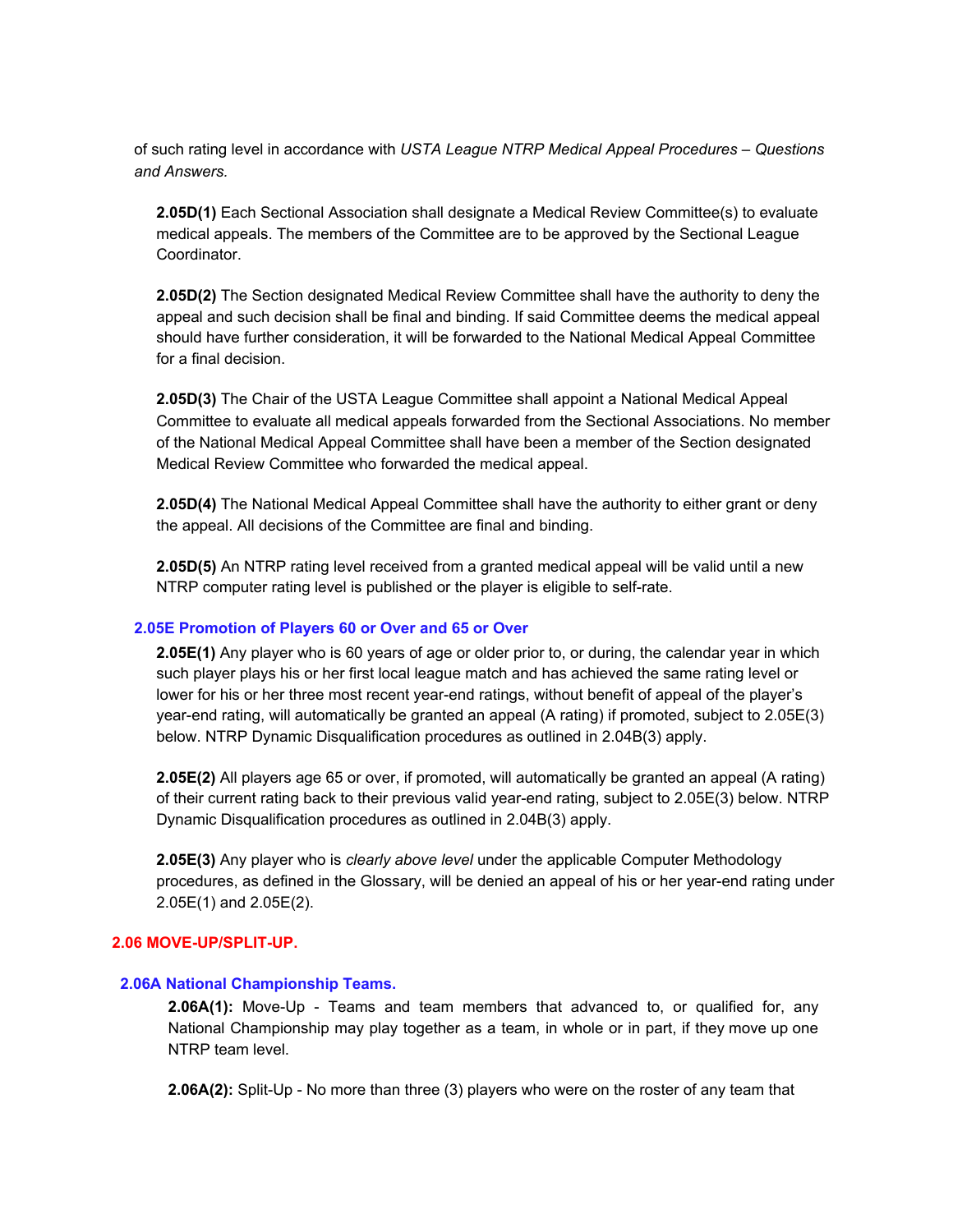advanced to, or qualified for, any National Championship team the previous year may play together in the same Division, same Age Group and at the same NTRP team level as the National Championship team(s), if their NTRP rating allows. Split-Up requirements only apply to players who participated in three (3) or more matches (including one default) for that team during the championship year.

**2.06A(3):** If a Section has a regulation that limits the number of players on a roster that are at a specific level, the Section must suspend that regulation for one year for any team that advanced to, or qualified for, any National Championship the previous year and chooses to move up one NTRP team level.



#### **2.06B Section Options for Move-Up/Split-Up.**

**2.06B(1) All Championships Below Nationals**. Sections shall have the right to decide whether a team who competes at any championship level below the National Championships must move-up or disperse to form new teams for the next championship year and under what conditions.

**2.06B(2)** Sections shall have the option to restrict crossover between Adult and Mixed Divisions and/or between some or all Age Groups notwithstanding Section 2.06A.

**2.07 CHAMPIONSHIP PLAYERS.** A championship player's computer rating achieved as a result of play in National Championships may not be appealed down after the Championship Year it is received except as in Reg. 2.05D *Medical Appeals* and Reg. 2.05E *Promotion of Players 60 or Over and 65 or Over.*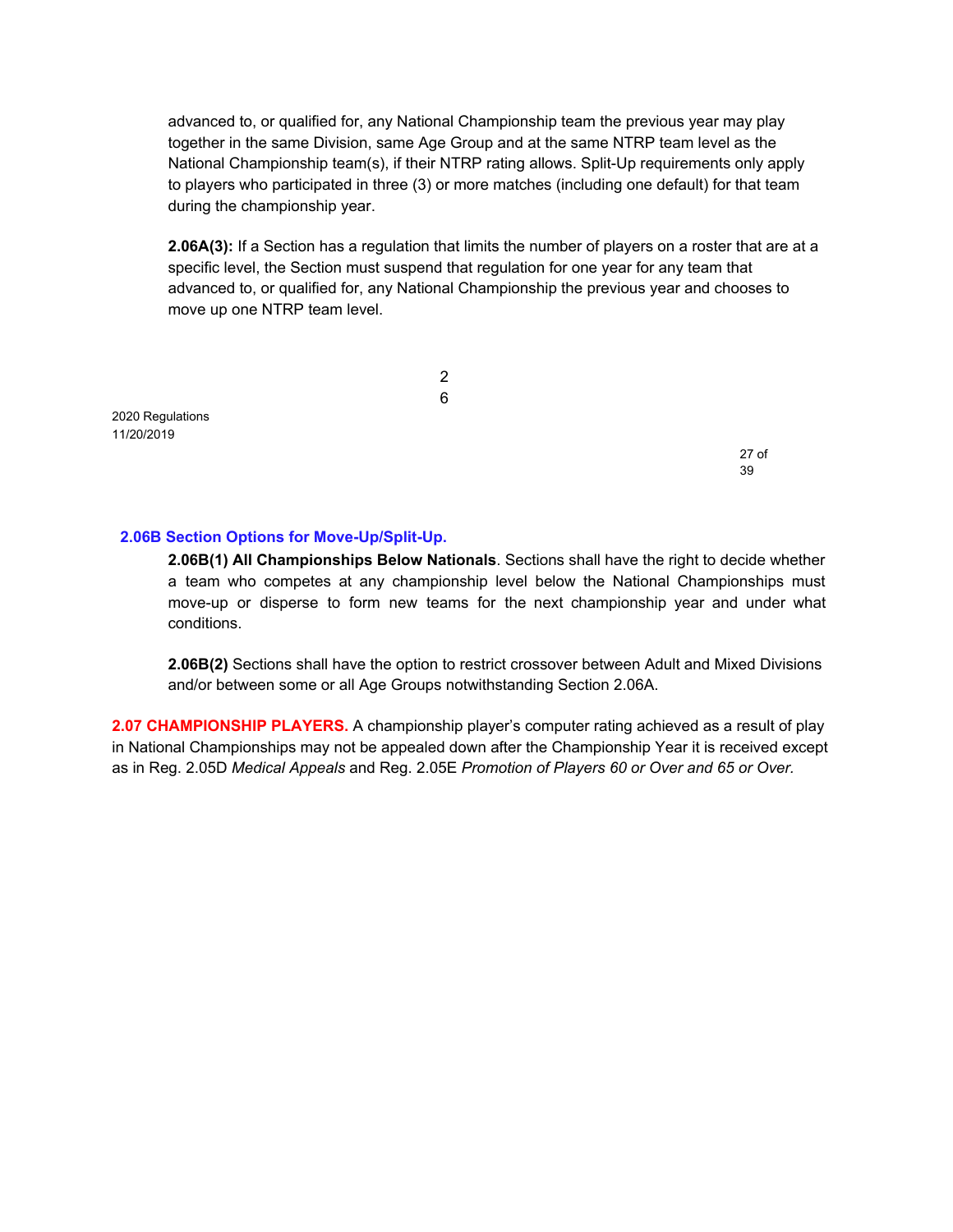Regulations 11/20/2019

 of 

**3.00 GRIEVANCE PROCEDURES. The Regulations in 3.00 GRIEVANCE PROCEDURES shall apply to all USTA League Divisions.**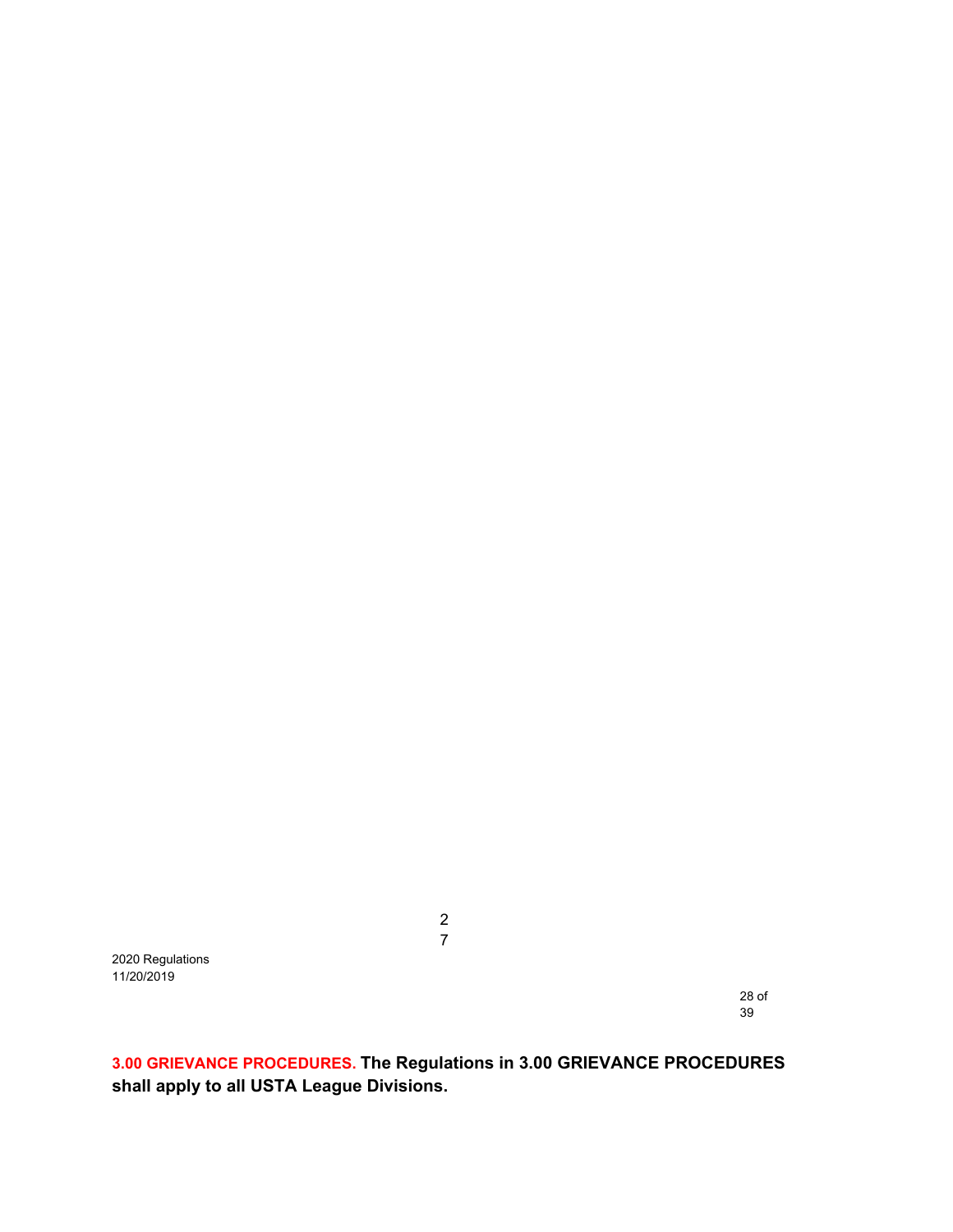**3.01 ADMINISTRATION.** All grievances within the USTA League shall be administered in accordance with the provisions of this section. Any Section may, but shall not be required to, honor the sanction(s) imposed in another Section (at the conclusion of the original Section's grievance period and process). Sections choosing to honor the sanction(s) of another Section shall mirror the original sanction exactly; no appeals of any kind will be accepted in the honoring Section(s).

#### **3.01A Grievance Committees.**

**3.01A(1) Local.** Each local league shall appoint a Local League Grievance Committee.

**3.01A(2) Sectional and District/Area.** Each Sectional Association shall appoint a Sectional Association League Grievance Committee and each District/Area shall appoint a District/Area League Grievance Committee.

**3.01A(3) Championships Grievance Committees.**

**3.01A(3)a Sectional and District/Area Championships.** Each Sectional Association shall appoint a Sectional Association League Championship Grievance Committee and each District/Area shall appoint a District/Area League Championship Grievance Committee.

**3.01A(3)b National Championships.** The Chair of the USTA League Committee shall appoint National League Championship Grievance Committees. The members may be the same as, or different in whole or in part from, the members of the National League Championship Committees.

**3.01B Grievance Appeal Committees.** No member of a Grievance Committee may serve as a member of a Grievance Appeal Committee that is considering an appeal of a grievance that was adjudicated by the Grievance Committee on which that person served.

**3.01B(1) Local**. Each local league shall appoint a Local League Grievance Appeal Committee.

**3.01B(2) Section and District/Area.** Each Sectional Association shall appoint a Sectional Association League Grievance Appeal Committee and each District/Area shall appoint a District/Area League Grievance Appeal Committee.

**3.01B(3) National.** The Chair of the USTA League Committee shall appoint a National League Grievance Appeal Committee.

#### **3.01B(4) Championship Grievance Appeal Committees.**

**3.01B(4)a Section and District/Area Championships.** Each Sectional Association shall appoint a Sectional Association League Championship Grievance Appeal Committee and each District/Area shall appoint a District/Area League Championship Grievance Appeal Committee.

**3.01B(4)b National Championships.** The Chair of the USTA League Committee shall appoint National League Championship Grievance Appeal Committees. The members may be the same as, or different in whole or in part from, the members of the National League Championship Committees.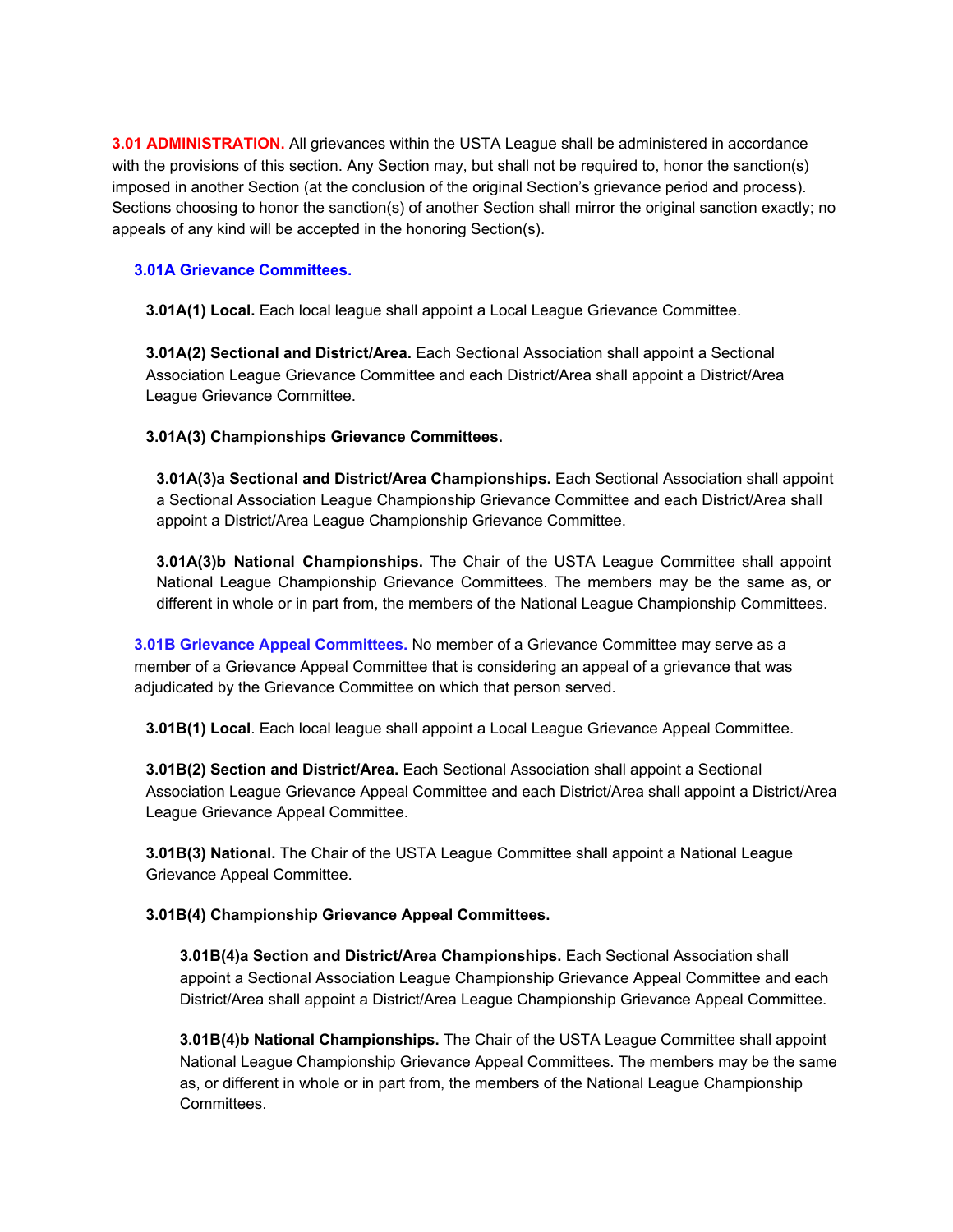2020 Regulations 11/20/2019

> 29 of 39

#### **3.02 GRIEVANCE TYPES.**

**3.02A General Grievance.** Any grievance, other than those defined in Regulation 3.02B *Administrative Grievance*, 3.02C *National League Grievance,* 3.02D *Eligibility Grievance* and 3.02E *NTRP Grievance*, alleging a violation of (i) the USTA Constitution and Bylaws; (ii) the USTA LEAGUE REGULATIONS; (iii) the FRIEND AT COURT *– The USTA Handbook of Tennis Rules and Regulations* including THE CODE and Wheelchair Rules of Tennis (unless modified by these USTA LEAGUE REGULATIONS); or (iv) the standards of good conduct, fair play, and good sportsmanship, shall constitute a General Grievance.

**3.02B Administrative Grievance**. Any grievance pertaining to administration of the League Program at any level shall constitute an Administrative Grievance. Captains and committee members are not subject to Administrative Grievances.

**3.02C National League Grievance** The only National League Grievance that can be filed is an Administrative Grievance against the National League Administrator**.**

**3.02D Eligibility Grievance.** Any grievance, other than an NTRP Grievance, contending that a player and/or team has failed to meet eligibility requirements to participate in the USTA League, shall constitute an Eligibility Grievance.

**3.02E NTRP Grievance.** Any grievance contending that a player's NTRP level is lower than his/her actual skill level shall constitute an NTRP Grievance. (See Reg. 3.03E(1) *Players Subject to NTRP Grievances.*)

#### **3.03 GRIEVANCES.**

#### **3.03A General Procedures.**

**3.03A(1)** Any grievance alleging a violation of (i) the USTA Constitution and Bylaws; (ii) the USTA LEAGUE REGULATIONS; (iii) the FRIEND AT COURT *– The USTA Handbook of Tennis Rules and Regulations* including The Code and Wheelchair Rules of Tennis (unless modified by these USTA LEAGUE REGULATIONS); or (iv) the standards of good conduct, fair play and good sportsmanship, shall be filed in writing with the USTA League Grievance Committee responsible for enforcement. Exceptions to filing a grievance with the USTA League Grievance Committee responsible for enforcement are noted in Regs. 3.03A(3) and 3.03A(4) regarding filing a grievance

2 8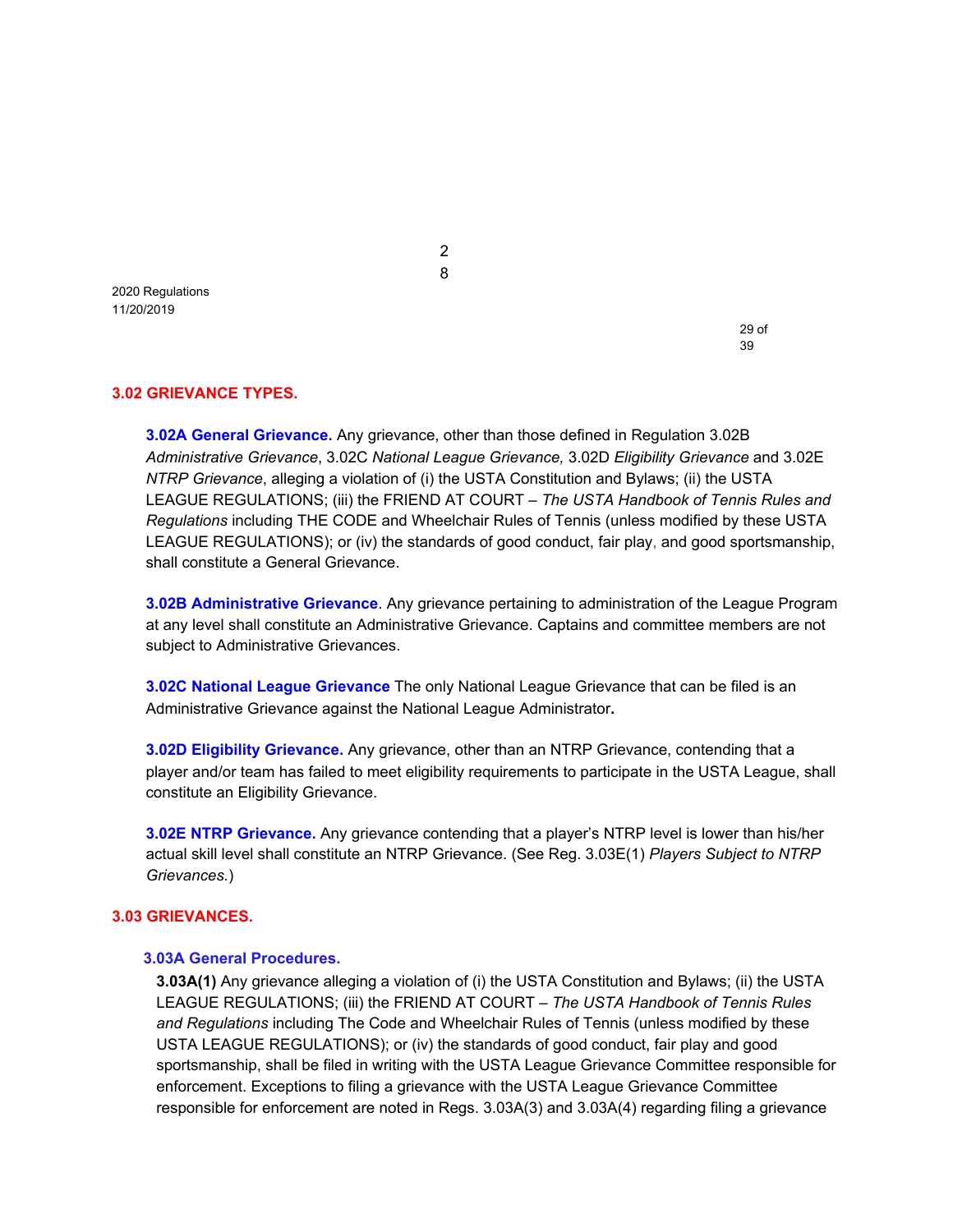against a Sectional League Coordinator or the National League Administrator and in Regs. 3.03B(3)a regarding eligibility.

**3.03A(2)** An Administrative Grievance at the District/Area level or below shall be filed at the next level with the Sectional Association being the final authority. An Administrative Grievance may be filed by a captain, Local, District/Area League Coordinator, Sectional League Coordinator or a member of a Championship Committee. An Administrative Grievance shall be filed within one year of the incident leading to the grievance, or the grievance shall be barred.

**3.03A(3)** Any Administrative Grievance against a Sectional League Coordinator shall be filed in writing with the Sectional League Committee. The decision of the Sectional League Committee shall be final and binding.

**3.03A(4) Any** Administrative Grievance against the National League Administrator shall be filed in writing with the USTA League Committee. The decision of the USTA League Committee shall be final and binding.

**3.03A(5)** Any grievance with regard to any aspect of the USTA League, except those governed by Regs. 3.03A(3) or 3.03A(4) regarding a grievance against a Sectional League Coordinator or the National League Administrator or in Reg. 3.03B(3)a regarding eligibility, shall be processed through the USTA League Grievance and Grievance Appeal Committees at the appropriate level (i.e.,

|                                | 2 |             |
|--------------------------------|---|-------------|
|                                | 9 |             |
| 2020 Regulations<br>11/20/2019 |   |             |
|                                |   | 30 of<br>39 |

Local, District/Area, Sectional or National). Decisions of Grievance Appeal Committees shall be final and binding except with regard to suspensions of individuals or teams for a period of 12 months or more. (See Reg. 3.04B(4).)

**3.03A(6)** Any grievance against an individual or team may only be filed by (a) the team captain of the team who has competed in the match where the alleged violation occurred, (b) a league coordinator or (c) a member of a Championship Committee, except for Administrative Grievances, Eligibility Grievances and NTRP Grievances, which may be filed as stated in Regs. 3.03A(2), 3.03B(3), 3.03C(3) and 3.03E(2).

**3.03A(7)** Regardless of any other regulation, a league coordinator or a member of a Championship Committee may file a grievance at any time, except for Administrative Grievances and NTRP Grievances. (See Regs. 3.03A(2) and 3.03E(3).)

**3.03A(8) Play During Grievance Procedures.** An individual or team may continue to play during a grievance investigation and hearing but must understand that if upheld, all matches played during that time may be reversed.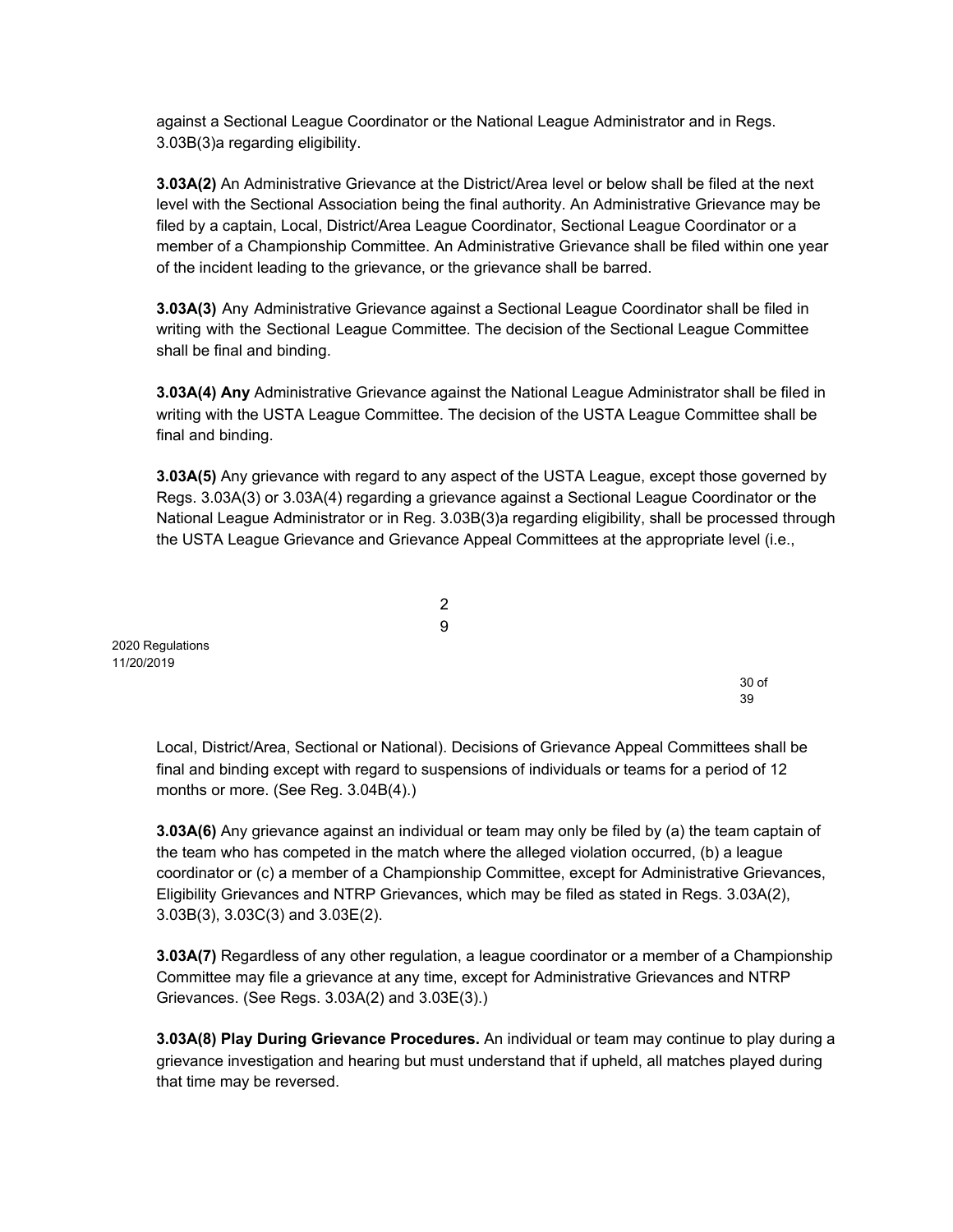#### **3.03B Local League Procedures.**

**3.03B(1)** Any grievance alleging a violation by an individual or team during local league competition shall be filed in writing with the Local or District/Area League Coordinator or designee having jurisdiction. The grievance must be filed prior to the commencement of whichever occurs first: (a) the involved team's next match in that flight, whether or not the involved player participates or (b) within 24 hours after the end of the local league season, except for Administrative Grievances (See Reg. 3.03A(2), Eligibility Grievances (See Reg. 3.03B(3), and NTRP Grievances (See Reg. 3.03E(3).)

**3.03B(2)** Upon receipt of the grievance, the Local or District/Area League Coordinator or designee shall immediately send a copy to the Chair of the appropriate League Grievance Committee, or other Committee as designated in these USTA League Regulations, and to the party(ies) against whom the grievance has been filed.

**3.03B(3)** Any grievance regarding failure to meet eligibility requirements may be filed by a team captain, league coordinator or member of a Championship Committee at any time.

**3.03B(3)a** For eligibility matters of simple fact (e.g., age, USTA membership, TennisLink registration, below-level player in a plus (+) league) a USTA league coordinator may declare a player ineligible and disqualify that player without filing a grievance. (See Regs.1.04C(1) *Official League Registration*, 1.04E(2) *Membership*, 1.04E(3) *Age*, and 1.04F *Official League Rating Program, and 2.01A1(b, c, e, f*. *NTRP Levels of Play).*

**3.03B(3)b** All other grievances must go to the appropriate League Grievance Committee or other Committee as designated in these USTA League Regulations.

## **3.03B(4) Scoring of Eligibility Disqualification in Local League.**

**3.03B(4)a** In the event of an eligibility disqualification during the local league season and up to 24 hours after the end of the local league season, all matches played by the disqualified player shall be considered defaults and those matches shall be considered wins for the opposing players or doubles teams and scored 6-0, 6-0 for determining standings. In case of an eligibility disqualification in single elimination, the last individual match played by the disqualified player shall be considered a win for the opposing player or doubles team and scored 6-0, 6-0 for determining standings. If a double disqualification results in a tie, the local tiebreak procedure shall be used to determine the winner of the team match. If no such local tiebreak procedure exists, Reg. 2.03H *Procedures in the Event of a Tie* shall be used in order to determine a winner of the team match.

> 3  $\Omega$

2020 Regulations 11/20/2019

> 31 of 39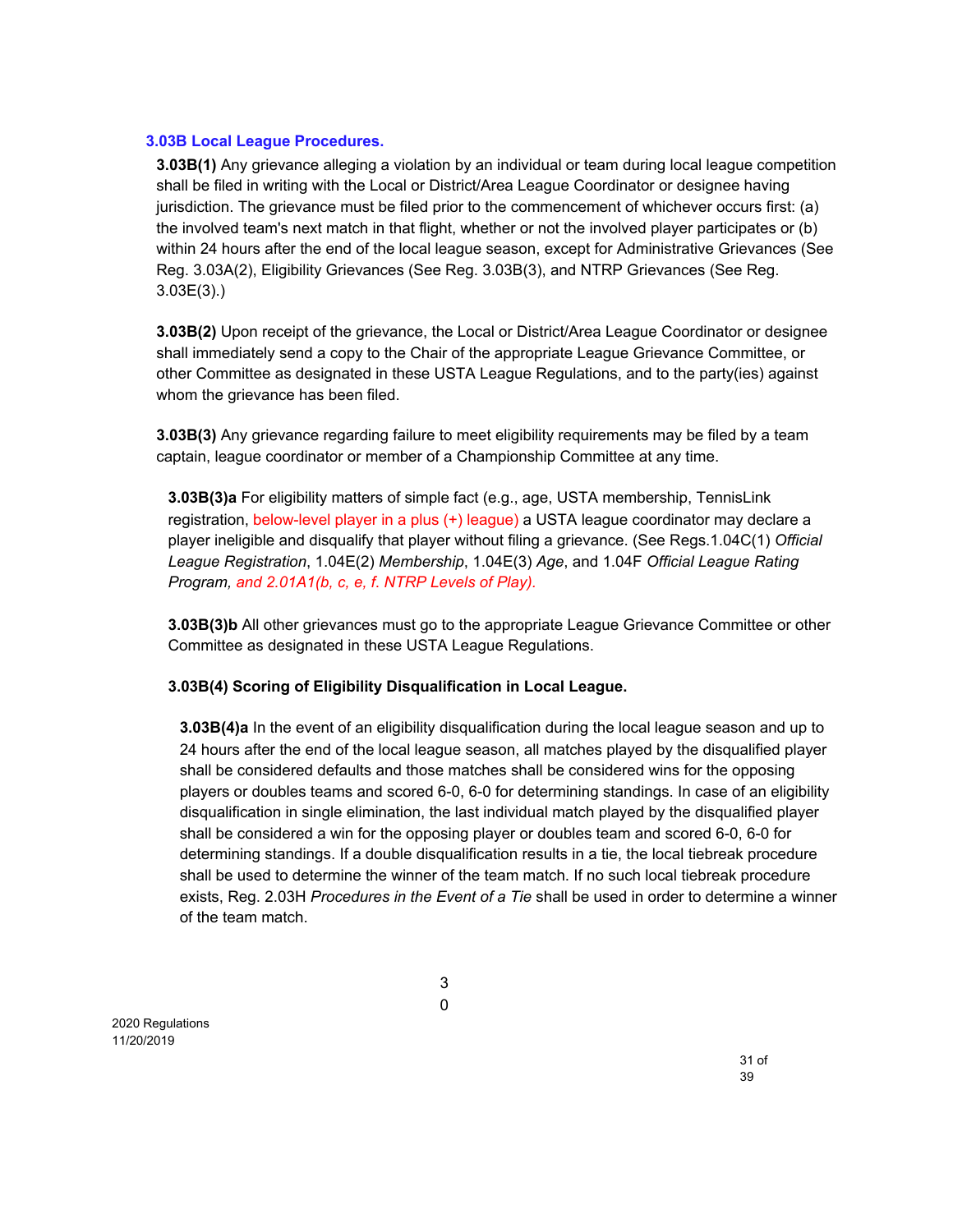**3.03B(4)b** In the event of an eligibility disqualification after the conclusion of the local league season by more than 24 hours, the team will remain eligible to participate and retain points received up to the disqualification, but the ineligible player will not be allowed to continue or advance.

#### **3.03C Championship Procedures.**

**3.03C(1)** Any grievance alleging a violation during championship competition shall be in writing and delivered to the duly appointed site director or designee prior to whichever occurs first: (a) within 30 minutes of the completion of the involved team's match or (b) the commencement of the involved team's next match, whether or not the involved player participates, except for Administrative Grievances (See Reg. 3.03A(2)), Eligibility Grievances (See Reg. 3.03B(3)) and NTRP Grievances (See Reg. 3.03E(3)).

**3.03C(2)** At the time a grievance is filed, a copy of the grievance shall be sent by the Championship Committee to the party(ies) against whom the grievance has been made.

**3.03C(3)** Any grievance regarding failure to meet eligibility requirements may be filed by a team captain, league coordinator or member of a Championship Committee at any time.

#### **3.03C(4) Scoring of Eligibility Disqualification for Championships**.

**3.03C(4)a Eligibility Disqualification That Occurs Prior To or After the Conclusion of a Championship Event.** In the event of an eligibility disqualification prior to or after the conclusion of a championship event, the team will remain eligible to participate and retain points received up to the disqualification, but the ineligible player will not be allowed to continue or advance.

**3.03C(4)b Eligibility Disqualification That Occurs During a Championship Event When Using a Round Robin Format or Segment.** In the event of an eligibility disqualification in a round robin format during the championship event, the player will not be allowed to continue or advance on that team and all matches played by the player shall be considered losses and those matches shall be considered wins for the opposing players or doubles teams and scored 6-0, 6-0 for determining standings. If a double disqualification results in a tie, the tiebreak procedure shall be the same as in Reg. 2.03H *Procedures in the Event of a Tie,* in order to determine a winner of that team match.

**3.03C(4)c Eligibility Disqualification That Occurs During a Championship Event When Using a Single Elimination Format or Segment.** In case of a disqualification in single elimination format during the championship event, the player will not be allowed to continue or advance on that team and the last individual match played by the player shall be considered a win for the opposing player or doubles team and scored 6-0, 6-0 for determining standings. If a double disqualification results in a tie, the tiebreak procedure shall be the same as in Reg. 2.03H *Procedures in the Event of a Tie,* in order to determine a winner of that team match.

#### **3.03D Grievance Committee Action.**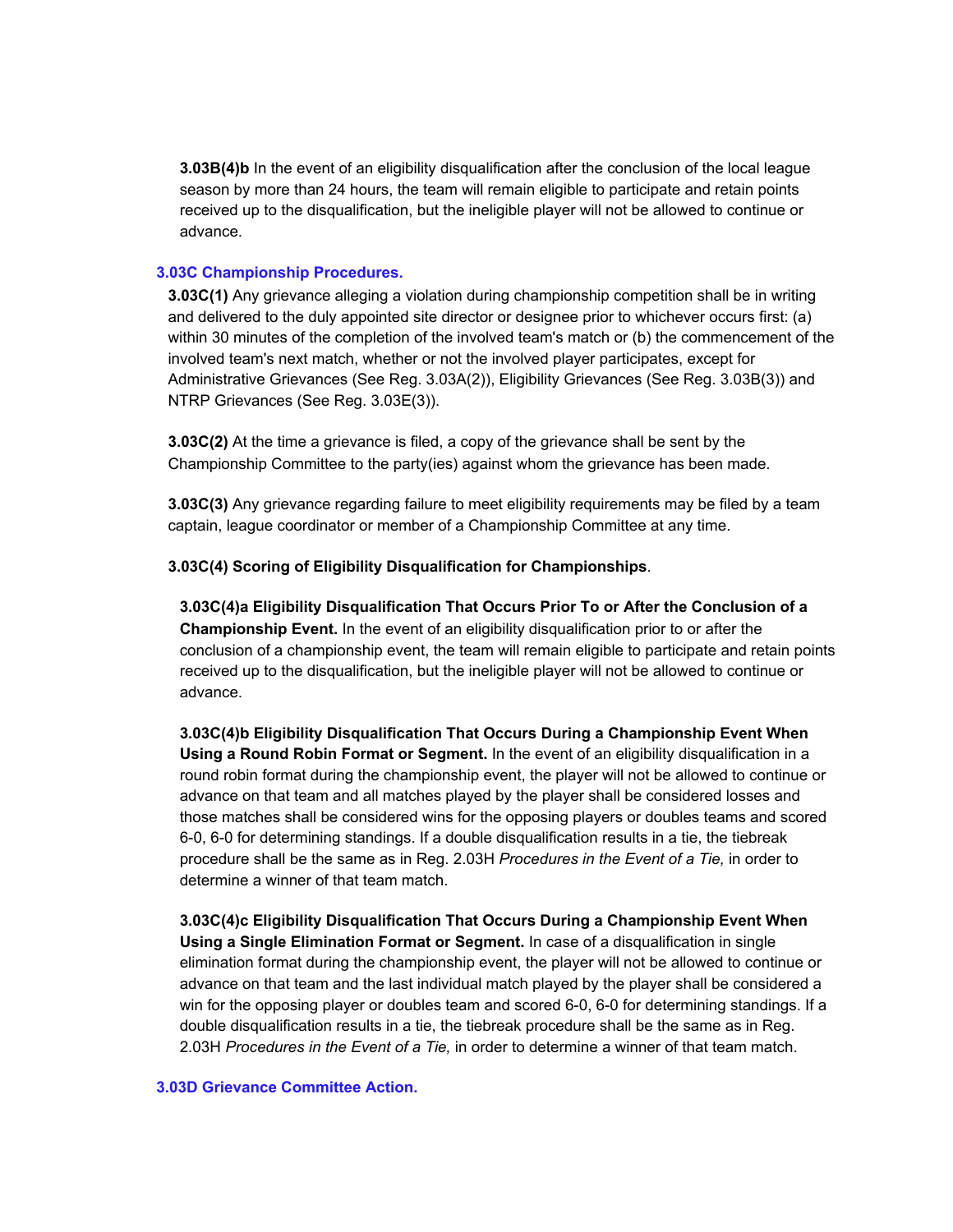**3.03D(1)** Upon the receipt of a grievance and as soon as reasonable, the League Grievance Committee shall investigate the alleged violation as it deems appropriate. If the Committee deems necessary, it shall arrange for a hearing at which the parties involved shall have the opportunity to present evidence.

**3.03D(2)** The USTA League Grievance Committee shall have the power to dismiss or deny the grievance or to direct the correction of any violations by reasonable means, including the suspension of an individual or team. This is applicable to any party to the grievance as long as such party has been given the opportunity to review and present evidence.



**3.03D(3)** The USTA League Grievance Committee shall prepare a written decision setting forth the basis for its decision and the deadline for any written appeal and promptly send copies to the parties involved.

#### **3.03E NTRP Grievances.**

#### **3.03E(1) Players Subject to NTRP Grievances.**

**3.03E(1)a** Any self-rated player who is playing at an NTRP level lower than his/her actual skill level is subject to an NTRP Grievance. If an NTRP Grievance Committee determines that the self-rated player has an inaccurate or inappropriate self-rating, the player shall be disqualified and have his/her NTRP level adjusted by the NTRP Grievance Committee. Scoring of matches played by the disqualified player, per Reg. 3.03E(6), may be administered in accordance with Reg. 3.03B(4) *Scoring of Eligibility Disqualification in Local League* and Reg. 3.03C(4) *Scoring of Eligibility Disqualification for Championships.* The NTRP Grievance Committee may additionally impose other penalties against a player who has inappropriately self-rated, including suspension. Also, a captain or others who have completed, assisted, condoned or approved inappropriate self-rating will be subject to such penalties as the NTRP Grievance Committee may decide, including suspension.

**3.03E(1)b** A player with a valid NTRP Computer (C) rating or granted an Automatic Appeal (A) rating of a Computer (C) rating is not subject to an NTRP Grievance. Players 60 or over and players 65 or over who are promoted and granted an appeal per Reg. 2.05E are also not subject to an NTRP Grievance. Any other player is subject to an NTRP Grievance including players with granted Medical Appeals.

**3.03E(2)** Any league captain, coordinator or member of a Championship Committee may file an NTRP Grievance.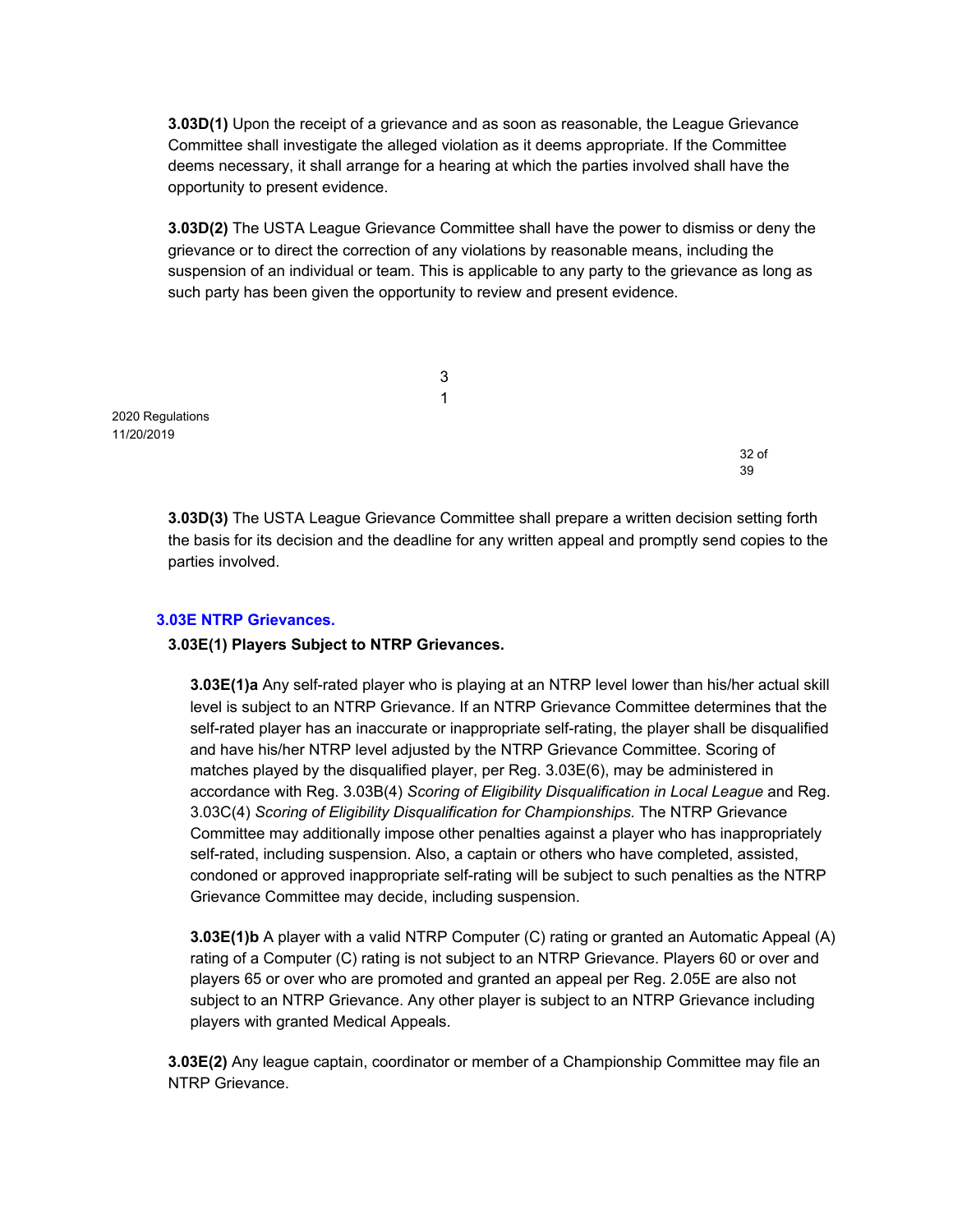**3.03E(3)** NTRP Grievances may be filed against a player at any time up to 48 hours after the conclusion of the Sectional Championship of the player's team, whether or not the player participated. NTRP Grievances will not be accepted at National Championships.

**3.03E(4) Local League Competition.** NTRP Grievances shall be filed in writing with the Local/District/Area League Coordinator or designee having jurisdiction. NTRP Grievances shall be administered by the Sectional League NTRP Grievance Committee of the player against whom the NTRP Grievance was filed.

**3.03E(5) Championship Competition.** NTRP Grievances shall be filed in writing with the duly appointed site director or designee having jurisdiction. NTRP Grievances shall be administered by the Sectional League NTRP Grievance Committee of the player against whom the NTRP Grievance was filed. Each Section shall have the option to adjudicate NTRP Grievances prior to, during or after a championship event.

**3.03E(6)** NTRP Grievance disqualifications occur when the Sectional League NTRP Grievance Committee reaches such decision and sends notification to the parties involved. The date and time that the Sectional League NTRP Grievance Committee sends notification controls the assessment of penalties, including the scoring of matches, which shall be administered in accordance with USTA League Regulations 3.03B(4) *Scoring of Eligibility Disqualification in Local League* and 3.03C(4) *Scoring of Eligibility Disqualification for Championships.*

**3.03E(7)** After an NTRP Grievance Disqualification, the player may not play at the disqualified NTRP level of play or any lower NTRP level of play in either singles or doubles for the remainder of the Championship Year and for the succeeding Championship Year. In any Division using combined levels, the combined NTRP rating of the disqualified player and partner may not surpass the maximum permitted combined level for that Division. A player who has been moved

2020 Regulations 11/20/2019

33 of 39

up as a result of an NTRP Grievance Disqualification in the Adult Division must immediately adjust his/her NTRP level of play in the Mixed Division.

3 2

**3.03E(8)** After an NTRP Grievance Disqualification in an Early Start League (ESL), the player must immediately adjust his/her NTRP level of play. The player may not participate at the disqualified NTRP level in a previous year's championship for which the player may have qualified.

**3.03E(**9**)** The Sectional League NTRP Grievance Committee decision may be appealed in accordance with USTA League Regulation 3.04 *GRIEVANCE APPEALS*.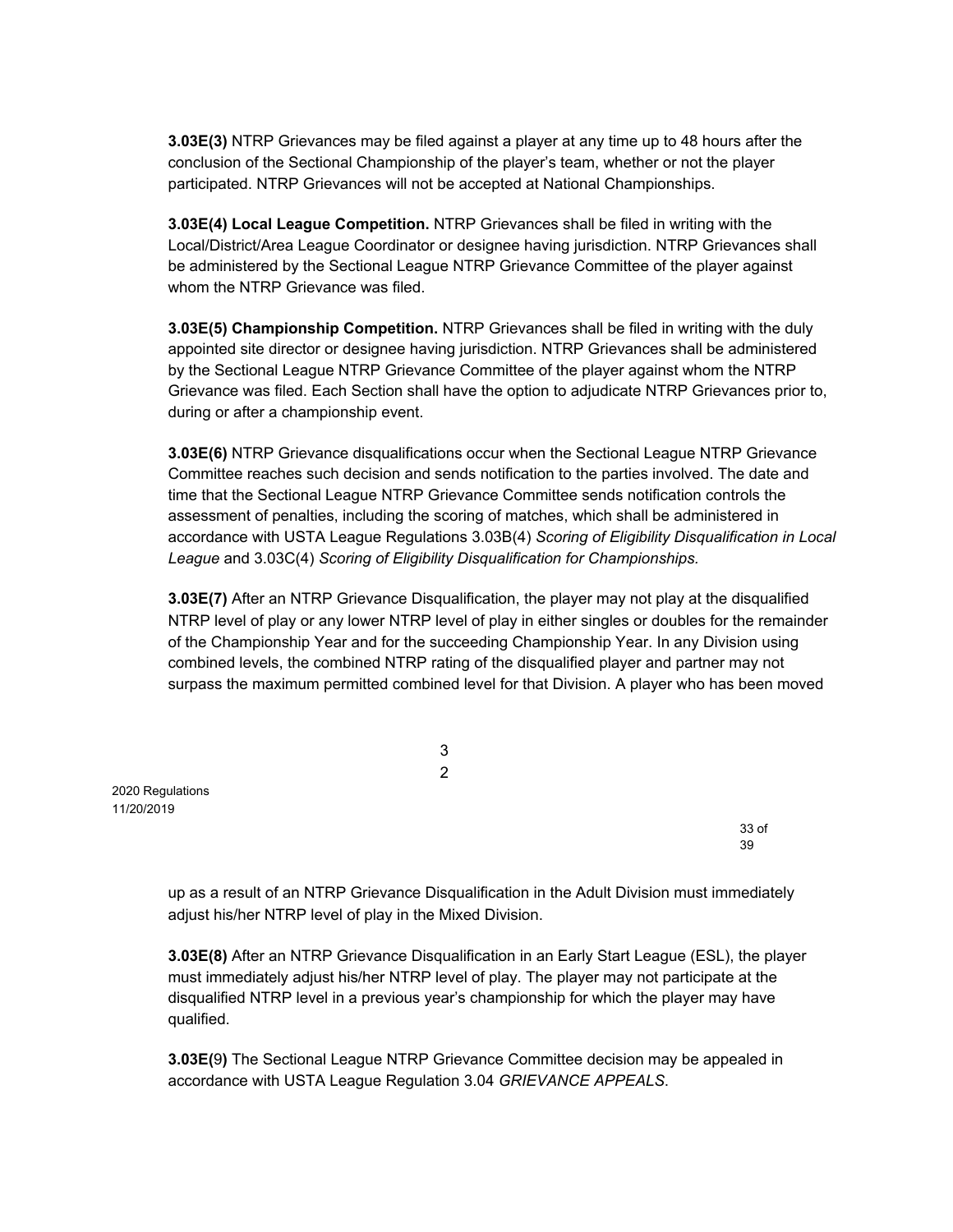#### **3.04 GRIEVANCE APPEALS.**

#### **3.04A General Procedures.**

**3.04A(1)** Any party(ies) to the grievance may appeal the decision of the Grievance Committee within the time fixed by the Grievance Committee. Upon receipt of an appeal of the decision of the Grievance Committee, the Grievance Appeal Committee shall act promptly to resolve the appeal.

**3.04A(2)** The party(ies) appealing shall file a written notice of appeal with the appropriate coordinator or designee, who shall send it to the Chair of the appropriate Grievance Appeal Committee, the Chair of the Grievance Committee whose decision is being appealed, the Local, District or Sectional League Coordinator, and to the other party(ies) involved in the grievance.

**3.04A(3)** The party(ies) appealing shall have an opportunity to submit, in writing, facts and arguments in support of their respective positions. All information submitted shall be provided to all parties.

#### **3.04A(4) Play During Grievance Appeal Procedures.**

**3.04A(4)a** If the grievance was upheld, the individual is subject to all penalties imposed by the Grievance Committee during the appeal process.

**3.04A(4)b** If the grievance was dismissed or denied and then appealed, the party(ies) may participate during the appeal process but must understand that the decision of the Grievance Committee may be remanded for reconsideration.

#### **3.04B Grievance Appeal Committee Action.**

**3.04B(1)** The Grievance Appeal Committee shall not be required to hold any hearing except as provided in Reg. 3.04B(2). Its decision may be based entirely on the findings of fact by the Grievance Committee whose decision is being appealed and on the facts and arguments submitted in writing by the party(ies) to the appeal.

**3.04B(2)** If the Grievance Committee did not hold a hearing, the Grievance Appeal Committee shall do so, provided any party involved in the grievance so requests in writing. However, the committee may hear such further evidence as it, in its absolute discretion, deems appropriate.

**3.04B(3)** The Grievance Appeal Committee shall have the power to affirm, modify, remand for cause, or reject the decision of the Grievance Committee. The Grievance Appeal Committee shall not impose a harsher penalty than that imposed by the Grievance Committee. For the purpose of clarification, should the Grievance Committee elect to not impose a penalty, the Grievance Appeal Committee may not impose a penalty; however, the Grievance Appeal Committee may, for cause, remand the matter to the original Grievance Committee or a new Grievance Committee for reconsideration.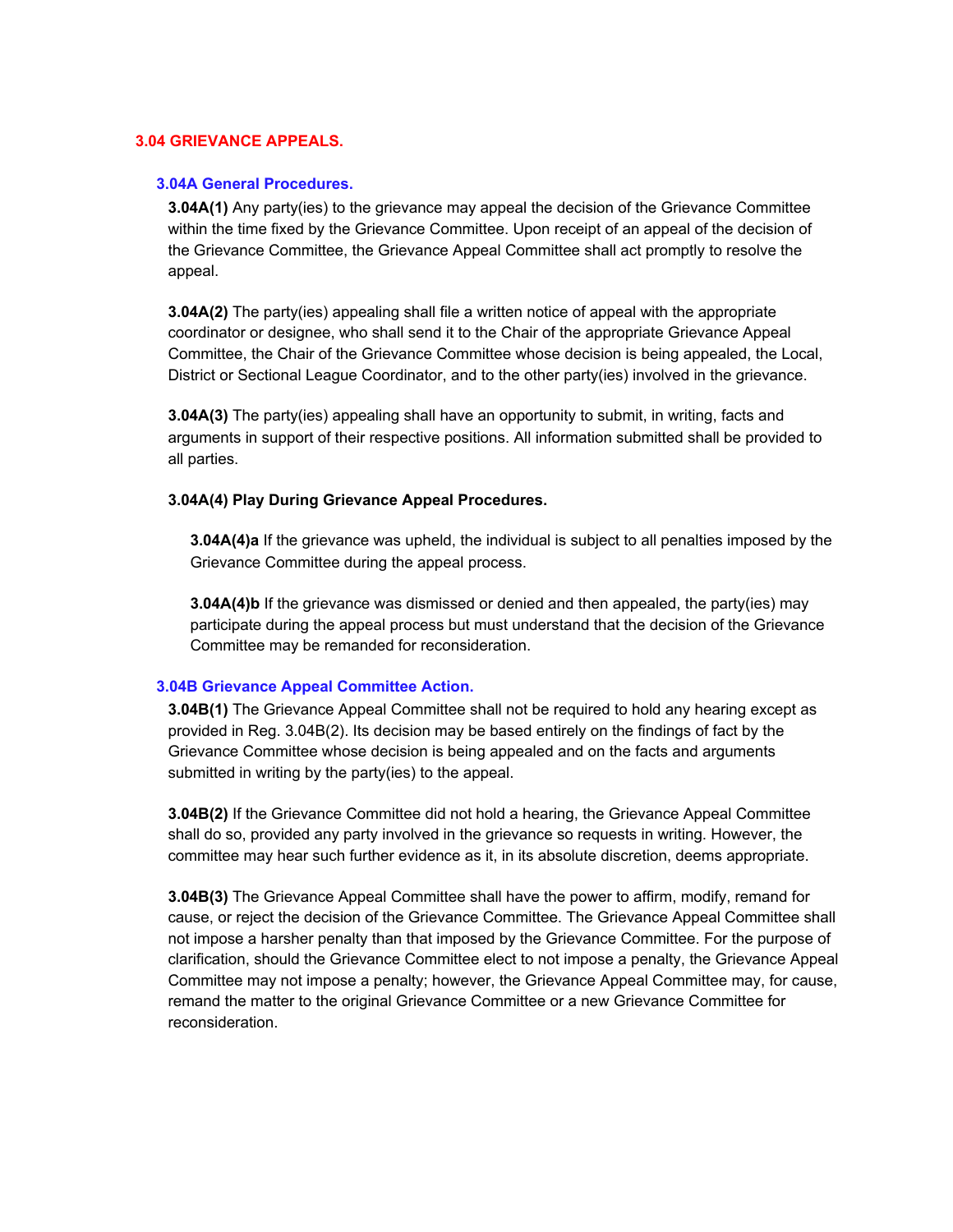2020 Regulations 11/20/2019

> 34 of 39

**3.04B(4)** A copy of the Grievance Appeal Committee's written decision setting forth the basis of its decision shall be promptly sent to all interested parties and such decisions shall be final and binding. The following exception shall apply: any individual or team suspended by any Local, District/Area, or Sectional Grievance Appeal Committee for a period of 12 months or more may appeal the final decision of the Grievance Appeal Committee to the National League Grievance Appeal Committee within the deadline established by the Grievance Appeal Committee.

#### **3.04C National League Grievance Appeal Committee Action.**

**3.04C(1)** The National League Grievance Appeal Committee shall hear appeals from individuals/teams suspended for a period of 12 months or more by a Local, District/Area, or Sectional League Grievance Appeal Committee. Upon receipt of an appeal of the decision of the Grievance Appeal Committee, the National League Grievance Appeal Committee shall act promptly to resolve the appeal.

**3.04C(2)** The National League Grievance Appeal Committee shall have the power to conduct such investigation as deemed necessary by the Committee in its absolute discretion and to affirm, modify, remand for cause or reject the decision of the Grievance Appeal Committee, but may not impose a harsher penalty. (See Reg. 3.04B(3).) However, the National League Grievance Appeal Committee may, for cause, remand the matter to the original Grievance Committee or a new Grievance Committee for reconsideration.

**3.04C(3)** A copy of the National League Grievance Appeal Committee's written decision setting forth the basis of its decision shall be promptly sent to all interested parties including the Grievance Appeal Committee. Such decision shall be final and binding.

#### **3.05 GENERAL PROCEDURES FOR GRIEVANCE AND GRIEVANCE APPEAL COMMITTEES.**

**3.05A Teleconference Participation.** If one or more members of a Grievance Committee or Grievance Appeal Committee cannot be present at a hearing, such members may, at the discretion of the chair, participate by means of a telephone conference call, video teleconferencing, or other approved remote participation. If any witness cannot be present at a hearing to present evidence, such witness may, at the discretion of the chair, be permitted to do so by means of a telephone conference call, video teleconferencing or other approved remote participation.

**3.05B Written Requirement.** The requirement that a notice or other document be in writing is satisfied if it is sent by mail, fax, e-mail or equivalent communication.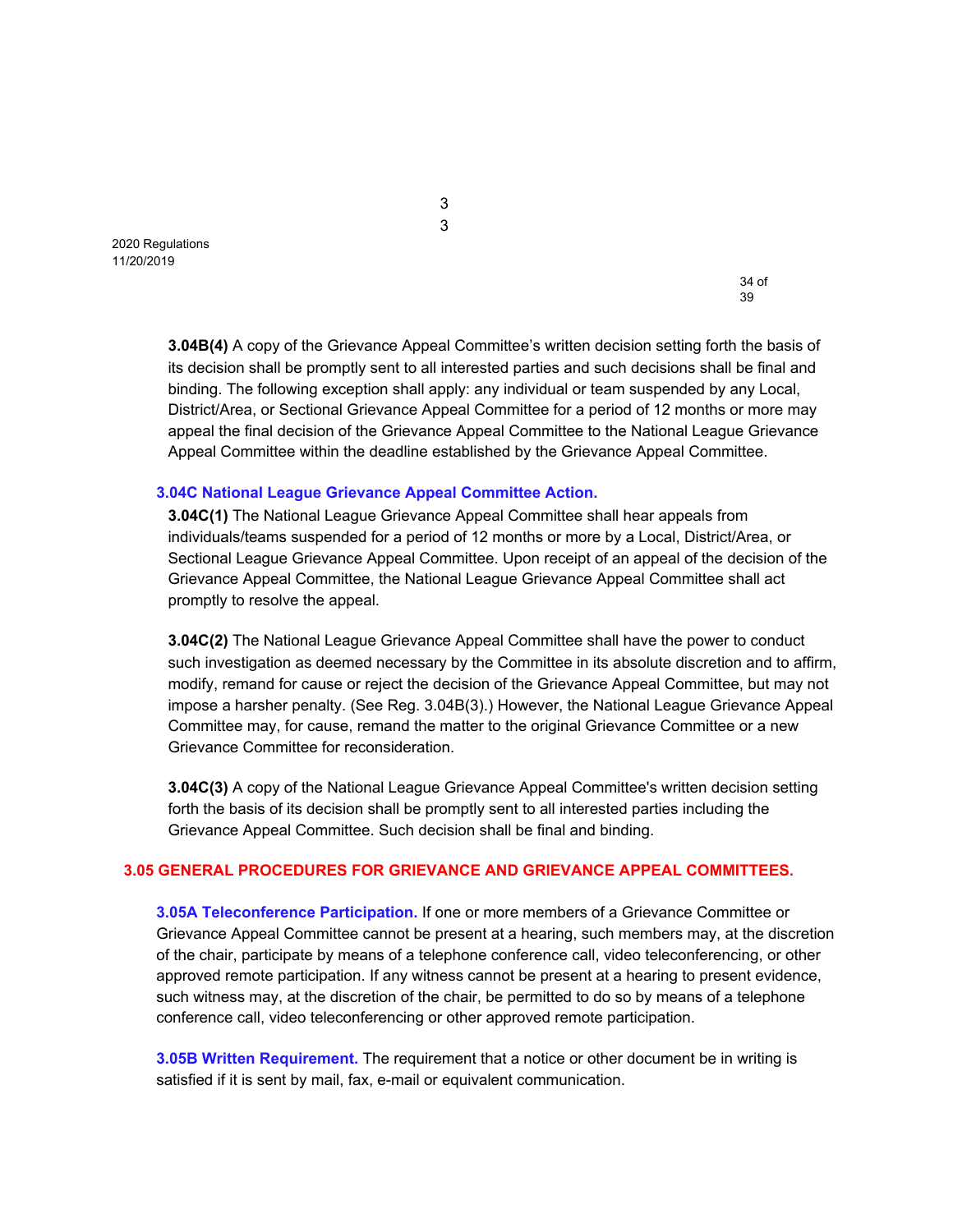2020 Regulations 11/20/2019

> 35 of 39

#### **GLOSSARY.**

**Area:** See District. **Appeal:** Request for reconsideration of a previous decision, determination or finding. **Championship Level:** Any USTA League competition held after local league competition. **Championship Year:** The timeframe beginning with the first local league including Early Start League and ending with the conclusion of the National Championship. **Coman Tiebreak Procedure:** An alternative procedure that may be used with the Set Tiebreak or Match Tiebreak where ends are changed after the first point, then after every four points, and at the end of the Tiebreak. The scoring is the same as a traditional Set or Match Tiebreak. Beneficial in doubles as players continue to serve from the same side as during the set. (See FRIEND AT COURT – Part 3: USTA Reg. I.E.(1)c.) **Competition Format:** Round robin, unflighted, single elmination or a combination of these. **Computer Rating:** A rating assigned to players that reflects level of ability. **Competitive:** A match where the outcome is unpredictable. **Compatible:** A match where the outcome is predictable, with the higher rated player winning routinely. **Default**: When a player or team fails to appear or is removed by an administrator or tournament official for misconduct or violation of regulations. **Disqualification:** Action taken to remove from a team, a player deemed ineligible to participate. **District:** Geographic boundaries fixed by a Sectional Association within their Section that represents a subdivision of the Sectional Association. This term may be interchanged with the terms Area, State, Region and Territory**. Division:** National League Programs (Adult and Mixed) offered and administered by the USTA and any other USTA League sanctioned program offered in a Section, District or Area, identified as part of TennisLink and entered as part of the USTA NTRP Computer Rating System. **Domicile:** A legal concept involving residency. It is that place where a person has a true, fixed permanent

3 4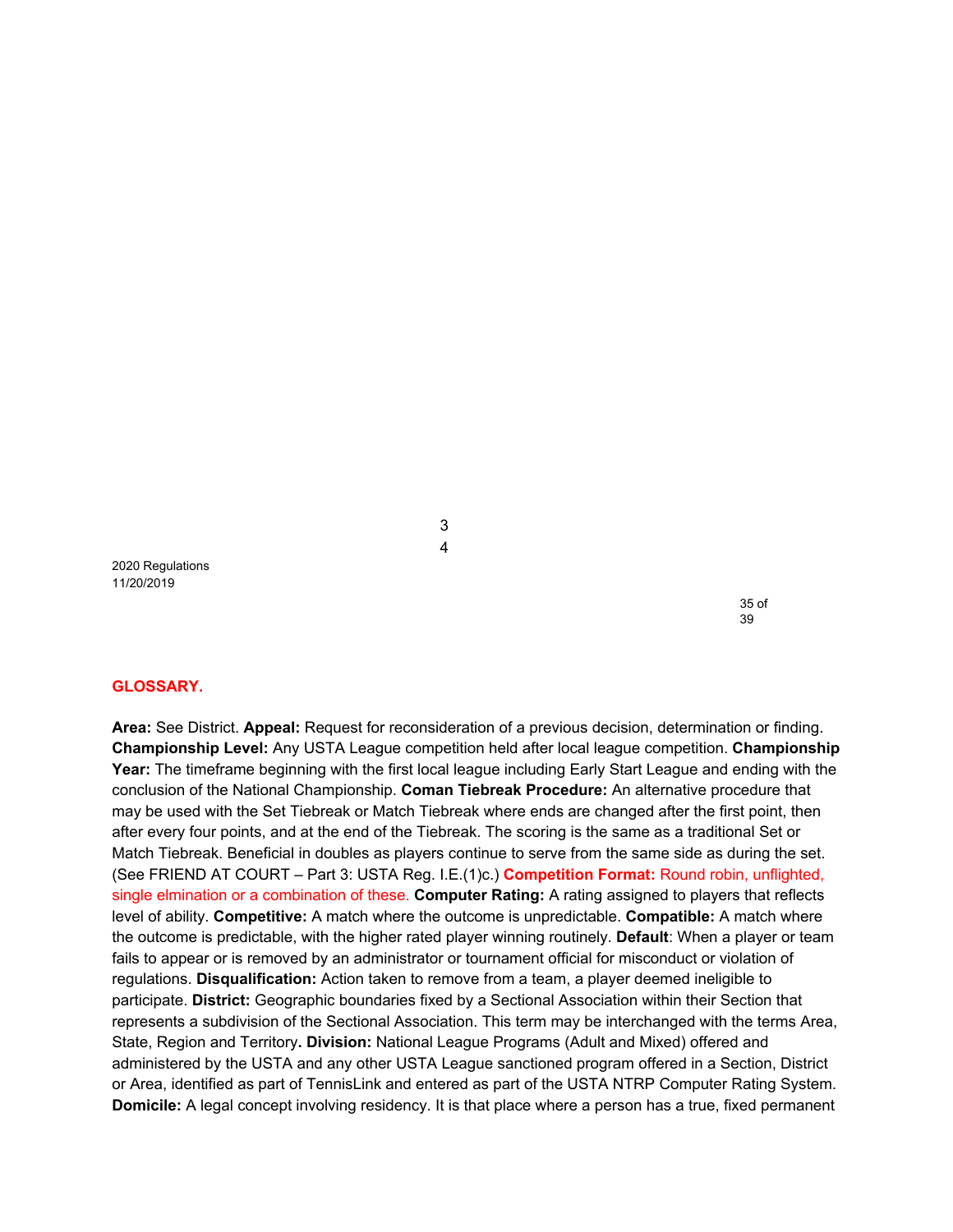home or that person's home for the indefinite future. A person can only have one domicile at a time. **Dynamic Rating:** A rating associated with a player that has the potential to change with every match played by the player. **Early Start League:** A local league season that commences prior to January 1 of the League Year. **Eligibility:** Requirements to play. **Flight:** A group of teams competing at a specified NTRP level within a local league or championship competition where every team in that group plays every other team to declare a winner. When flights are established, a playoff must be held at championship level to determine a champion in that NTRP level. **Forfeits:** See Default **Grievance:** A written formal complaint regarding an alleged violation of a regulation or procedure. **Inaccurate self-rating**: A self-rating that occurred as a result of no willful intent on behalf of the player whether by the player or one acting on behalf of the player (i.e., captain, coach, etc.). **Inappropriate self-rating:** A self-rating that occurred as a result of willful intent to misrepresent a player's level of play, whether by the player or one who condones or acts on behalf of the player (i.e., captain, coach, etc.). **Individual Match:** Any singles or doubles match played as part of a team match. **League Coordinator:** A person appointed or hired to implement and administer USTA League. **League Progression:** Local league team winners have the opportunity to advance through District/Area, Sectional and National Championships competition. **Level of Play:** NTRP skill levels offered in the USTA League Program. **Local:** Geographic boundaries fixed by a District within their District. **Local League:** A team competition in a specified geographical area that applies specific local league regulations and consists of NTRP level(s) with a minimum of two or more teams per NTRP level. A local league may choose to divide any or all NTRP levels into flights. Where flights are used, a local playoff structure may be established to determine a champion. **Match Tiebreak:** First to 10 by a margin of 2. (See FRIEND AT COURT – Part 3: USTA Reg. I.E.1.b.) **Mixed:** A team comprised of a man and woman who combine to play.

> 3 5

2020 Regulations 11/20/2019

> 36 of 39

**New Player:** An individual who is playing in the Championship Year of his/her first year of competition in the USTA League Program. **NTRP:** National Tennis Rating Program **NTRP Level:** Generic term advising the minimum NTRP level in increments of .5 at which a player may participate. **NTRP Disqualification Criteria:** Having reached disqualification level three times, as designated in the USTA NTRP Computer Rating System Procedures, during the local league competition and/or any level of championship competition below the National Championships in the Adult Division. **NTRP Computer Methodology Procedures:** The document establishing procedures governing the *USTA NTRP Computer Rating System*. **Player:** The individual USTA Member who registers on a team. **Plus (+) NTRP Level:** An NTRP level which allows a team roster to include a specified number of players from the **next** higher NTRP level. **Plus (+) Player:** A player who is allowed to register on a specific NTRP Plus (+) level roster with a rating that is at the **next** higher NTRP level. **Rating:** See Computer Rating, Dynamic Rating, NTRP Level, Self-Rating. **Remand:** To send the grievance back to either the original Grievance Committee or a new Grievance Committee, as the Grievance Appeal Committee deems appropriate, for reconsideration. **Residency:** A place where a person is actually living, as distinguished from the person's domicile, or a place where one temporarily lives. Domicile and residence may coincide. A person can have more than one residency while he or she can have only one domicile. **Rest Period:** A maximum of 10 minutes with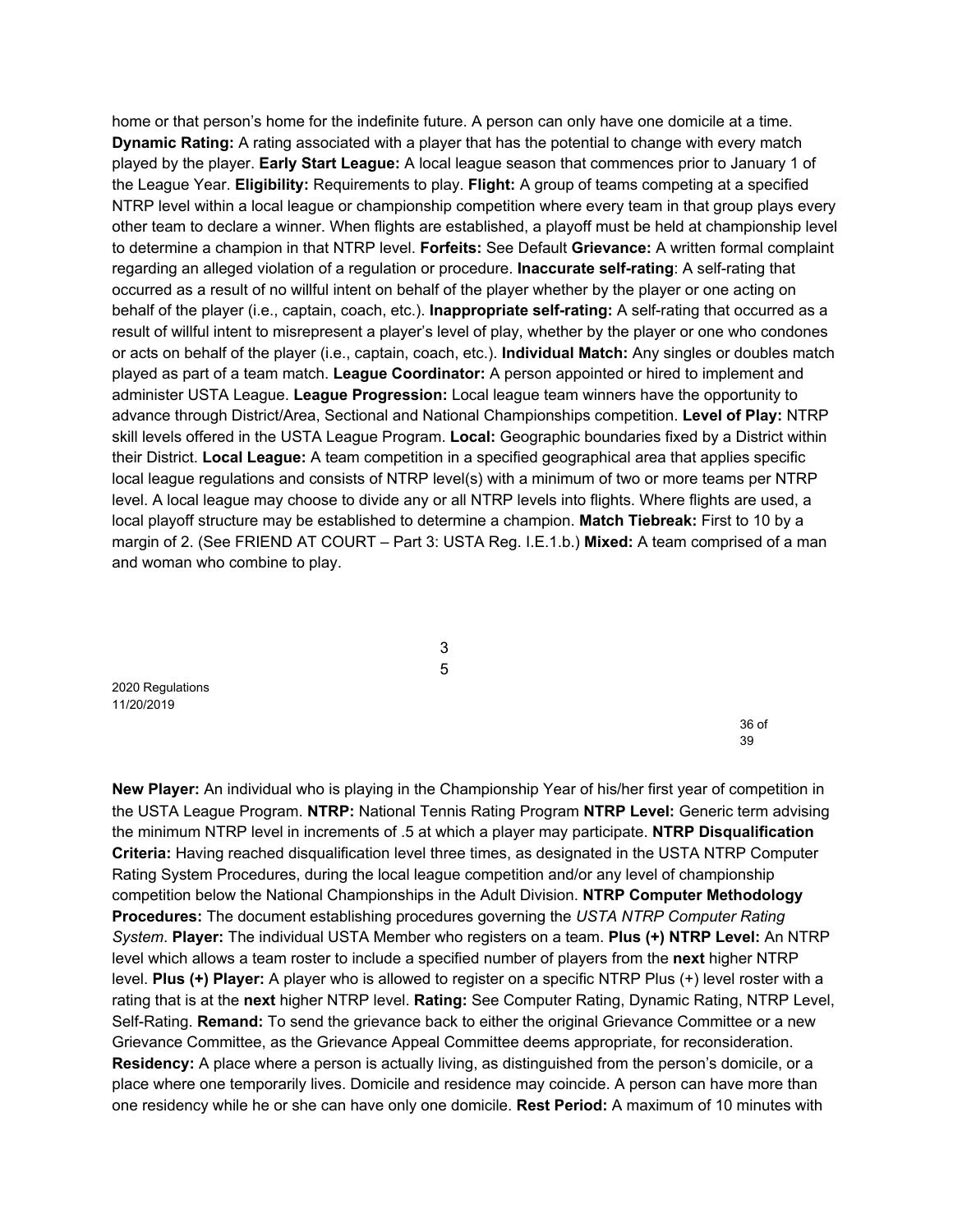coaching permitted between the second and third set when playing best of three tiebreak sets. **Retirement:** Occurs when an individual match has started and a player is unable to continue due to injury, loss of condition, emergency or refusal to play. Retirements are entered in TennisLink with the final game count for NTRP calculation purposes (e.g., 2-6, 1-3) and the system will automatically credit the individual receiving the retirement with sufficient games as to make them the winner of the match (i.e., 2- 6, 6-3, 1-0 or 2-6, 6-3, 6-0 depending on scoring format) for determining standings. **Returning Player:** An individual who has played in a previous Championship Year and is now going to play in the current Championship Year. **Round Robin:** Each team plays every other team in its flight. **Self-Rating:** A rating for a new player entering the program determined in accordance with the *National Tennis Rating Program (NTRP) Guidelines* during the on-line player registration process. **Set Break:** The 2 minute period between the completion of the last game of a set and the beginning of a succeeding set. **Set Tiebreak:** First to 7 by a margin of 2. (See FRIEND AT COURT – Part 3: USTA Reg. I.E.1.a.) **Start of a Match:** First service attempt on an individual court. **Team:** Individuals rostered together including non-playing captains. **Team Match:**

**Local Team Match:** Number of individual singles and doubles matches or any combination as determined by the local league. **National Championship Team Match:** Adult 18 & Over Group (3.0, 3.5, 4,0, 4.5 Levels) – 2 singles, 3 doubles; Adult 18 & Over Age Group (2.5 women & 5.0+ NTRP levels) - 1 singles, 2 doubles; Adult 40 & Over Age Group (3.0, 3.5, 4.0, 4.5+ Levels) – 1 singles, 3 doubles; Adult 55 & Over Age (6.0, 7.0, 8.0, 9.0 or 3.0, 3.5, 4.0, 4.5 NTRP Levels) – 3 doubles; Mixed 18 & Over (6.0, 7.0, 8.0, 9.0 and 10.0 NTRP Levels) and 40 & Over (6.0, 7.0, 8.0 and 9.0 NTRP Levels) Age Groups - 3 doubles. **Tiebreak Procedures:** Process to determine the winner of a team competition if the teams are tied. **Transition ball:** Any Stage 3 (Red), Stage 2 (Orange) and Stage 1 (Green) ball. **USTA League Leadership:** A committee comprised of the Chair and Vice Chair of the USTA League Committee and the National League Administrator. **USTA Section:** One of 17 defined areas that comprise the USTA. **Valid Computer Rating**: An NTRP computer rating that has not expired and is based on accurate player history. **Waiver of Claims:** As a condition of participation, each player gives up the right to any demand for injuries sustained in traveling to or from or participating in the USTA League Program.

2020 Regulations 11/20/2019

> 37 of 39

**Waiver of Rules:** Except where specifically permitted, no USTA League Regulation or Procedure may be disregarded. **Willful Intent:** An act is done willfully and knowingly when the individual intends to do it and knows the

3 6

nature of the act will achieve the intended result. **Year-End Rating Level:** A published NTRP level generated after the Adult Division National Championships each year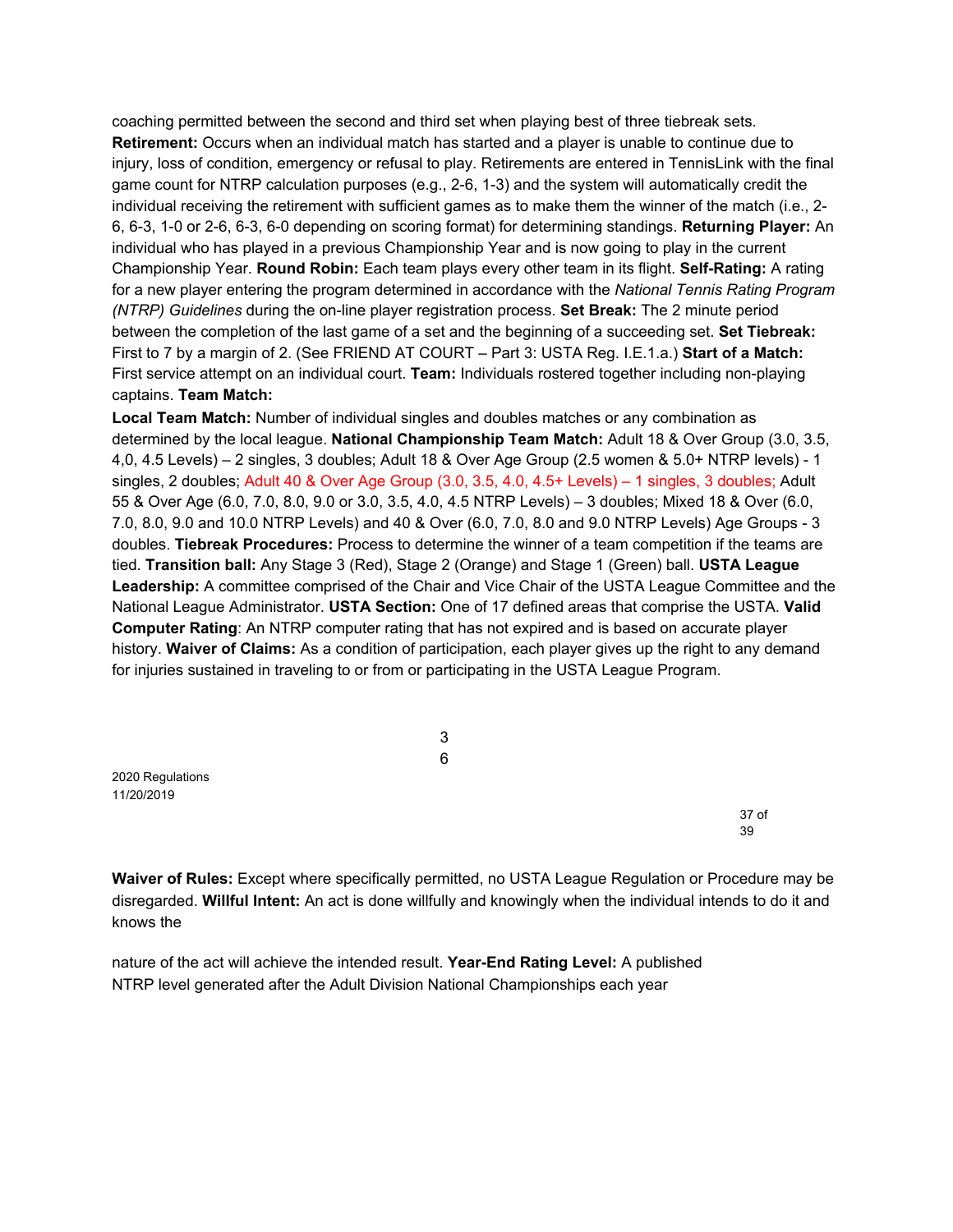2020 Regulations 11/20/2019 3 8 o f 3 9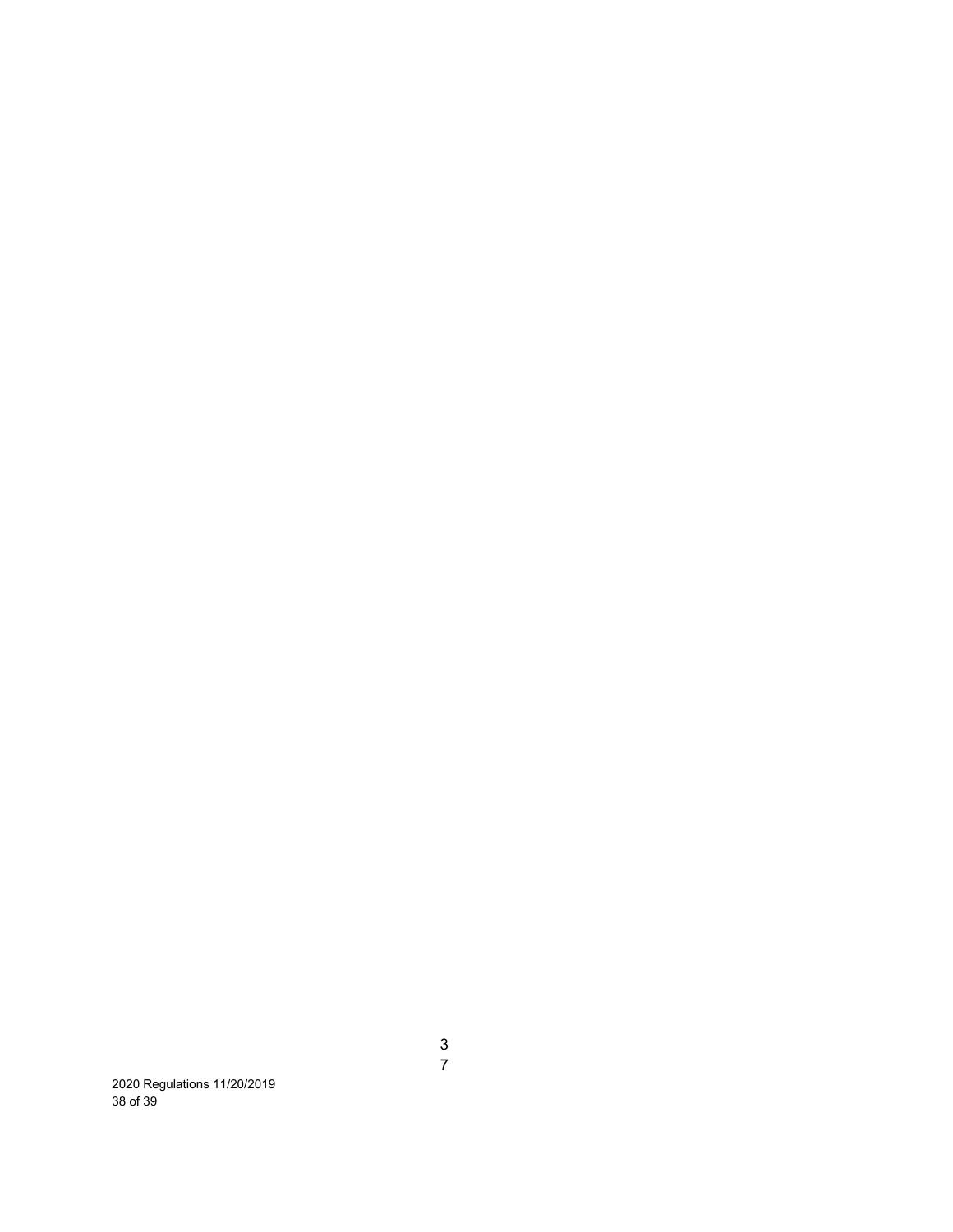# **USTA Sectional League Coordinators**

**USTA CARIBBEAN** CTA Office: 787-726-8782, ext.1 787-982-7783 (F) rivera@cta.usta.com 38 Brenda Rivera USTA Caribbean Urb. Parque Central 406-A Germán Moyer Street San Juan PR 00918 **USTA EASTERN** 914-697-2226 914-694-2402 (F) bull@eastern.usta.com **AND** Lauren Bull USTA Eastern 70 West Red Oak Lane White Plains NY 10604

**USTA EASTERN** 914-642-3167 914-694-2402 (F) friedlaender@eastern.usta.com

Susan Friedlaender USTA Eastern 70 West Red Oak Lane White Plains NY 10604 **USTA FLORIDA** 407-917-8676 direct 407-955-4583 (F) mclaughlin@ustaflorida.com

Desirae McLaughlin USTA Florida 12005 Performance Drive Orlando FL 32827 **USTA HAWAII PACIFIC** 808-585-9534 808-585-9512(F) yoshinaga@hawaii.usta.com

Sara Yoshinaga USTA Hawaii Pacific 932 Ward Ave., Suite 490 Honolulu HI 96814 **USTA**

**INTERMOUNTAIN** 303-695-4117, ext. 51 303-695-6518 (F) lozano@ita.usta.com Lynn Lozano USTA Intermountain 9145 E. Kenyon Avenue, #201 Denver CO 80237-1819 **USTA**

**MID-ATLANTIC** 703-556-6120, ext 7018 571-313-8320 (F) wood@mas.usta.com

Shell Wood USTA Mid-Atlantic 620 Herndon Parkway, Suite 290 Herndon VA 20170 **USTA MIDDLE STATES** 484-324-1135 610-935-5484 (F) baird@ms.usta.com

TBD USTA Middle States 1288 Valley Forge Rd, Suite 74 P.O. Box 987 Valley Forge PA 19482-0987

**USTA MIDWEST** 262-334-3601 262-334-3604 (F) steve@midwest.usta.com **AND**

Steve Wise USTA Midwest 648 Creekwood Drive West Bend WI 53095

**USTA MIDWEST** 317-669-0443 317-577-5131 (F) zoy@midwest.usta.com

Zoy Brown USTA Midwest 1310 E. 96<sup>th</sup> Street, Suite 100 Indianapolis IN 46240 2020 Regulations 11/20/2019

39 of 39

**USTA Sectional League Coordinators** (continued)

**USTA MISSOURI VALLEY** 913-904-2852 direct 913-322-4801 (F) astelmach@movalley.usta.com 39 Alyssa Stelmach USTA 4121 83Missouri<sup>rd</sup> Street, Valley

Suite 108 Prairie Village KS 66208

**USTA NEW ENGLAND** 508-366-3450, ext. 29 508-366-5805 (F) anastos@newengland.usta.com Heather Anastos USTA New England 110 Turnpike Road Westborough MA 01581 **USTA NORTHERN** 952-358-3286 508-366-5805 (F) lundberg@northern.usta.com

Nancy Lundberg USTA Northern 1001 West 98<sup>th</sup> Street, Suite 101 Bloomington MN 55431 USTA **NORTHERN CALIFORNIA** 510-748-7318 510-748-7377 (F) payne@noral.usta.com

Shelby Payne USTA Northern California 1920 N. Loop Rd. Alameda CA 94502 **USTA PACIFIC**

**NORTHWEST** 503-718-3329 503-520-0133 (F) ahutchinson@pnw.usta.com **AND** Adam Hutchinson USTA Pacific Northwest 9746 SW Nimbus Avenue Beaverton OR 97008 **USTA PACIFIC NORTHWEST** 503-718-3338 503-520-0133 (F) acorvino@pnw.usta.com Alyssa Corvino USTA Pacific Northwest 9746 SW Nimbus Avenue Beaverton OR 97008 **USTA SOUTHERN** 770-368-8200, ext. 103 770-368-9091 (F) walling@sta.usta.com

Chris Walling USTA Southern 5685 Spalding Drive Peachtree Corners GA 30092 **USTA SOUTHERN CALIFORNIA** 310-208-3838, ext. 223 310-825-7691 (F) alio@scta.usta.com Ali Ordoñez USTA Southern California P.O. Box 240015 420 Charles E. Young Drive West Los Angeles CA 90024 **USTA SOUTHWEST** 480-289-2351, ext. 102 480-289-2701 (F) therrien@southwest.usta.com

Lori Therrien USTA Southwest 7010 E. Acoma Drive, Suite 201 Scottsdale AZ 85254 **USTA TEXAS** 512-443-1334 ext 233 512-443-4748 (F) booth@texas.usta.com